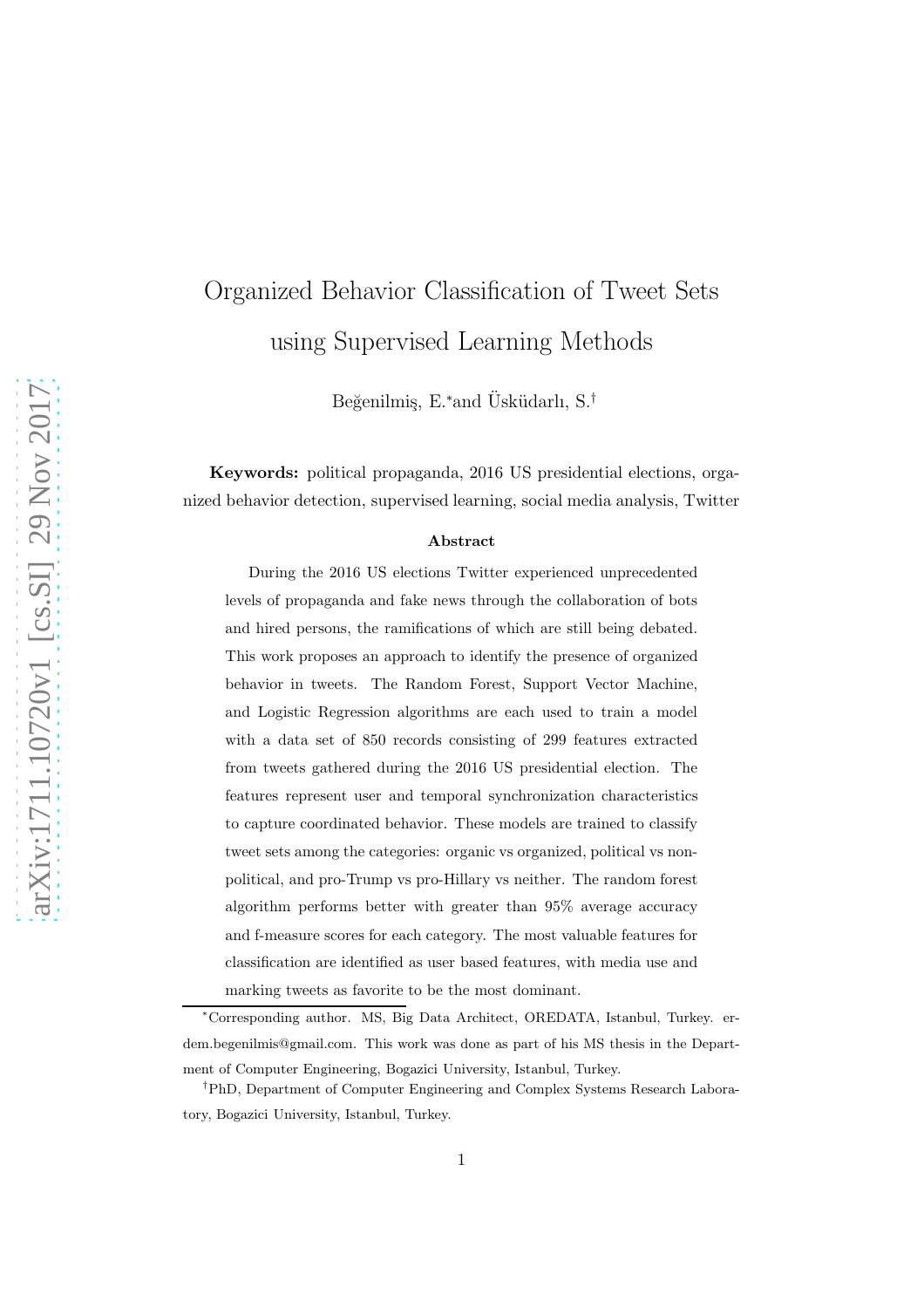## 1 Introduction

Twitter is one of the most popular microblogging platforms with nearly 328 million users <sup>[1](#page-1-0)</sup>. In recent years, Twitter has become an alternative platform to main stream media for getting news. Politics is one of the most prominent uses of social media platforms due to their facilitation of reaching the masses. Numerous guides and tips are disseminated for political campaigns for the effective use of  $Twitter<sup>2</sup>$  $Twitter<sup>2</sup>$  $Twitter<sup>2</sup>$  Most politicians have a verified Twitter accounts, which they use to directly communicate with the public.

Twitter provides a lucrative platform for diffusing (mis)information at a very low  $\text{cost}^1$  $\text{cost}^1$ , which can be easily utilized for targeting and manipulating users. The 2016 US presidential election, where Hillary Clinton and Donald Trump were presidential candidates, demonstrated the effectiveness of using Twitter very well<sup>[2](#page-45-1)[,3](#page-45-2)</sup>. During this campaign approximately  $400,000$  social bots (automated agents) generated around 3.8 million tweets corresponding to 19 percent of all campaign related posts<sup>[4](#page-45-3)</sup>.

Furthermore, recently Fake News has gained much attention due to its prevalence and persuasive capacity<sup>[5](#page-45-4)</sup>. The impact of believing such news can be dramatic. For example, during US election 2016, a news, which states Hillary Clinton used a pizza restaurant, as a front for a pedophile sex ring became a viral, and resulted in an arrest of a person who entered the restaurant with an assault rifle<sup>[6](#page-45-5)[,7](#page-45-6)</sup>. During the 2016 US election, there were numerous fake news such as "Donald Trump Protester Speaks Out: I Was Paid \$3,500 To Protest Trump's Rally."<sup>[8](#page-45-7)</sup>.

In order to propagate messages in accordance with an agenda, there is an increasing incidence of employing social media users<sup>[9](#page-45-8)</sup>. An investigation of fake news sites during the 2016 US election revealed that Veles (a

<sup>1</sup> https://www.statista.com/statistics/282087/number-of-monthly-active-twitterusers(April 2017)

<span id="page-1-1"></span><span id="page-1-0"></span><sup>&</sup>lt;sup>2</sup>https://www.onlinecandidate.com/articles/political-candidate-twitter-tips.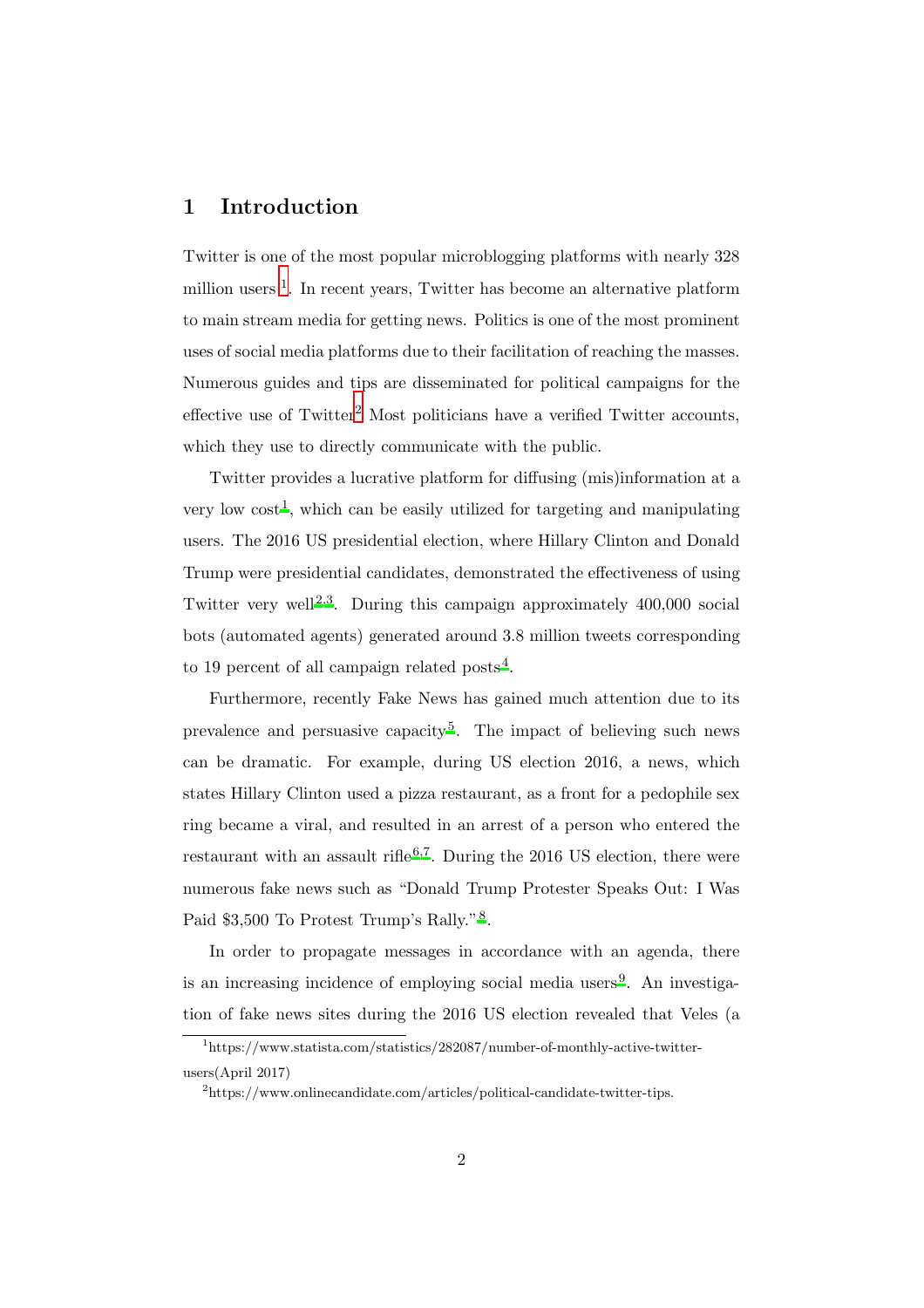Macedonian town with a population of 45,000) was the source of many pro-Trump fake news<sup>[10](#page-45-9)[,11](#page-46-0)[,12](#page-46-1)</sup>. In order to rapidly produce fake news, hundreds of teenagers were employed in the city. Similarly, massive presence of bot accounts in pro-Trump and pro-Hillary messages $^{13}$  $^{13}$  $^{13}$  suggests existence of an organized effort to disseminate a message.

Propaganda calls for coordination and organization. When carried out effectively it can be quite deceiving and manipulate opinions and decision. It can sway election results and impact the future of a country or the world. Within collaborative and organized use, terrorist groups and extremists may harm security and peace. For example,  $ISIS<sup>3</sup>$  $ISIS<sup>3</sup>$  $ISIS<sup>3</sup>$  and White Supremacy Extremists (FBI declares as "Domestic Extremist Ideologies"[4](#page-2-1) ) strategically use social media to recruit new members and to disseminate their propa- $\mathrm{ganda}^{14,15}.$  $\mathrm{ganda}^{14,15}.$  $\mathrm{ganda}^{14,15}.$  $\mathrm{ganda}^{14,15}.$ 

The automatic detection of propaganda on social media may help to protect social media users and services from malicious activity. This work proposes an approach for the automatic detection of organized behavior, which is likely to be observed in online propaganda. The term organized behavior is used to refer to a collaborative and coordinated posting behavior involving multiple users, who serve an agenda. On the other hand, tweets that are posted spontaneously without any predetermined agenda are re-ferred to organic behavior<sup>[5](#page-2-2)</sup>.

For the automatic detection of organized behavior, we propose a supervised learning method that utilizes features of collective behavior in hashtag based tweet sets, which are collected by querying hashtags of interest. Numerous user and temporal features are extracted from the collected tweets to

<sup>3</sup> ISIS is an extremist terrorist organization

<span id="page-2-2"></span><span id="page-2-1"></span><span id="page-2-0"></span> ${}^{4}$ FBI known violent extreme groups: https://www.fbi.gov/cve508/teen-website/what-are-known-violent-extr <sup>5</sup>The organic term is borrowed from  $16$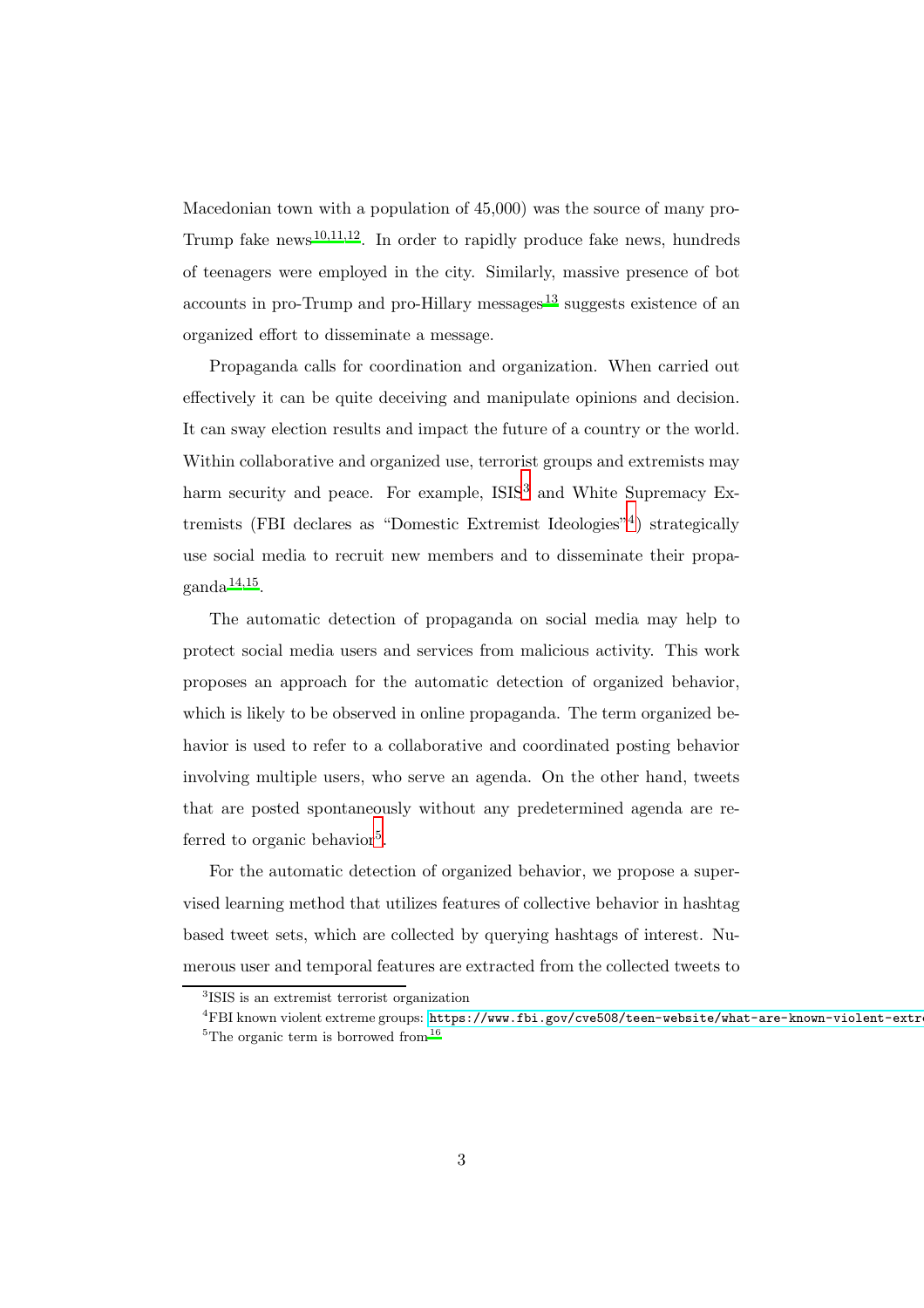feed machine learning algorithms to train a model for detecting organized behavior. After the analysis of over 200 million tweets which are mainly posted during the 2016 US presidential election The model is trained using a training data set with 851 records. The 851 records in the training data set reflects the analysis of over 200 million tweets which are posted mainly during the 2016 US presidential election.

All of the features in the training data set are extracted by analyzing user characteristics & temporal tweeting patterns, which are independent of the content (except for sentiment based feature) and graph related features. In other words, they are based on the characteristics of a poster and the presence of temporal coordination among the tweets. This is akin to sensing that *something is up* without knowing *what is up*. To discover the latter further analysis would be required on content. The content and graph related features are not used, because extraction of these features are not cheap and easy compared to user & temporal features. Thus, this might affect the performance of near real time automatic detection. Given the massive quantity of content, such detection is deemed to be of significance, since malicious content can quickly become trending and spread to millions of users.

Finally, the extracted features are used to train models to predict tweet set behavior in each of the three categories [organized behavior vs. organic behavior], [pro-Trump vs. pro-Hillary vs. none] and [political vs. nonpolitical]. The trained models gave promising results for each category, where the Random Forest algorithm consistently resulted in high scores with an average accuracy and f-measure greater than 0.95. Although the training data size, 851 records, is somewhat small for a supervised learning approach, the resulting classification models are able to distinguish tweet sets among the categories and are encouraging for use in larger systems.

This work proposes a proof of concept method for the near real time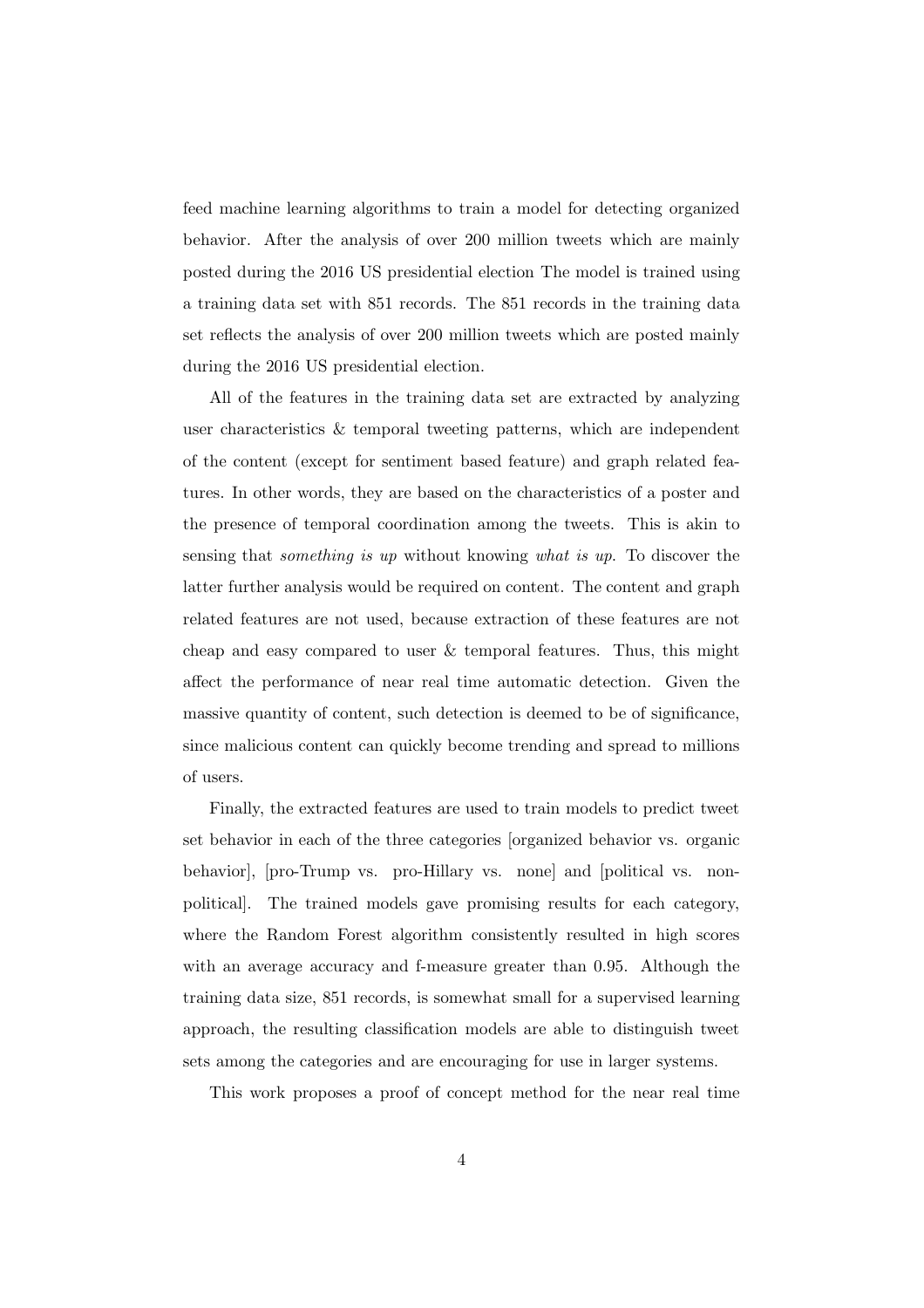detection of propaganda and organized behavior. The main contributions of this work are as follows: a classification model to detect organized behavior in tweet sets based on only user and temporal posting features, a prototype implementation for feature extraction  $\&$  classification, qualitative and quantitative description of features of tweet sets involving the controversial 2016 US election.

The remainder of the paper is structured as follows: Section [2](#page-4-0) describes background information required to follow this work; Section [3](#page-7-0) presents related work; Section [4](#page-9-0) describes the overall approach; Section [5](#page-12-0) presents the proposed model; Section [6](#page-15-0) provides definitions of the extracted features; Section [7](#page-25-0) presents the experiments and results; Section [8](#page-41-0) discusses the results and future work; Section [9](#page-44-0) concluding remarks.

## <span id="page-4-0"></span>2 BACKGROUND

This section provides information about the tools and techniques utilized during the prototype development of the model.

## 2.1 Twitter

There are many Twitter related terms<sup>[17](#page-46-5)</sup>, the most relevant of which are described here. Twitter is a social networking application that supports posting short messages called *tweet*s. The main connection among users is the *follow* relations.

The act of propagating a tweet is called *retweet*ing. The more a tweet is retweeted the more visible it becomes. However, since the volume of tweets is very high, the chances of an individual tweet being seen is very low.

A reference to another user is made using a *mention*[6](#page-4-1) , which is a user name preceded by the character (i.e. @theRealDonaldTrump). A *reply* to a

<span id="page-4-1"></span><sup>&</sup>lt;sup>6</sup>For more information about Twitter entities see: <https://developer.twitter.com/en/docs/tweets/data-dictionary/overview/entities-object1>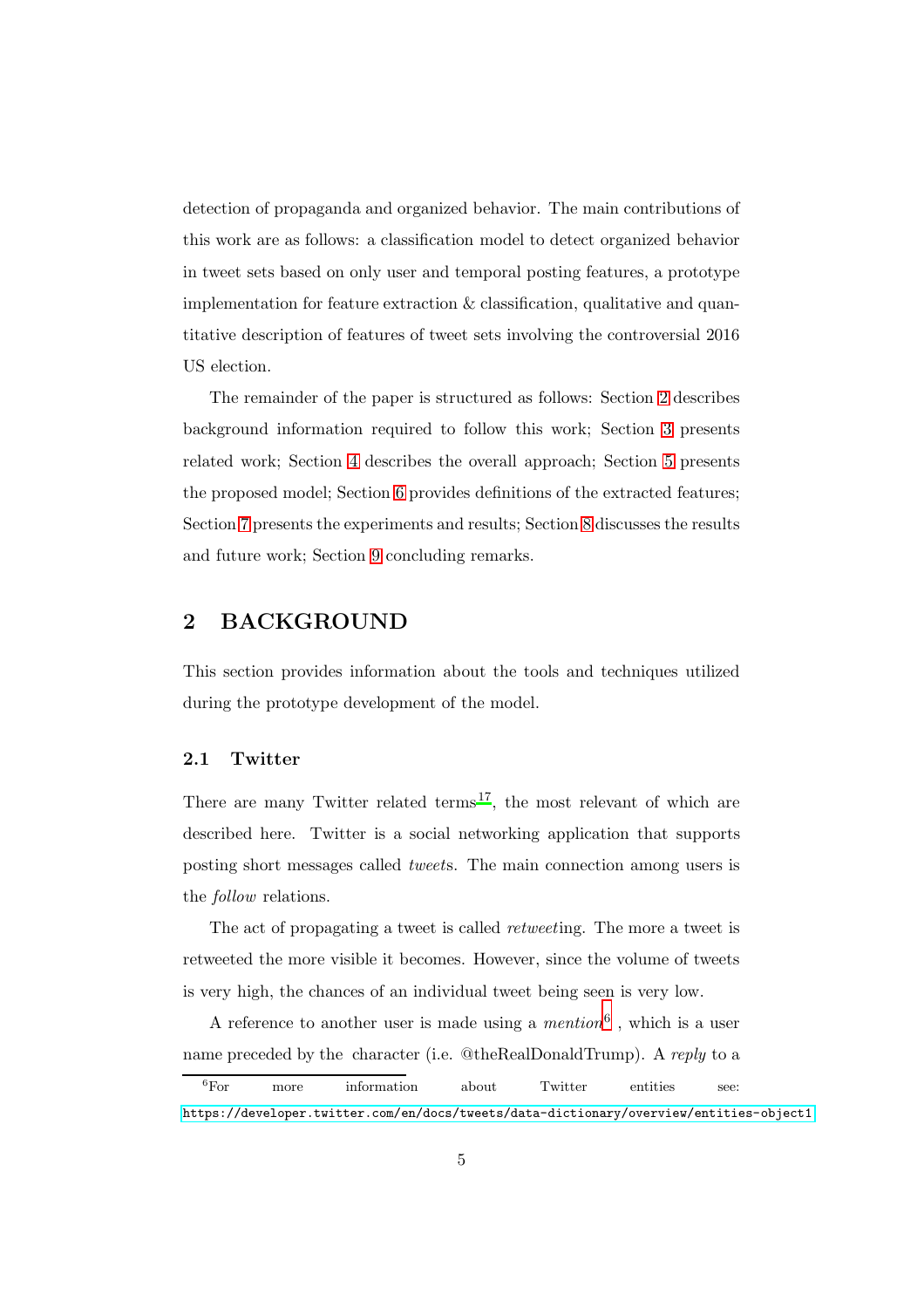tweet, is a tweet whose first token is a mention corresponding to the replier. Twitter sends notifications to users when they are mentioned, bringing attention to who did the mentioning and why.

A *hashtag*, a string preceeded by #, is used to tag a tweet. When used in multiple tweets by multiple people, it serves to create a relationship among tweets. This is widely performed during events as well as with people and topics.

The Twitter REST API<sup>[7](#page-5-0)</sup> provides a great variety of methods with some access limits to prevent excessive queries [8](#page-5-1) In this study, the User Timeline API is used for fetching the tweets of a user in a given time interval.

The Twitter Search API supports queries subject to various criteria, such as a hashtag, or a geographic location. Queries return results from a sampling of tweets which are posted in recent 7 days. Results of queries, are therefore, subject to the limitations of the sampling algorithms of the Twitter API, which claims to be optimized for relevance.

## <span id="page-5-2"></span>2.2 Supervised Classification Methods

In machine learning, classification refers to the task of automatically identifying the category of an entity. There are three main approaches to learning: supervised, semi-supervised, and unsupervised  $18$ . This work relies on supervised learning methods where a model is trained with datasets consisting of labeled data samples (observations) that identify the class of the data. The models generated with these approaches are used to predict the classes in unlabeled datasets. This work examines three supervised learning methods to detect organized behavior: random forest, support vector machine (SVM), and logistic regression.

The random forest approach creates a forest of random decorrelated

<span id="page-5-0"></span> $7$ Twitter REST API: <https://developer.twitter.com/en/docs> (accessed:2017-09-28).

<span id="page-5-1"></span> ${}^{8}$ For rate limits see:<https://developer.twitter.com/en/docs/basics/rate-limits>.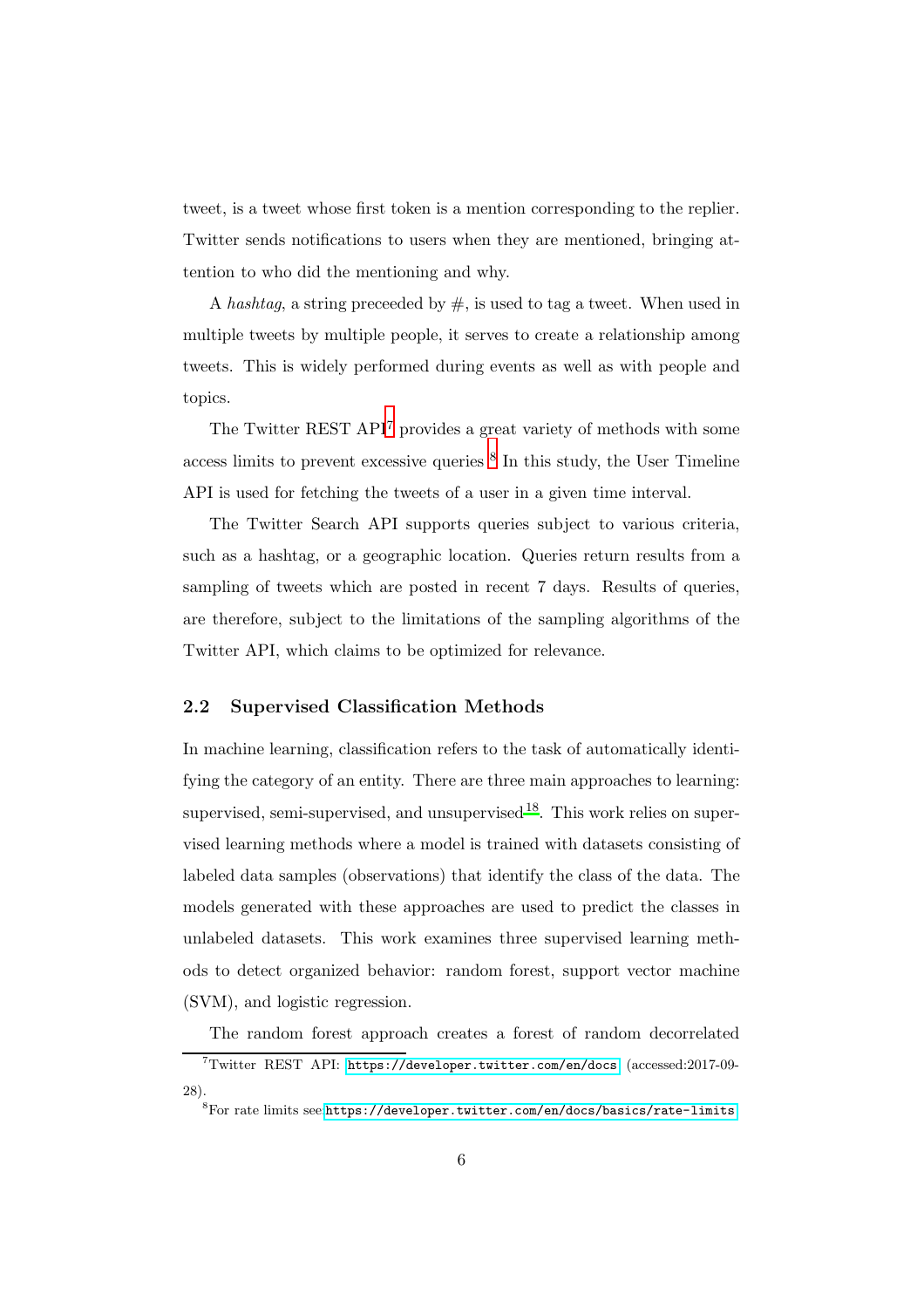decision trees from a trained feature set  $19$ . The resulting forest is used to predict a classification based on the most predicted class by its decision trees. The support vector machine method aims to identify a hyperplane that best divides a dataset into two classes. It finds hyperplanes in high dimensional spaces with the greatest possible margin between it and the data points, which increases the confidence<sup>[18](#page-46-6)[,20](#page-47-0)</sup>. SVMs work better on smaller and cleaner datasets. Logistic regression is a statistical approach that is applied to machine learning<sup>[19](#page-46-7)</sup>. It is well suited for binary classification problems.

In supervised learning methods, there is the risk of generating overfitted models when training data sets are small or there are a large number of features. An overfitted model results in good accuracy with training data, but low accuracy with test data. The use of resampling techniques<sup>[21](#page-47-1)</sup> makes it possible to train non-biased classifier models by increasing the variance in the training data set. In statistics, resampling methods may be used to generate random subsets to test the success of classification models. The ten fold cross validation divides the training data set into ten subsamples. During the training phase, it generates models from nine subsamples of the training data, which are tested with the tenth subsample. This process is repeated ten times for each subsample in training data and test data. The results of these tests are averaged to determine whether the generated model is satisfactory<sup>[22](#page-47-2)</sup>.

Principal component analysis (PCA) is a statistical method for explaining data with large number of variable using a smaller number of variables called the principal components. PCA aims to find the minimum number of uncorrelated features with the highest variances to reduce dimension in the data set  $18$ .

The Apache Spark<sup>[23](#page-47-3)</sup> machine learning library provides a wide range of support including all the classifications methods described here. In the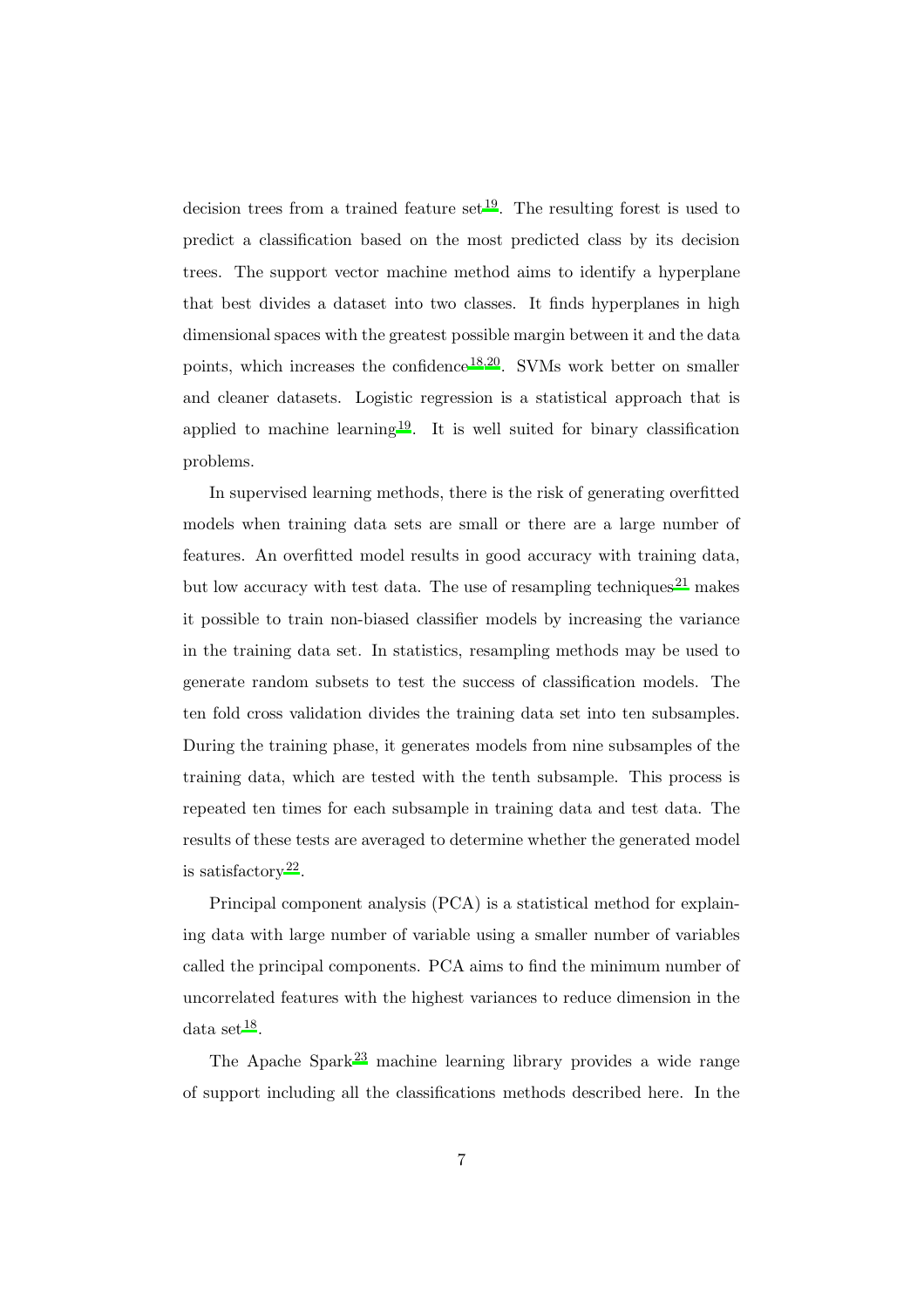prototype implementation, classification experiments have relied on Spark while PCA and feature selection processes are done by Weka<sup>[24](#page-47-4)</sup>, which is a data mining software.

## <span id="page-7-0"></span>3 Related Work

The work in the area of detecting online behavior can be categorized into three main types: behavior detection, spam detection, content and group detection.

 $\text{Cao}^{16}$  $\text{Cao}^{16}$  $\text{Cao}^{16}$  examines the URL sharing behavior in Twitter and distinguishes the sharing behaviors as organic and organized. For the detection of organized urls, a graph is generated with nodes representing users and edges representing the use of the same URLs in posts. A community detection algorithm using the Louvain method<sup>[25](#page-47-5)</sup> is applied to the graph to extract user groups. Then, URL and posting time based features of those users are extracted and supervised classifications methods, such as Random Forest, NBTree, SMO and LogitBoost, are applied on manually labeled training data with 406 organic and 406 organized records. After the training phase with 10-fold cross validation, it is shown that applied approach gives a performance around 0.8, in all methods, while Random Forest works best with high F measure  $(0.836)$  and ROC area  $(0.921)$ .

Similarly, Ratkiewicz<sup>[26](#page-47-6)</sup> studied astroturf political campaigns, which are run by politically-motivated individuals and organizations that use multiple centrally-controlled accounts. During the study, topological, content-based and crowdsourced features of information diffusion networks on Twitter are extracted. These features are mainly extracted from composed directed graph whose nodes represent individual user accounts and edges represent the retweet, mention, reply events between users. Supervised Learning Methods are used for understanding early stages of viral diffusion. It is presented that their approach gives accuracy results better than 96% in the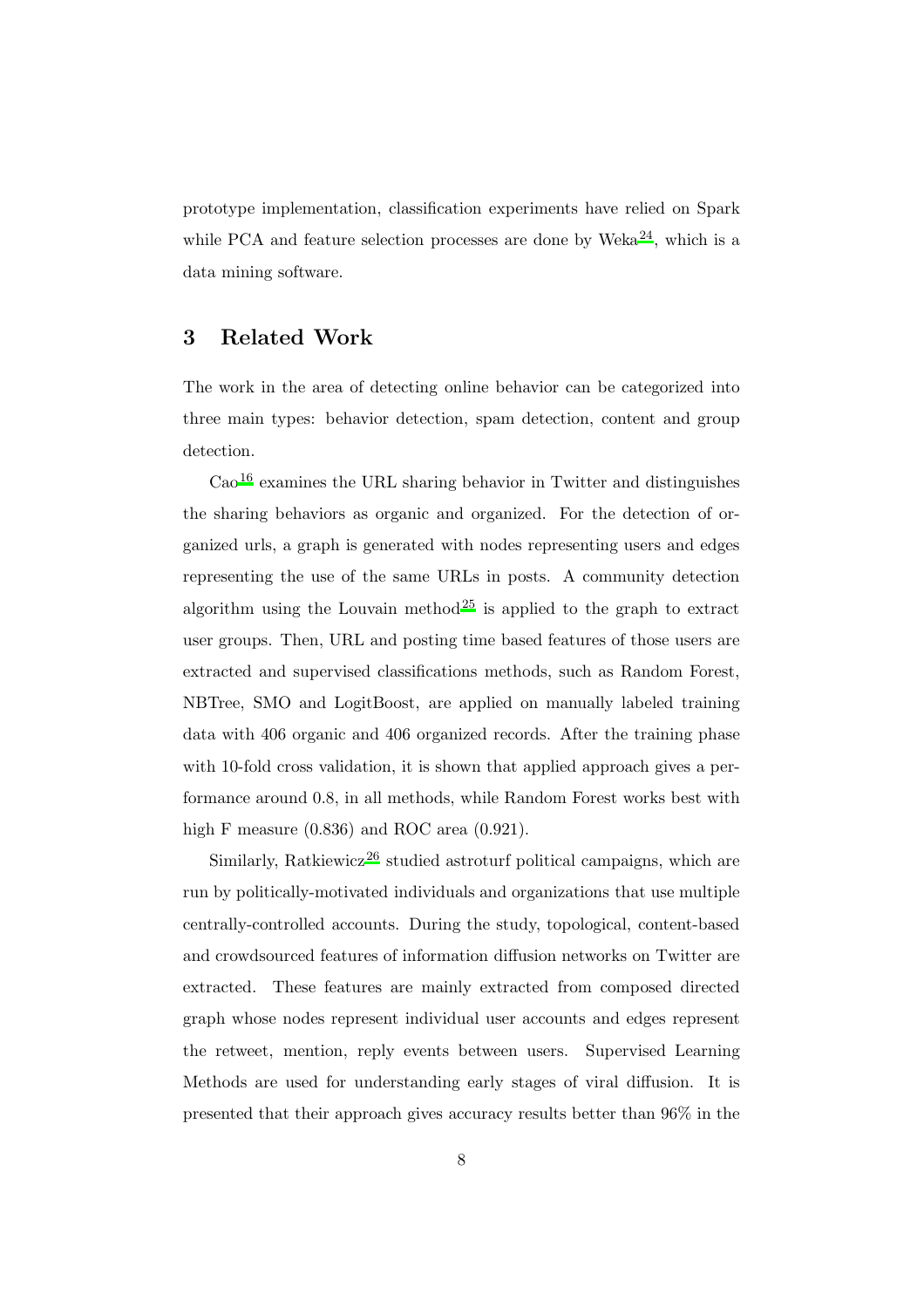detection of astroturf content in a dataset of 2010 US midterm elections.

In another study about the classification of group behaviors<sup>[27](#page-47-7)</sup>, it is aimed to detect criminal and anti-social activities in social media. To detect these behaviors, the theories of group behaviors and interactions were developed. Also, graph matching algorithms are applied to explore consistent social interactions, which suggest that complex collaborative behaviors can be modeled and detected using a concept of group behavior grammars.

Also, in order to disclose spam URLs, Cao<sup>[28](#page-47-8)</sup> analyzed behavioral features in three categories : click-based, posting based, clicking statistics. With these features, a training data set is created with 1,049 spam and benign urls by checking the labels of urls in the tweets from a category website. Another training data set is created by manual labelling of 219 benign and 79 spam urls. For the both behavioral features in two training data sets, random forest algorithm is used as supervised learning method by using 10-fold cross validation. The algorithm is trained by using all feature sets together and separately such as click-based, posting based, clicking statistics. With this approach, 86% of accuracy is found by using all features for the training.

In another research, political bot accounts, who take place in Brexit Ref-erendum and play strategic role in referendum conversations, are analyzed<sup>[9](#page-45-8)</sup>. It is found that these bots use excessively the family of hashtags associated with the argument for leaving the European Union, and utilize different levels of automation. It is stated that these bots, which compose one percent of sampled accounts, generate almost a third of all the messages for the Brexit referendum contents in Twitter.

When Cao's study about organized urls<sup>[16](#page-46-8)</sup> is compared with our study, it will be seen that the main focus of this study<sup>[16](#page-46-8)</sup> is to detect organized URL behaviors, while our study aims to detect organized behaviors. Also, the extracted and derived features are different from each other. However,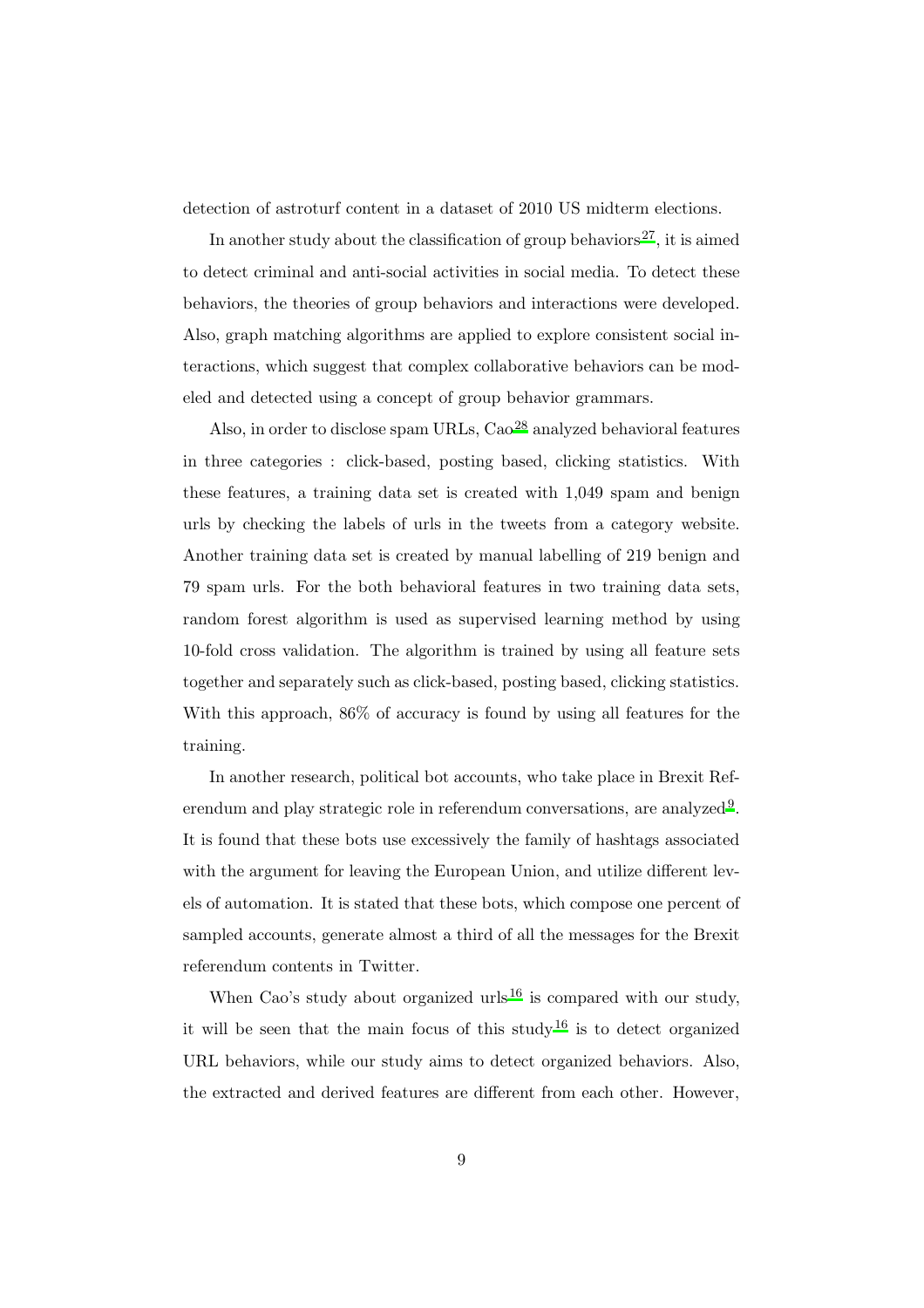in both study, same classification method approaches are used and random forest algorithm gave the most promising results. Furthermore, when Ratkiewicz's study about astroturf political campaigns<sup>[26](#page-47-6)</sup> is compared with our study, same supervised classification methods are used in both studies, while feature extraction phases are different from each other. In their study, features are extracted from a constructed graph, while in our study they are extracted from users and temporal tweets. Also in the study about group classification<sup>[27](#page-47-7)</sup>, group behaviors are identified as a result of graph matching algorithms. In our study no graph related algorithm is used nor a graph related feature is extracted due to performance concerns for real time detection.

In the work about  $28$  identifying spam urls, similar works have been done considering feature extraction and classification methods. However, our work focuses on detection of organized behavior patterns and features of user & temporal tweets.

There are also studies about content and group detection which are in parallel with our study<sup>[29](#page-48-0)[,30](#page-48-1)[,31](#page-48-2)</sup>. In all studies either underlying content or group is detected. However, in all of them the detection is done by using language or topic related features. On the other hand, in our study this detection has been made with features which do not contain network and content related features except the sentiment features.

# <span id="page-9-0"></span>4 Organized Behavior Characteristics

In Twitter approximately  $6,000$  tweets are posted per second  $9$ . With such huge numbers of tweets and users, getting messages seen is not a trivial task. In order to increase the likelihood of the message's observation, some strategies are required.

To gain insight about how organized behavior is manifested in Twitter,

<span id="page-9-1"></span><sup>9</sup> http://www.internetlivestats.com/twitter-statistics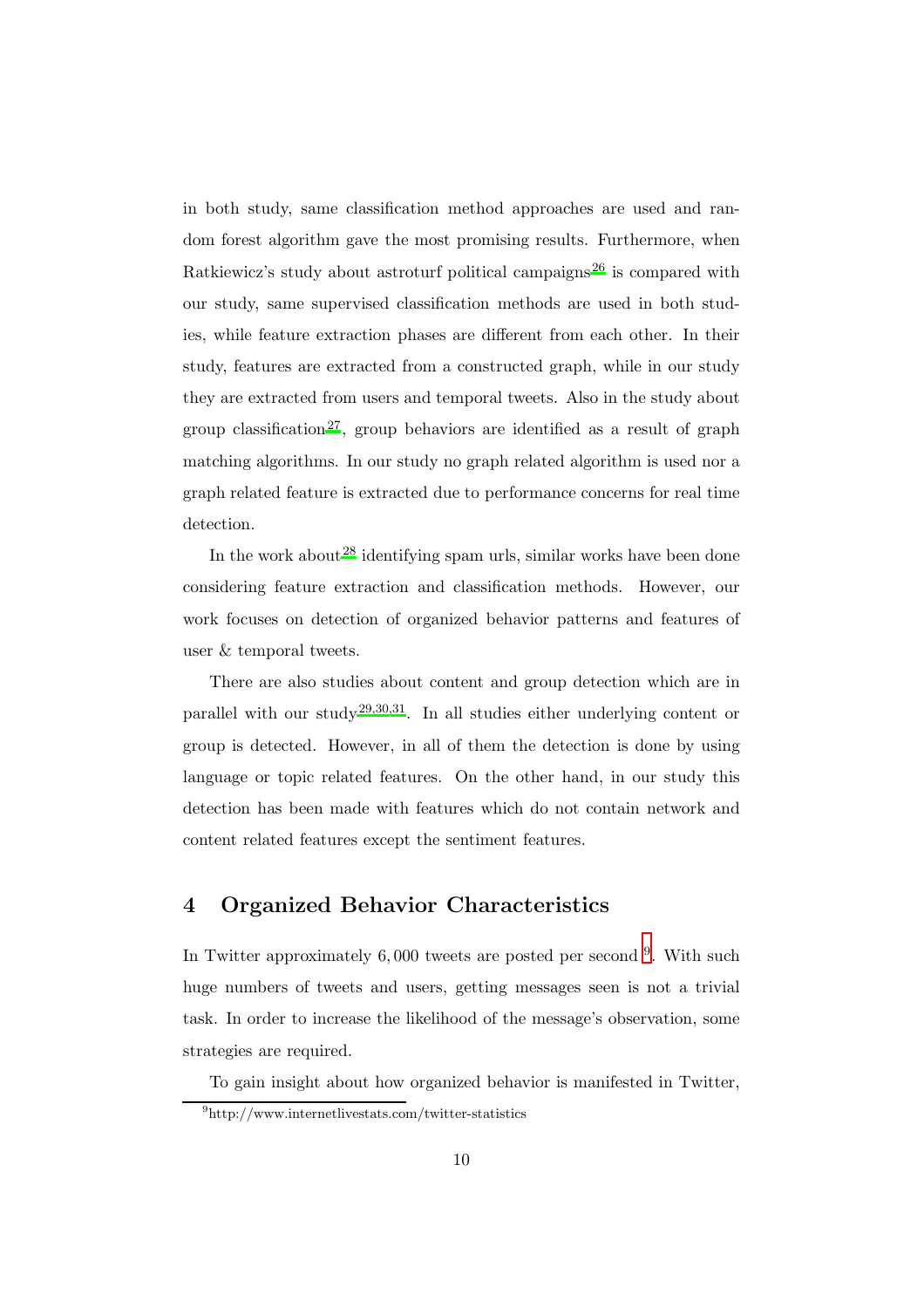specifically in the political domain, we manually inspected tweets with chosen top trend hashtags. These hashtags are selected as candidate organized hashtags, if they seemed suspicious after reading some of their tweets.

To get larger numbers of such tweets, Twitter Search API is used to fetch tweet sets for each candidate hashtag. To gain an overall impression, the following values are computed for each tweet set: the percentage of distinct words  $(DW(\%))$ , the average tweet count per user  $(TPU(\mu))$ , the percentage of retweets $(RT(\%))$ , and the variance and standard deviation of hashtags  $(HT(\sigma^2)$  and  $HT(\sigma)$ ). This enabled a comparison among tweet sets, which are shown in Table [1.](#page-11-0)

A low value of  $DW(\%)$  indicates a lack of diversity in vocabulary, while a high value of  $TPU(\mu)$  shows that the users who posted in the collection tend to repeatedly post the same hashtag. Also, high values of  $HT(\sigma^2)$  &  $HT(\sigma)$  indicate the use of multiple hashtags in the collection. This can be observed in the so-called viral activity, where multiple hashtags are used to reach as many users as possible. Similarly, high  $RT(\%)$  values indicate less original content.

In addition to the statistical computations, for each user in the analyzed tweet set, other tweet sets with similar hashtag are analyzed to see the user's participation with other hashtag also. In this step, two hashtags are thought as similar if manual inspection of their tweets & hashtag names reveals that they have a common point based on content and targeted audience. The amount of users, who exist in multiple tweet set, also considered during manual inspection of organized tweet sets(see Table [4\)](#page-30-0) .

The manual inspection of these tweet sets (especially the ones about political propaganda) revealed that the organized behavior characteristics can be summarized as: sharing a common goal, temporal synchronization among users, and the dissemination of messages. Similar characteristics are reported in studies about digital and social media activism $32,33,34$  $32,33,34$  $32,33,34$ . Basically,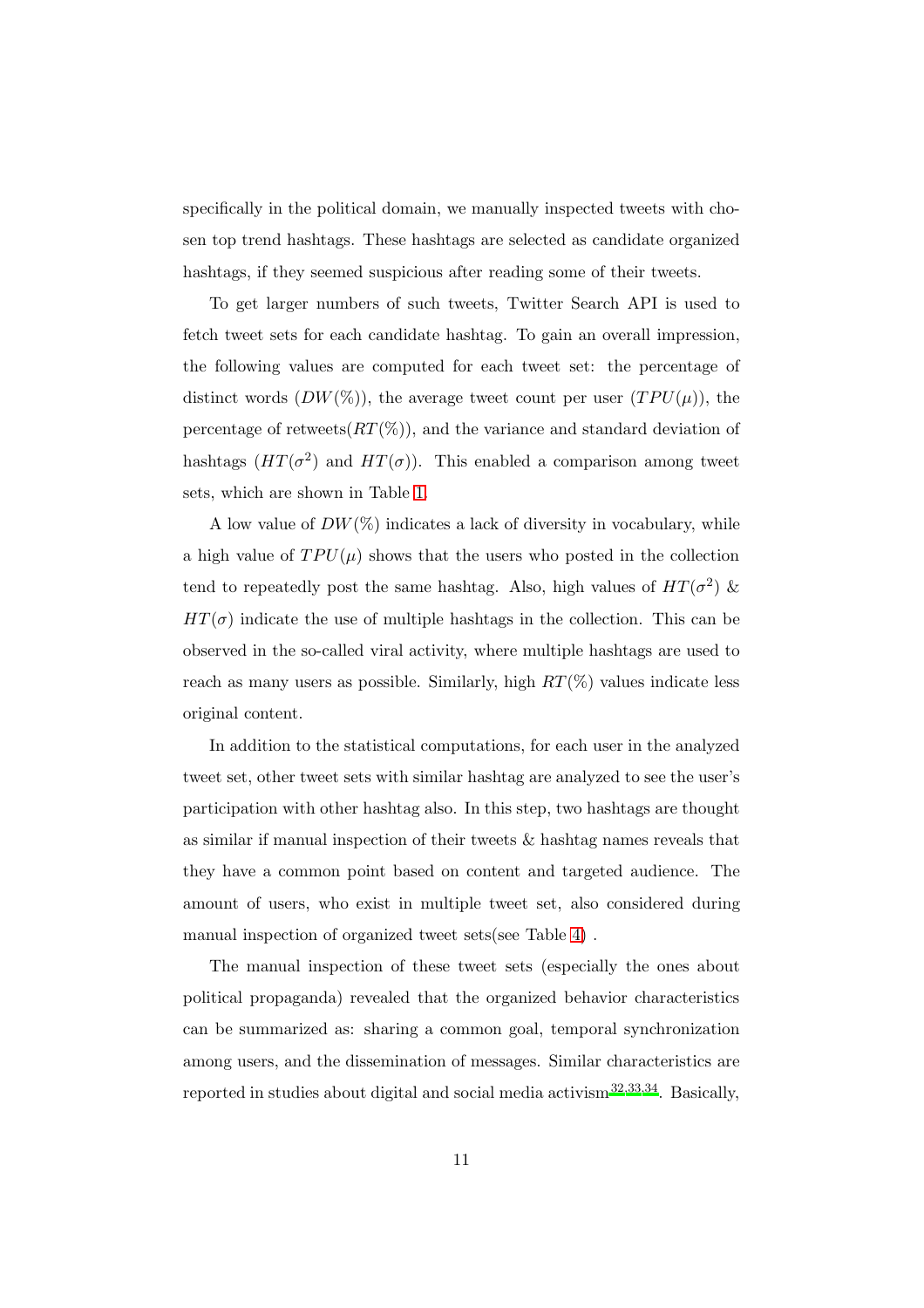<span id="page-11-0"></span>

| Hashtag                     | tweets  | DW     | TPU     | $\mathbf{R} \mathbf{T}$ | HТ           | HТ         |
|-----------------------------|---------|--------|---------|-------------------------|--------------|------------|
|                             | #)      | $(\%)$ | $(\mu)$ | $(\%)$                  | $(\sigma^2)$ | $(\sigma)$ |
| $#podes to the real 15$     | 17,890  | 4.62   | 1.89    | 92.28                   | 2.40         | 1.54       |
| #Boycott Hamilton           | 56,523  | 3.92   | 1.54    | 2.12                    | 2.72         | 1.65       |
| $# \text{StrongerTogether}$ | 13,581  | 11.9   | 1.64    | 77.06                   | 0.46         | 0.68       |
| $\#$ unitedairlines         | 54,506  | 8.13   | 1.28    | 71.86                   | 0.75         | 0.86       |
| $\#\text{womansDay}$        | 416,350 | 7.57   | 1.38    | 78.76                   | 0.13         | 0.36       |

Table 1: Tweet sets characteristics inspected during manual inspection.

to make an impact on Twitter, the message has to get seen and spread. The more it is seen the more it can spread. The more it spreads the more it persists and is likelier to be seen. In order to detect organized behavior, we benefit from tweet sets with two criterias: hashtag use and bot account activity.

Hashtags are used in organized behaviors<sup>[14](#page-46-3)[,15](#page-46-4)</sup>, because they facilitate a shared context by grouping disjoint tweets. During the US election 2016, the #FeelTheBern hashtag is used by supporters of the democratic candidate Bernie Sanders<sup>[35](#page-48-6)</sup>. Twitter's top trend functionality also makes hashtag use preferable for organized behavior  $14,15$  $14,15$ .

Furthermore, the prevailing presence of bot existence in a tweet set suggests the presence of organized behavior. During 2016 US elections, approximately  $400,000$  $400,000$  bots generated around 3.8 million tweets<sup>4</sup>. Similarly, in the first presidential debate,  $1/3$  of 1.8 million pro-Trump posts and  $1/4$ of 600,000 pro-Hillary posts were generated by bots  $^{13}$  $^{13}$  $^{13}$ . The degree of these bot tweets and the concentration of their messages on same hashtags<sup>[36](#page-48-7)</sup> suggest that these bots post to serve a goal. Likewise, use of pro-Trump bots for spreading fake news<sup>[37](#page-48-8)</sup> also supports this idea. These bot activities in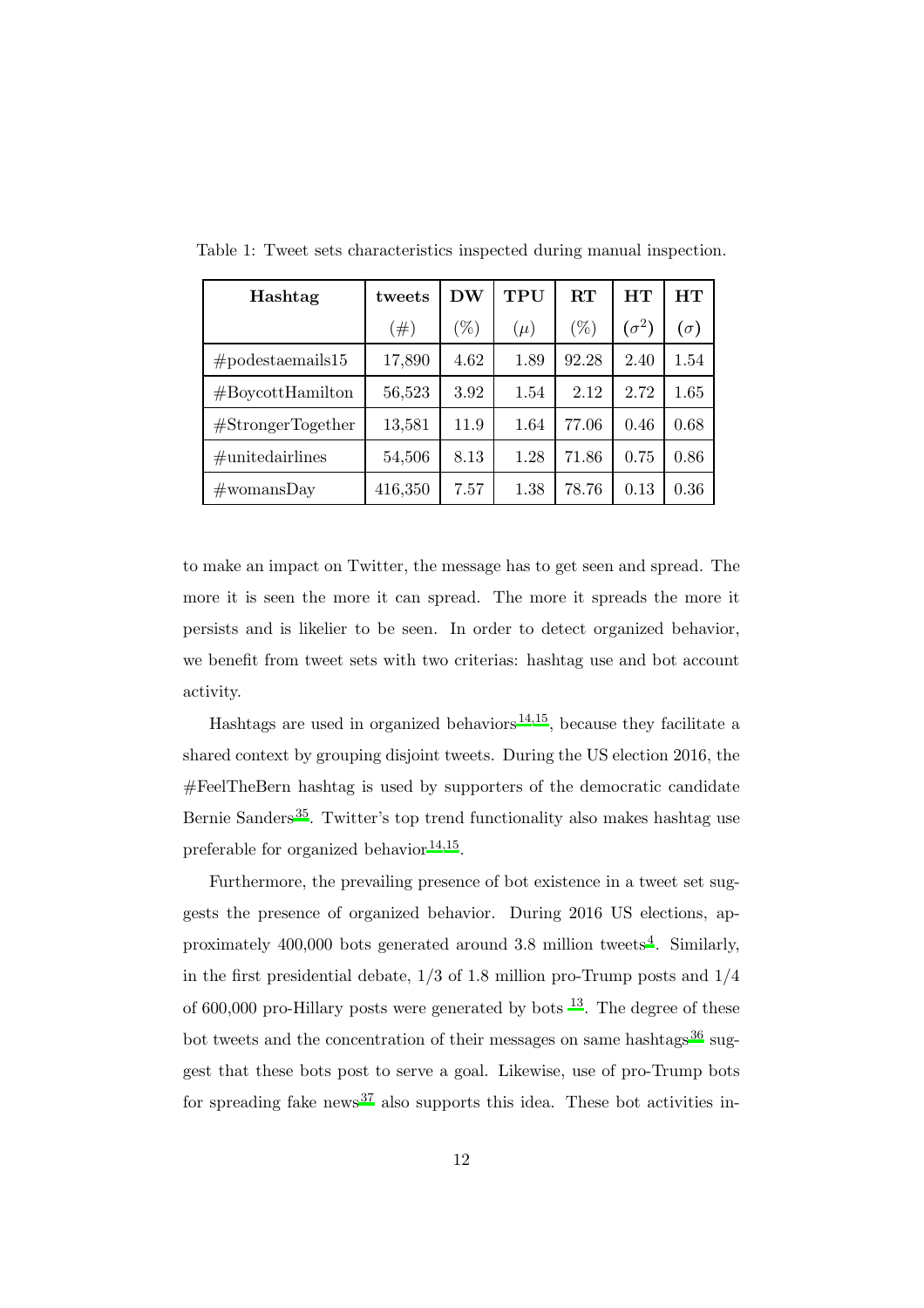clude all three characteristics of organized behaviors, which were discovered upon our manual inspection, such as sharing a common goal, the temporal synchronization of tweets, and the dissemination of messages.

# <span id="page-12-0"></span>5 An Organized Behavior Detection Model

The automated detection of organized behavior on Twitter calls for methods that scale to the data corresponding to massive numbers of posts and users. Machine learning approaches are promising in many classification problems related to complex large datasets of social big data<sup>[38](#page-49-0)</sup>.

This work proposes a simple model based on supervised learning methods. Figure [1](#page-14-0) shows the overall approach that consists of two main phases: feature extraction and model generation. The feature extraction phase handles collecting the tweets of interest and extracting their features. A set of tweets of interest is referred to as a *collection*. Tweets of interest are chosen to be those that contain a specific hashtag, since hashtags are widely used to increase engagement. Feature extraction is performed on each collection, resulting in rows of features that are used to train the classifiers.

## 5.1 Feature Extraction Phase

The feature extraction phase performs two main tasks: preparation of a collection and extracting its features (Algorithm [1\)](#page-13-0).

A collection is created by fetching tweets with occurrences of a *tracedHT* (hashtag of interest). Additional tweets of the users who posted these tweets are fetched to expand the collection in order to get more information about them. The resulting collection is referred to with a hashtag (i.e. #lockHerUp collection). A *tracedHT* may be associated with multiple collections if they are created at different times that it is used (i.e. #guncontrol).

Collection expansion consists of fetching additional tweets that were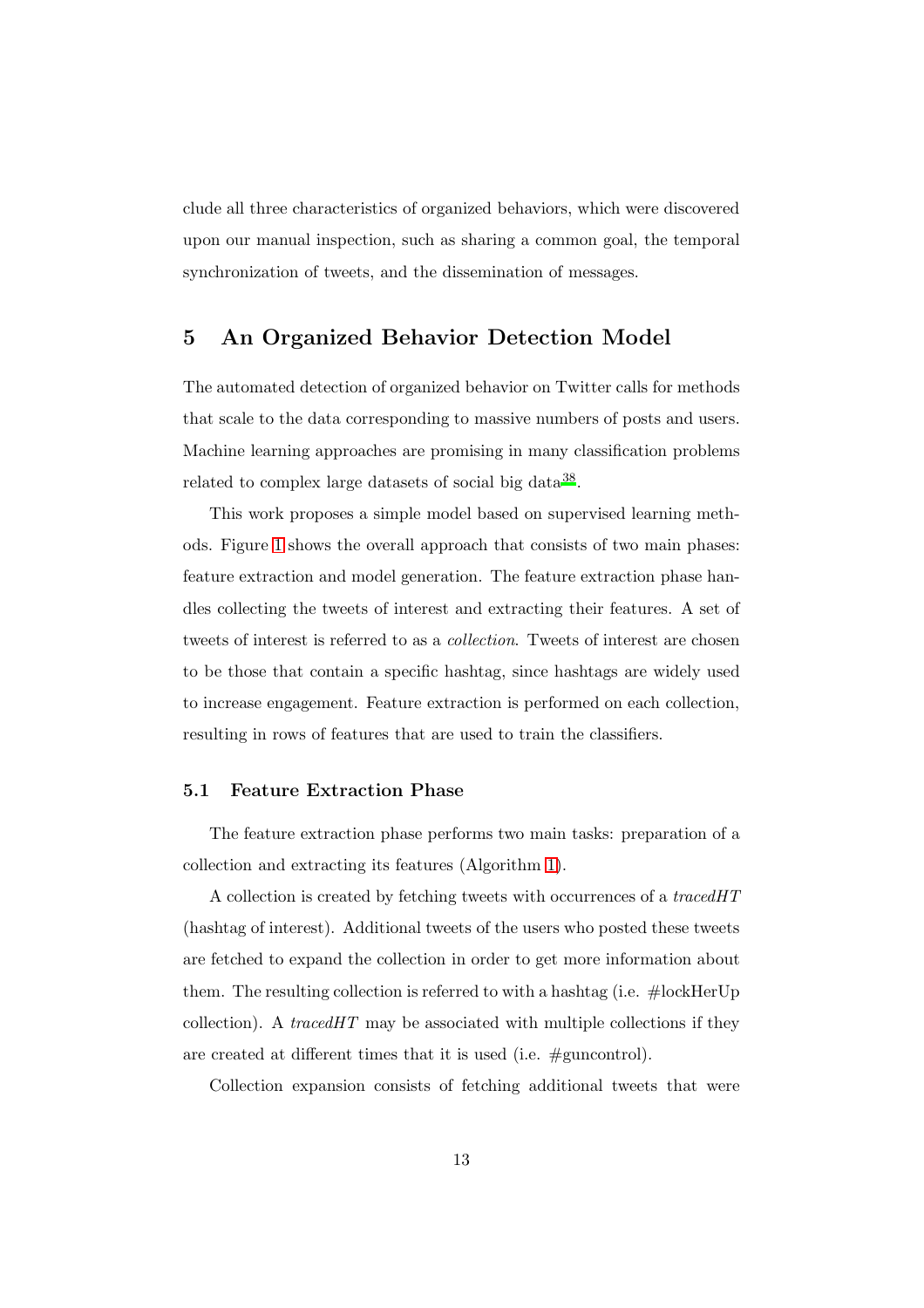#### <span id="page-13-0"></span>Algorithm 1 Feature extraction algorithm applied to each tweet set.

- 1: Hashtag *tracedHashtag*
- 2: Interval *analysisInterval*
- 3: Integer *numDays*
- 4: List *seedTweets*
- 5: List *allUserFeatures* = []
- 6: List *allTempFeatures* = []
- 7: **List** *expandedTweets* =  $\Box$
- 8:  $seedTwects \leftarrow getTwects(hashtag = tracedHashtag)$  // Step 1
- 9: users  $\leftarrow$  getUsers(tweets)
- 10: for all  $u \in users$  do
- 11:  $expandedTweets.add(qetTweets(u, numDays, seedTweets) // Step 5$
- 12: end for
- 13: for all  $u \in users$  do
- 14: userF eatures ← *extractUserFeatures(u,tracedHashtag, expandedTweets)*
- 15: all  $UserFeatures.add(u, userFeatures>)$
- 16: end for
- 17:  $timeIntervals \leftarrow getTimeIntervals(tweets, analysisInterval)$
- 18: for all  $ti \in timeIntervals$  do
- 19:  $tweetsTI \leftarrow getTwects(expandedTwects, ti)$
- 20:  $temporal Features \leftarrow extract Temporal Features(tweetsTI)$
- 21:  $allTempFeatures.add(u, temporalFeatures>))$
- 22: end for
- 23: featureStats ← *computeFeatureStats(allUserFeatures, allTempFeatures)*
- 24: trainingDataRecord ← {*allUserFeatures,allTempFeatures, featureStats*}
- 25: return trainingDataRecord // Step 7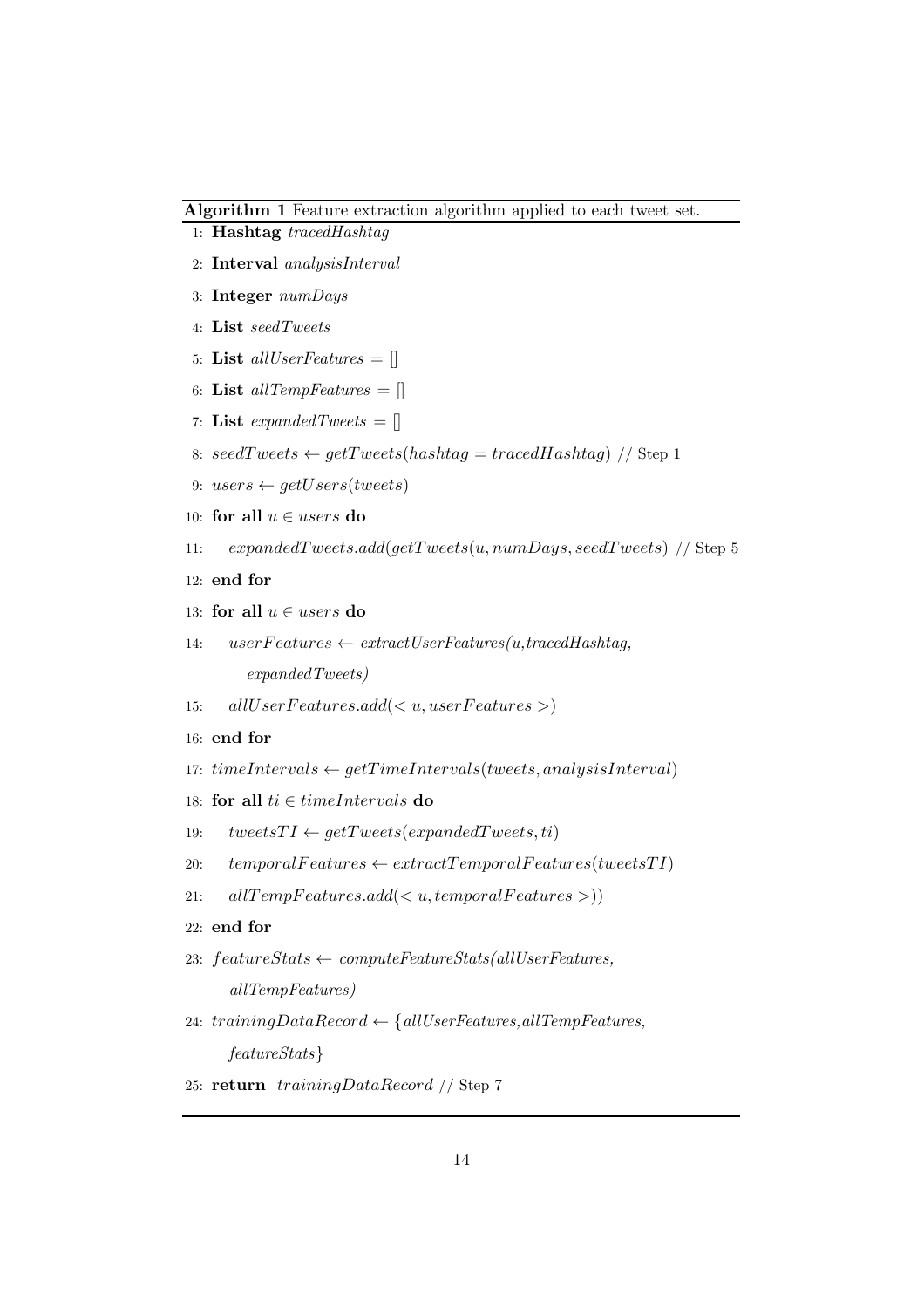

<span id="page-14-0"></span>Figure 1: The overview of generating a classification model for tweet sets.

posted within a given time before and after the time of a post captured in *seed tweets* (line 11 in Algorithm [1\)](#page-13-0). In our experiments we chose this duration to be one week. The intent is to capture whether there is a significant difference in the behavior of a user before and after the time of their post in *seed tweets*. The collection of *seed tweets* expanded with the user tweets is referred to as the *expanded tweet set*(*ET*). An unqualified reference to a collection should be interpreted as the *expanded tweet set*. A reference to the *users in a collection* should be interpreted as the users who contributed to the posts in that collection. Expanding the collection does have a considerable impact on the size of the collection. Table [3](#page-28-0) shows size comparisons of a few sample collections.

All the user and temporal features, as defined in Section [6,](#page-15-0) are extracted for each collection and stored in the *Features Repository*. User features are computed based on individual characteristics as well as those that compare a user with others in the collection. The temporal features of tweets are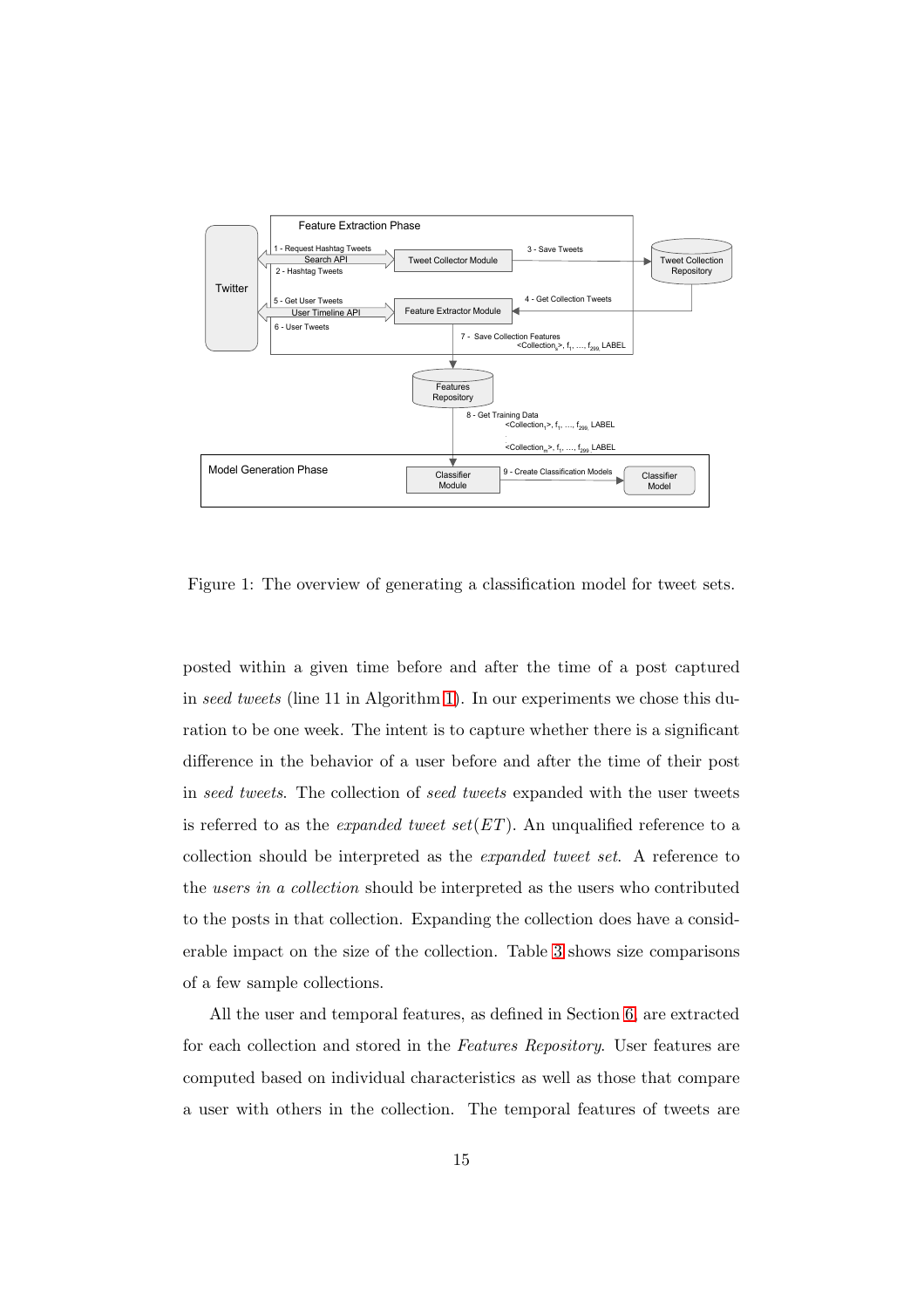computed based on time intervals corresponding to the time period of the collection (Section [6.2\)](#page-20-0). In our experiments this size was chosen as one hour. Inspecting the tweets according the time periods attempts to detect the presence of coordinated posts, since organized activities typically strategically schedule posting times.

Finally, in order to have an overall view of collections, the mean, variance, standard deviation, minimum, and maximum values for all the features are computed and stored in the *Features Repository* as a row of the training data set.

## 5.2 Model Generation Phase

Supervised learning methods are used to train models using the features extracted for the collections. Three classifiers are generated using the supervised learning methods of random forest, SVM, and logistic regression.

Furthermore, three kinds of classifications are generated: organized behavior vs. organic behavior , *pro-Trump* vs. *pro-Hillary*, and *political* vs. *non-political*. The models were chosen to explore different contexts of organized behavior. More specifically, the presence of any kind of organization, a specific kind of group based organization, and topic based organization.

Section [7.3](#page-35-0) provides details about the specific collections, the features generated from them, the performance of the generated classifiers, and a comparison of the chosen supervised learning methods.

## <span id="page-15-0"></span>6 Feature Selection

Based on the characteristics of organized behavior and the manual examination of large numbers of tweets (Section [4\)](#page-9-0), two kinds of main features are identified for detecting the presence of organized behavior: *user* and *temporal* features. The user features capture information about the characteristics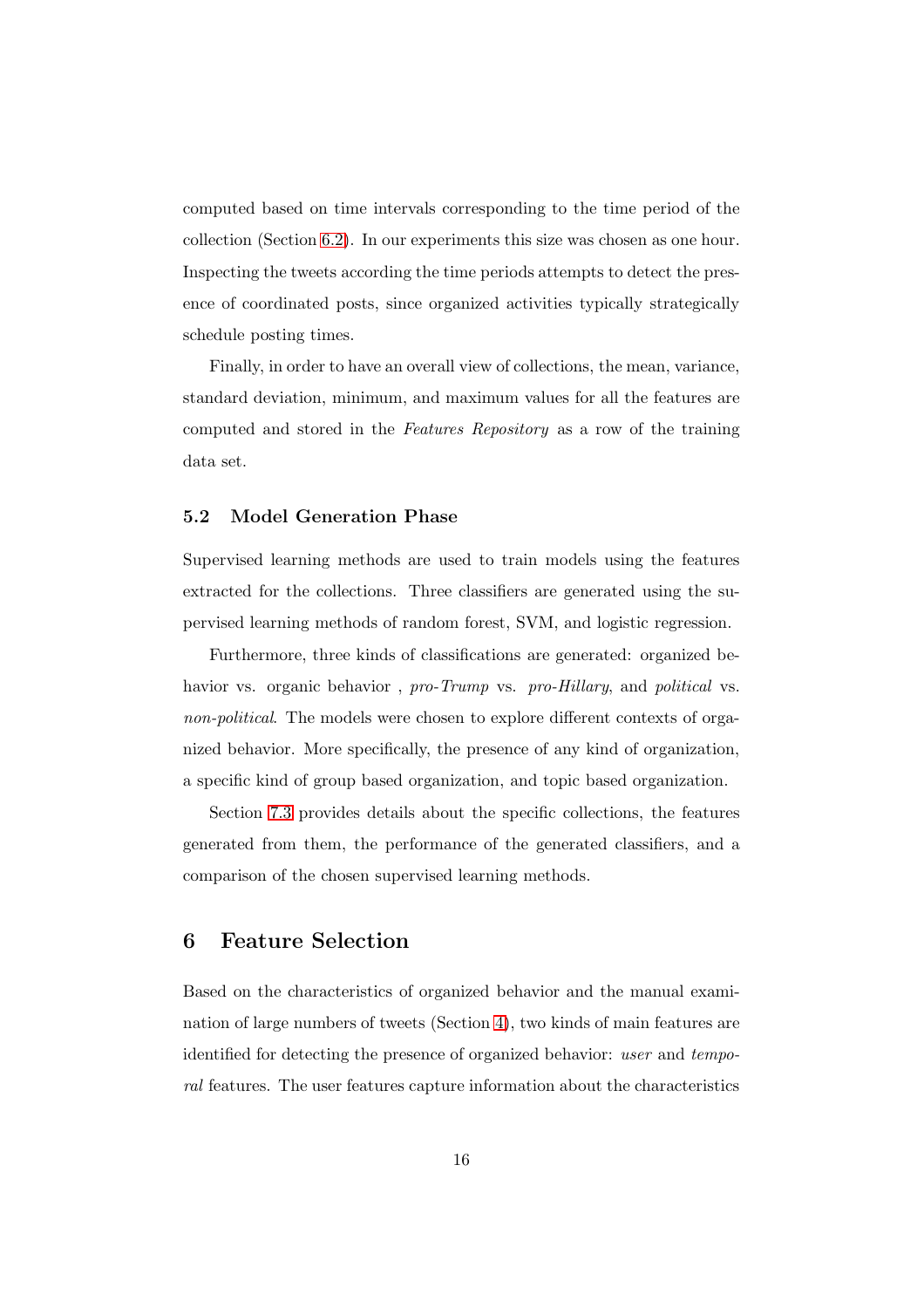of users. The temporal features focus on the timing of tweets (independent of who posted them) to detect the presence of a synchronization. Recall that, the posting time and synchronization are useful for increasing the visibility of a message. In other words, user features focus on identifying the participants and the temporal features focus on detecting the presence of organized behavior.

In order to clearly describe the features consider the sets ST (seed tweets, Section [5\)](#page-12-0) to be the initial set of tweets fetched with a query for a given hashtag (*tracedHT*). Let *ET* (Expended Tweet Set, Section [5\)](#page-12-0), be the set of tweets obtained by expanding ST with additional tweets of users who have posted a tweet  $t \in ST$  (see Figure [1\)](#page-13-0).

Table [2](#page-17-0) defines a set of functions used to formulate the features. Essentially these functions correspond to data fetched using the Twitter API, thus, refer to Twitter specific types like Tweet, Hashtag, and Mention. Typed sets are denoted with a type name subscripted with  $_s$ . such as *Hashtag* s that represents a set of hashtags.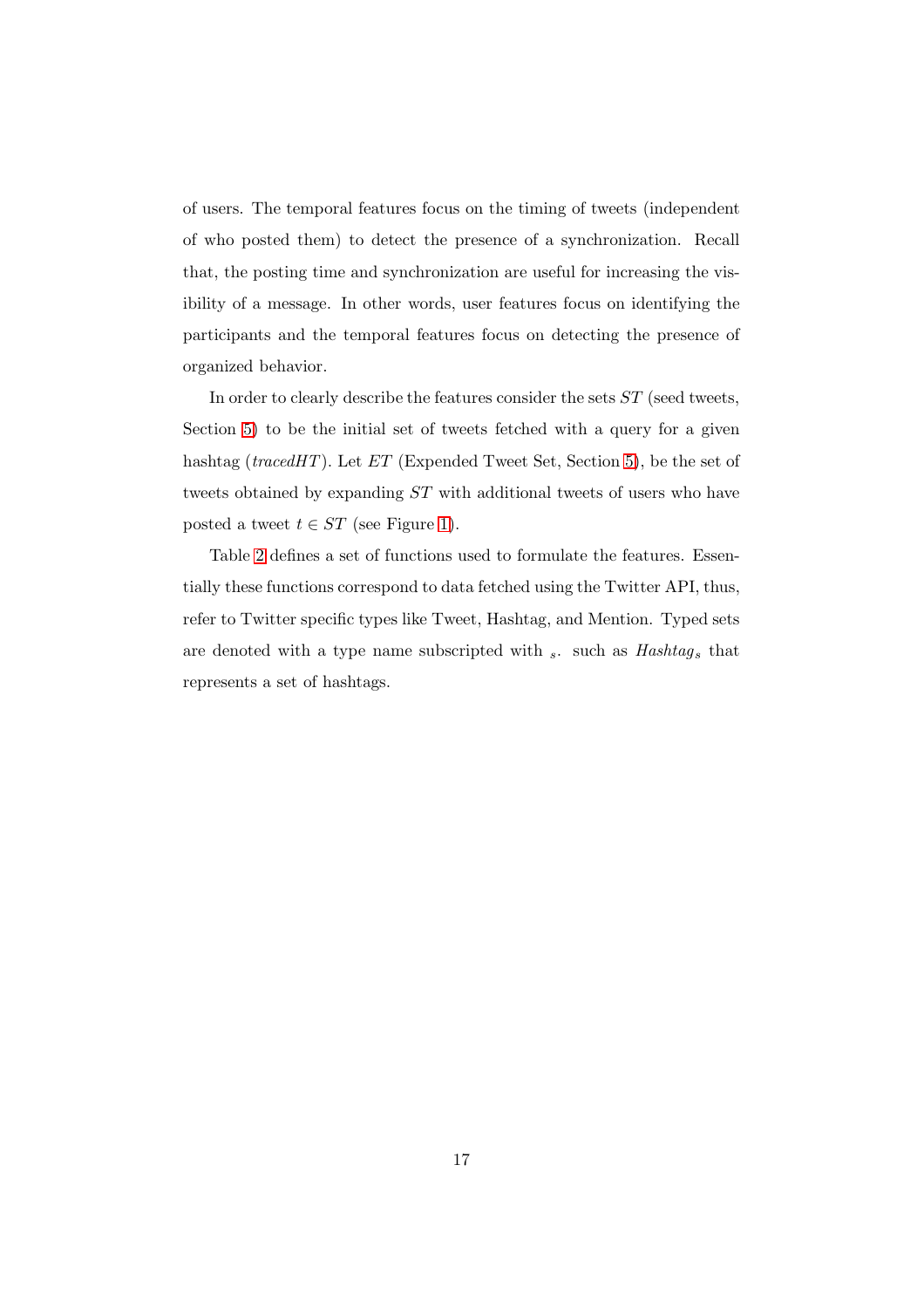| function                     | <b>Type</b>              | Description                                                                                                  |  |  |
|------------------------------|--------------------------|--------------------------------------------------------------------------------------------------------------|--|--|
| <b>User functions</b>        |                          |                                                                                                              |  |  |
| $reg\text{-}date(u)$         | Date                     | date $u$ registered                                                                                          |  |  |
| following# $(u)$             | Integer                  | number of users that $u$ follows                                                                             |  |  |
| $\text{follower}\#(u)$       | Integer <sub>s</sub>     | number of users who follow $u$                                                                               |  |  |
| favorite $\#(u)$             | Integer                  | number of tweets favorited by $u$                                                                            |  |  |
| tweets $(u,T)$               | $Tweet_s$                | set of tweets posted by $u$ in $T$                                                                           |  |  |
| tweet $\#(u)$                | Integer                  | number of tweets posted by $u$                                                                               |  |  |
| tweets $D(u, T, D)$          | $Tweet_{ss}$             | set of tweet sets                                                                                            |  |  |
|                              |                          | (posted by u on $d \in D$ )                                                                                  |  |  |
| users(T)                     | $User_s$                 | set of users in $T$                                                                                          |  |  |
| hashtag? $(u, T, h)$         | (0 1)                    | 1 if user has posted a tweet with $h$ in $T$ ,                                                               |  |  |
|                              |                          | 0 otherwise                                                                                                  |  |  |
|                              |                          | <b>Tweet functions</b>                                                                                       |  |  |
| hashtag# $(t)$               | Integer                  | number of hashtags that occur in $t$                                                                         |  |  |
| hashtag? $(t, h)$            | (0 1)                    | 1 if $h \in$ hashtags $(t)$ , 0 otherwise                                                                    |  |  |
| mention $#(t)$               | Integer                  | number of mentions that occur in $t$                                                                         |  |  |
| hashtag $D(T, h)$            | $Date_s$                 | set of days when tweets with                                                                                 |  |  |
|                              |                          | $h$ occur in $T$                                                                                             |  |  |
| media $\#(t)$                | Integer                  | number of media that occur in $t$                                                                            |  |  |
| $retweeted?$ (t)             | (0 1)                    | 1 if $t$ is retweeted, 0 otherwise                                                                           |  |  |
| sentiment $(t)$              |                          | $\label{thm:main} \begin{array}{ l l } \hline \texttt{(VeryNegative Negative  Neutral )} \hline \end{array}$ |  |  |
|                              | Positive   VeryPositive) |                                                                                                              |  |  |
| mentions $(t)$               | Mention <sub>s</sub>     | the set of mentions that occur in $t$                                                                        |  |  |
| $\text{url#}(t)$             | Integer                  | number of links (URL) that occur in $t$                                                                      |  |  |
| temporalTweets $(T, \Delta)$ | $Tweet_s$                | set of temporal tweets in T based on $\Delta$                                                                |  |  |

<span id="page-17-0"></span>Table 2: Descriptions of user and tweet functions, where  $T$  is set of tweets, t is a tweet, h is a hashtag, u is a user, D is a set of Days, d is a day,  $\Delta$  is a duration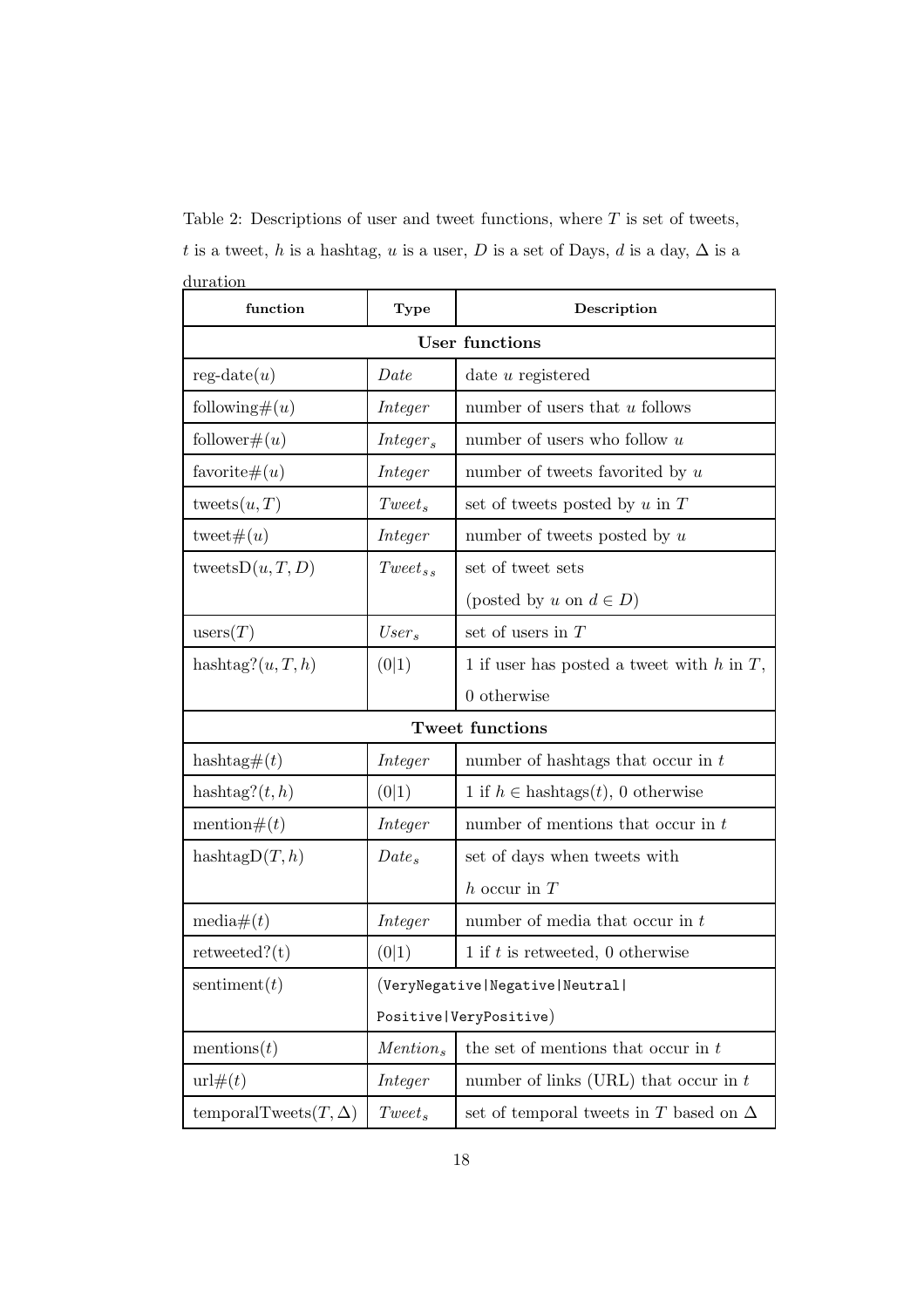#### 6.1 User Features

As the creators of the tweets that may be part of some collusion, the characteristics of the contributors are expressed with a set of user features. The following features are computed for each user, which corresponds to lines  $13 - 16$  of Algorithm [1.](#page-13-0)

**Tweet Count:** The total number of tweets posted by a user:  $tweet\#(u)$ . Used to indicate how active a user is.

Favorited tweet count: The number of tweets that are marked as *favorite*<sup>[10](#page-18-0)</sup>: favorite#(u). Marking tweets as a favorite is an approach used to gain attention from others to increase follower count (users might follow those who favorite their tweets).

Average tweets/day: The average number of tweets per day, based on the number of days since the user registered. Used to understand the user's daily tweet frequency, since higher values might indicate the behavior of an automated account.

$$
tweet \#_{\mu/d}(u) = \frac{tweet \#(u)}{\text{today}() - \text{regDate}(u)}\tag{1}
$$

where  $today()$  returns current date and subtraction of days returns the number of days.

Follower degree: The degree of a user's followers:

<span id="page-18-1"></span>follower-degree
$$
(u)
$$
 =  $\frac{\text{follower} \#(u)}{\text{follower} \#(u) + \text{following} \#(u)}$  (2)

Follower degrees that approach 1 indicate a high degree of followers that is typical with popular persons, while degrees approach to 0 indicate the opposite. Newly created bots tend to follow numerous users and have very few followers.

<span id="page-18-0"></span> $10$ Twitter has renamed Favorite to Like during the final stages of the preparation of this article.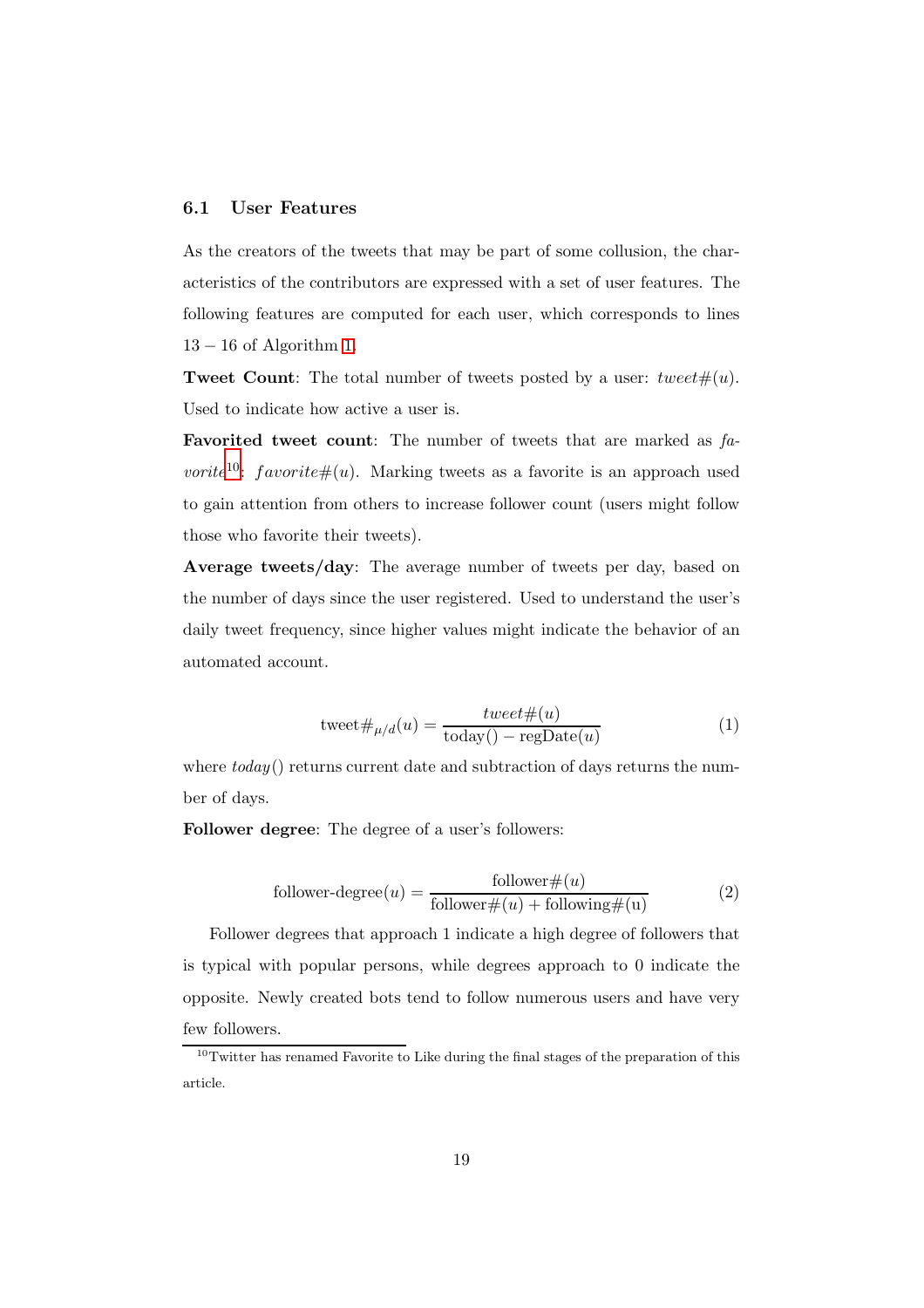<span id="page-19-3"></span>Entity use: Entities are used to relate a tweet to other tweets, users, external resources, or media. They are used to gain attention, therefore a higher rate would be expected in propaganda. The use of the entity types:  $11$ URL, *Mention*, *Hashtag*, and *Media* are computed for each  $u \in \text{users}(ET)$ :

<span id="page-19-5"></span>
$$
\sum_{\text{hastag-use}(u, ET)} \text{hastag#}(t)
$$
\n
$$
\text{hastag-use}(u, ET) = \frac{\sum_{t \in tweets(u, ET)} \text{hastag#}(t)}{|\text{tweets}(u, ET)|} \tag{3a}
$$

<span id="page-19-7"></span>
$$
\text{url-use}(u, ET) = \frac{\sum_{t \in tweets(u, ET)} unl \#(t)}{|tweets(u, ET)|}
$$
(3b)

<span id="page-19-6"></span>
$$
\sum_{\text{ mention-use}(u, ET)} \frac{\text{mentioned}(u, ET)}{\mid tweets(u, ET) \mid}\n \tag{3c}
$$

<span id="page-19-4"></span>
$$
\text{media-use}(u, ET) = \frac{\sum_{t \in tweets(u, ET)} media \#(t)}{|tweets(u, ET)|}
$$
(3d)

Traced hashtag use: The number user's tweets that contain the *tracedHT* within ET. Used to understand how focused the user is to the *tracedHT*. In organized behavior, it more likely that users concentrated on a hashtag (Section [4\)](#page-9-0)

<span id="page-19-1"></span>user-hashtag-use
$$
(u, ET) = \sum_{t \in tweets(u, ET)} hashtag?(t, tracedHT)
$$
 (4)

Average daily tweets of tracedHT: Focuses on the daily use of the *tracedHT*, considering that a participant in propaganda (or similar activity) would have a persistent use.

<span id="page-19-2"></span>
$$
\sum_{\text{tweet-hashtag#}\mu/d}(u, D, T) = \frac{\sum_{t \in \text{tweetsD}(u, T, D)} \text{hashtag?}(t, \text{tracedHT})}{|D|}
$$
(5)  
<sup>11</sup>For more information about Twitter entities see:

<span id="page-19-0"></span><https://developer.twitter.com/en/docs/tweets/data-dictionary/overview/entities-object1>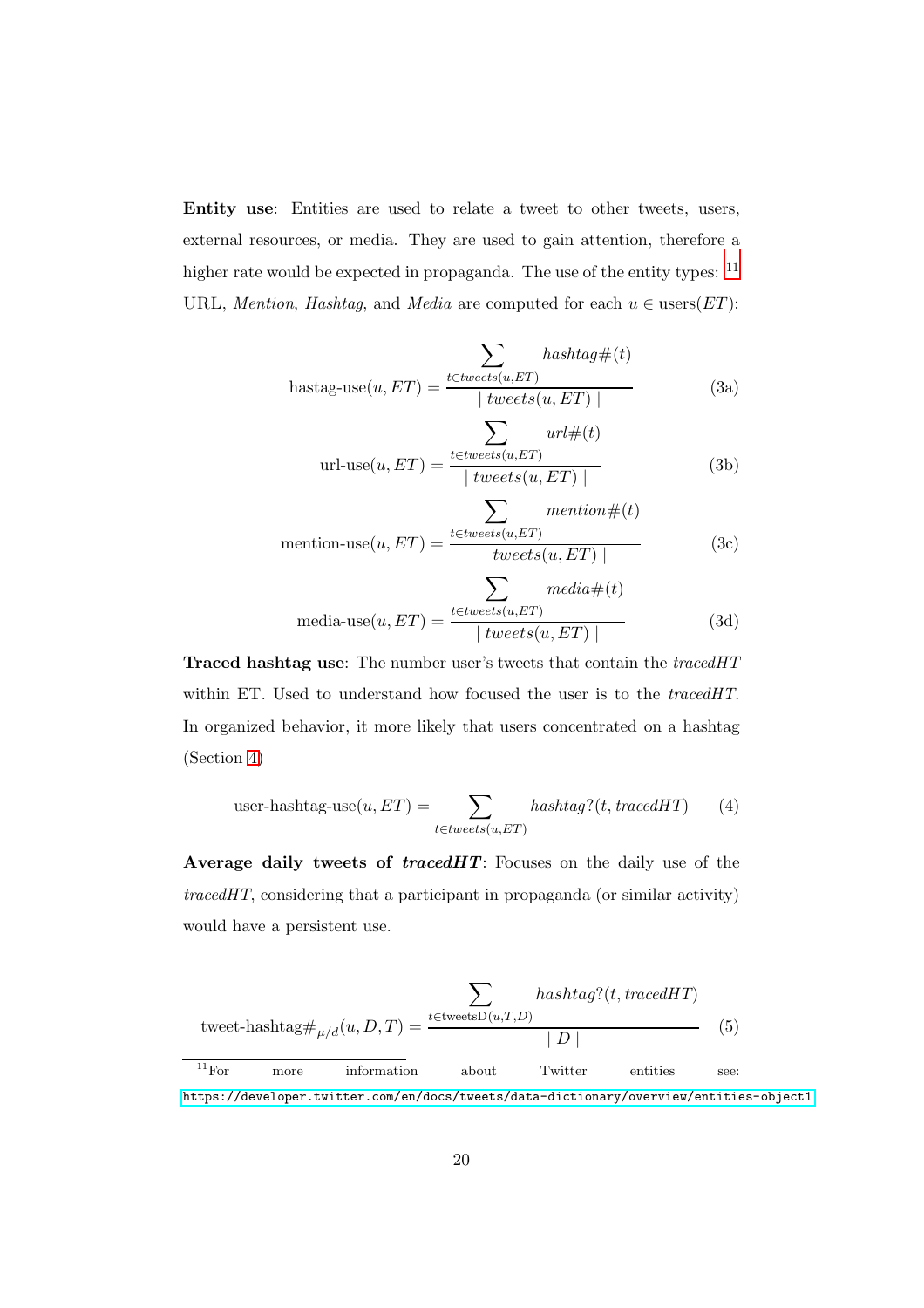where  $T = ET$ ,  $u \in \text{users}(T)$ ,  $D = \text{hashtag}D(T, \text{tracedHT})$ 

Average Tweets/Day vs. Average daily tweets of  $trace dHT$ : This value is used to understand how the user's behavior is in the days when she used *tracedHT*compared to her general daily behavior. If a user posts much more tweets than she normally does for a hashtag, this can be indicator of an organized behavior.

<span id="page-20-1"></span>user-daily-tweet-comparison
$$
(u, D, ET) = \frac{\text{tweet-hashtag#}_{\mu/d}(u, D, ET)}{\text{tweet#}_{\mu/d}(u)}
$$
 (6)

User creation date:  $userReg(u)$ , which can be useful in understanding of collective behavior of users(see Figure [5\)](#page-31-0).

## <span id="page-20-0"></span>6.2 Temporal Features

The temporal aspects of tweets focus on the characteristics of tweets independent of who posted them with the aim of detecting the presence of a coordinated effort. As was explained in Sectio[n4](#page-9-0) the dissemination of a message calls for making it visible, which is achieved by synchronous targeted posting to increase the odds of delivery. Therefore, temporal features of tweets posted within a certain time period are computed and tracked. Figure [1](#page-13-0) shows the algorithm for computing these features. Unlike with the user features which consider all of the tweets of users to characterize them, in the case of the temporal features only tweets that contain the *tracedHT* are used. The initial set of tweets that contain *tracedHT* (ST) are extended with tweets posted by  $u \in \text{users}(ST)$  resulting in ET. The relationship and frequency of users to tweets are expected to be different in coordinated posting behavior. This section describes the temporal features of tweets posted during an interval  $I$ , where: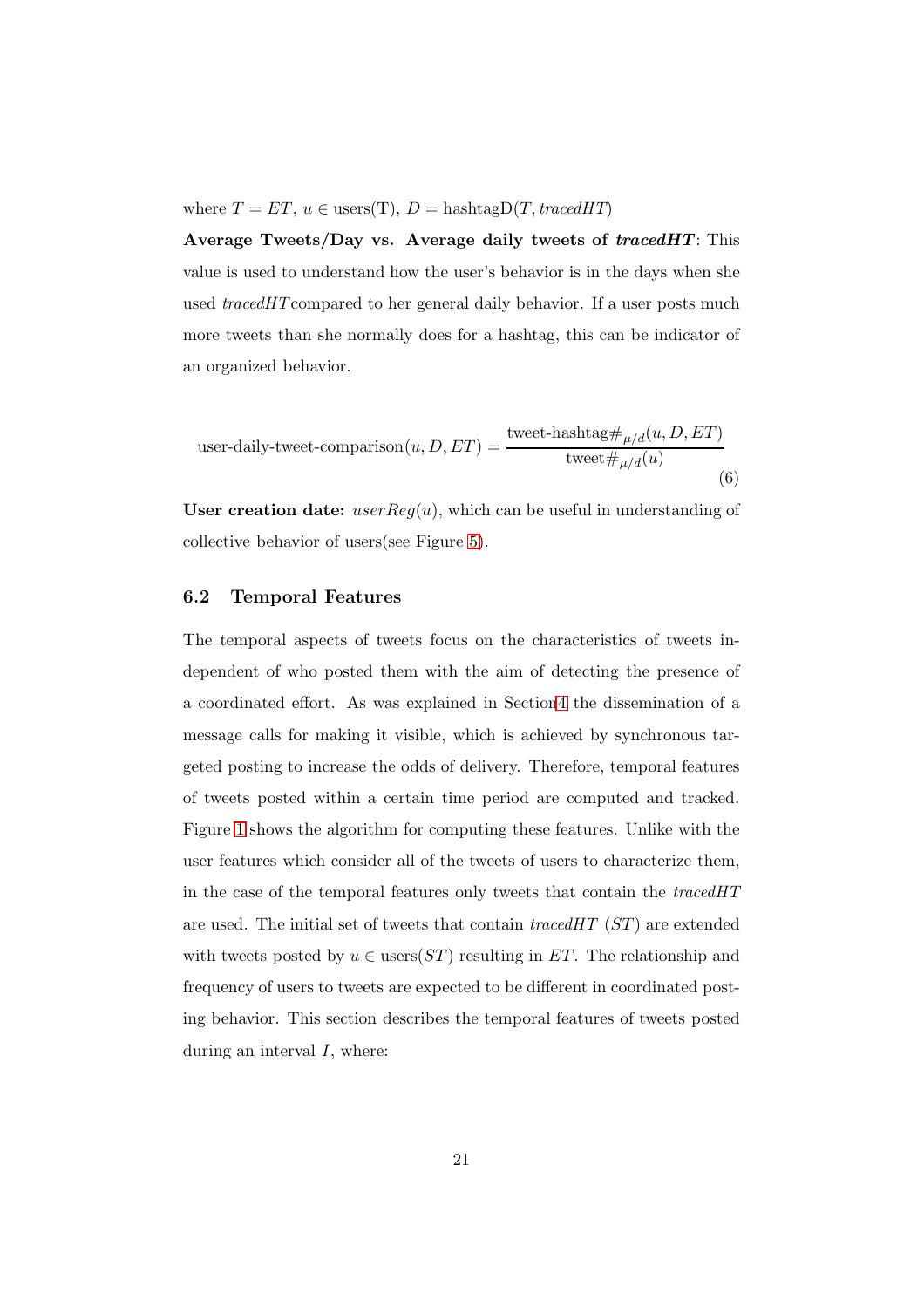$$
T = \bigcup_{\substack{t \in T \\ \text{hashtag?}(t, trace dHT) = 1}} \text{temporalTwects}(ET, I) : \tag{7}
$$

<span id="page-21-0"></span>Entity use: These are just like the computations made for a user, but in this case the tweet set includes the tweets that were posted during the time interval by many users:

$$
has that \text{ag-use}(T) = \frac{\sum_{t \in T} has that \text{ag#}(t)}{|T|}
$$
 (8a)

$$
url\text{-use}(T) = \frac{\sum_{t \in T} url \#(t)}{|T|}
$$
 (8b)

$$
\text{ mention-use}(T) = \frac{\sum\limits_{t \in T} \text{mentioned}(t)}{|T|} \text{media-use}(T) = \frac{\sum\limits_{t \in T} \text{media} \#(t)}{|T|} \quad (8c)
$$

Temporal Tweet Per User (TPU): This feature is used to check tweet per user in temporal basis. It is extracted because higher values of TPU in T can be an indicator of organized behavior.

temporal-tpu#(T) = 
$$
\frac{\sum_{t \in T} 1}{|\text{users}(T)|}
$$
(9)

Retweeted tweet features: Features based on retweets can be sign of bot account existence and organized behavior, because in case of retweets there is no need to generate a content, which can be challenging for the automated accounts. The following are computed for the retweeted tweets :

Retweet frequency: The number of retweets ((i.e. if 100 users have retweeted  $t_x \in T$ , this counts as 100 retweets):

$$
retweet \#(T) = \sum_{t \in T} retweeted?(t)
$$
 (10)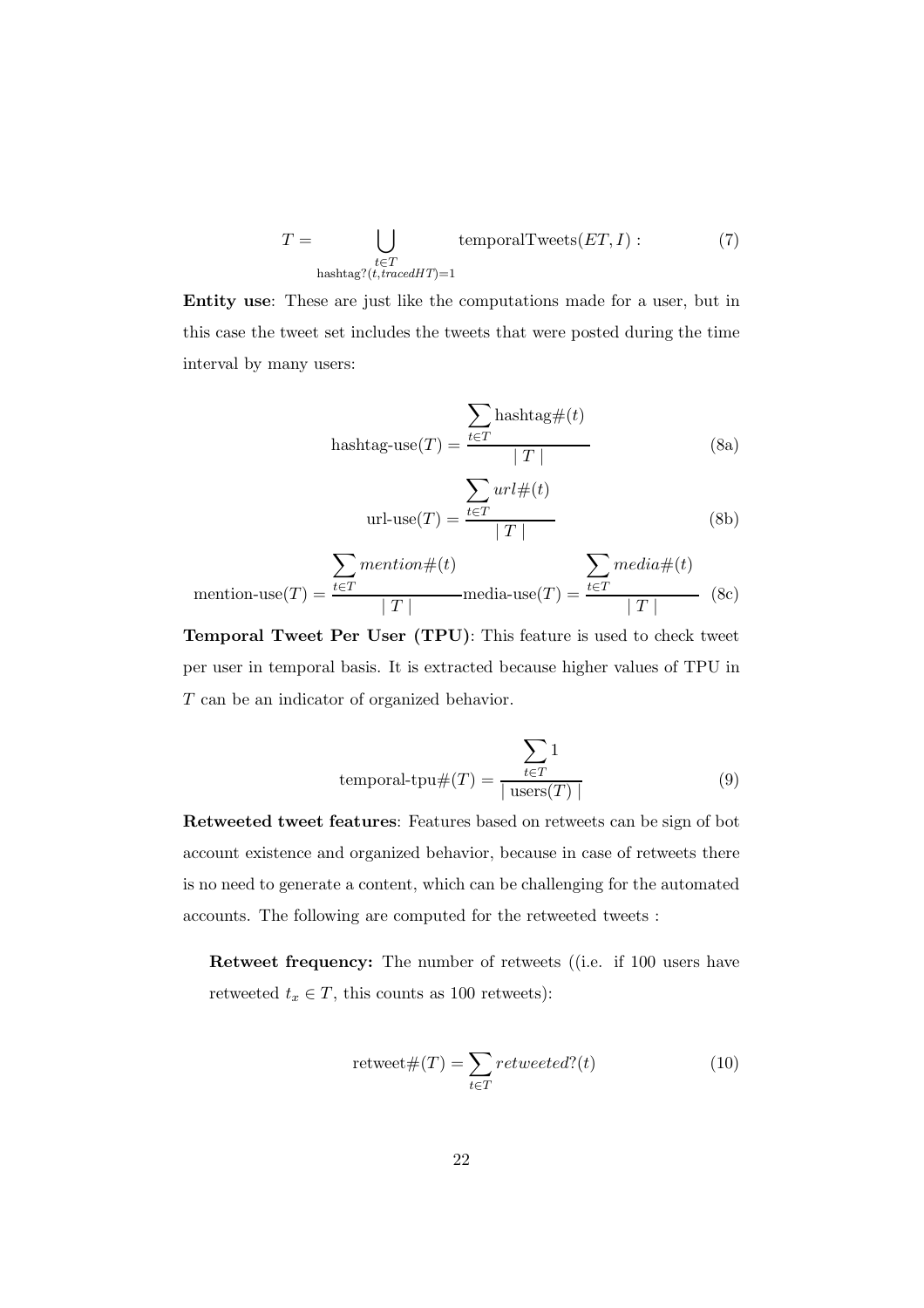$$
retweet\%(T) = \frac{retweet\#(T)}{|T|}
$$
\n(11)

Unique retweeted frequency: The percentage of distinct retweets among retweeted tweets. It shows the diversity in the retweets. If most of the retweets are retweets of the same tweet, it can be a sign of a collective behavior.

original-retweeted-tweet% 
$$
(T)
$$
 = 
$$
\frac{\left|\bigcup_{\substack{t \in T \\ \text{retweted}^?=1}} \{t\}\right|}{\sum_{t \in T} \text{retweted}^? (t)}
$$
(12)

Retweeting user frequency: Show how many of the users in the temporal tweet set are participated in retweets about *tracedHT*. If in a temporal tweet set, most of the users are retweeted a tweet about *tracedHT*, this can be a sign of collective behavior.

$$
retweeted\text{-}users \#(T) = \sum_{u \in users(T)} \left\lceil \frac{\sum_{t \in tweets(u,T)} retweeted?(t)}{\mid tweets \#(u,T) \mid} \right\rceil \tag{13}
$$

$$
retweeted\text{-}users\% (T) = \frac{retweeted\text{-}users\#(T)}{|\text{users}(T)|}
$$
(14)

Features for tweets that are not retweeted: These features focus on tweets and users who are not subject to retweeting. They are extracted because higher values in these features may suggest organic behavior due to difficulty of creating an original tweet.

## Unretweeted tweet frequency:

unretweeted
$$
\mathcal{K}(T) = 1 - \text{retweet}\mathcal{K}(T)
$$
 (15)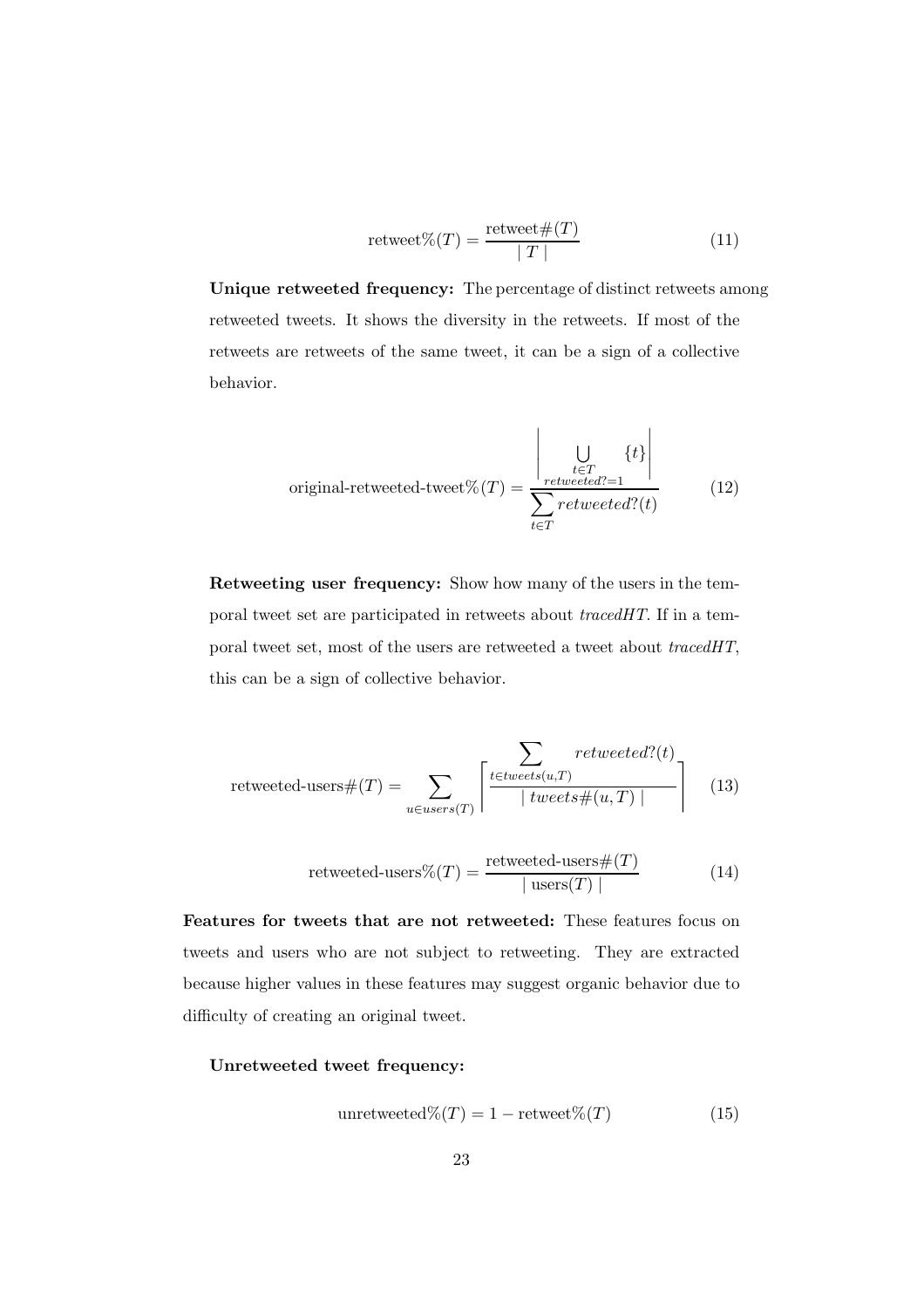#### Users with no retweets frequency:

unretweeted-users%
$$
(T) = 1
$$
 – retweeted-users% $(T)$  (16)

Unretweeted tweet count:

<span id="page-23-0"></span>unretweeted
$$
\#(T) = |T|
$$
 -retweet $\#(T)$  (17)

Count of users with no retweets frequency:

<span id="page-23-1"></span>unretweeted-users#(
$$
T
$$
) = | users( $T$ ) | -retweeted-users%( $T$ ) (18)

## Ratio of unretweets and users with no retweets:

unretweeted-tweet<sub>u</sub>ser<sub>r</sub>atio(T) = 
$$
\frac{unretweeted \#(T)}{unretweeted - users \#(T)}
$$
(19)

Mention Features: Since there are usually groups who are pro and against the candidates in political domain, it is likely that users from different sides can have a dispute in Twitter. In these disputes, users use mentions to target other users. Furthermore, in order to propagate messages, bot users may use mentions to get attention of other users. Therefore, mention related features could be beneficial for organized behavior detection.

Mention Ratio: Frequency of mentions to distinct mentions:

$$
\text{ mention-ratio}(T) = \frac{\left| \bigcup_{t \in T} \text{ mentions}(t) \right|}{\sum_{t \in T} \text{mentioned}} \tag{20}
$$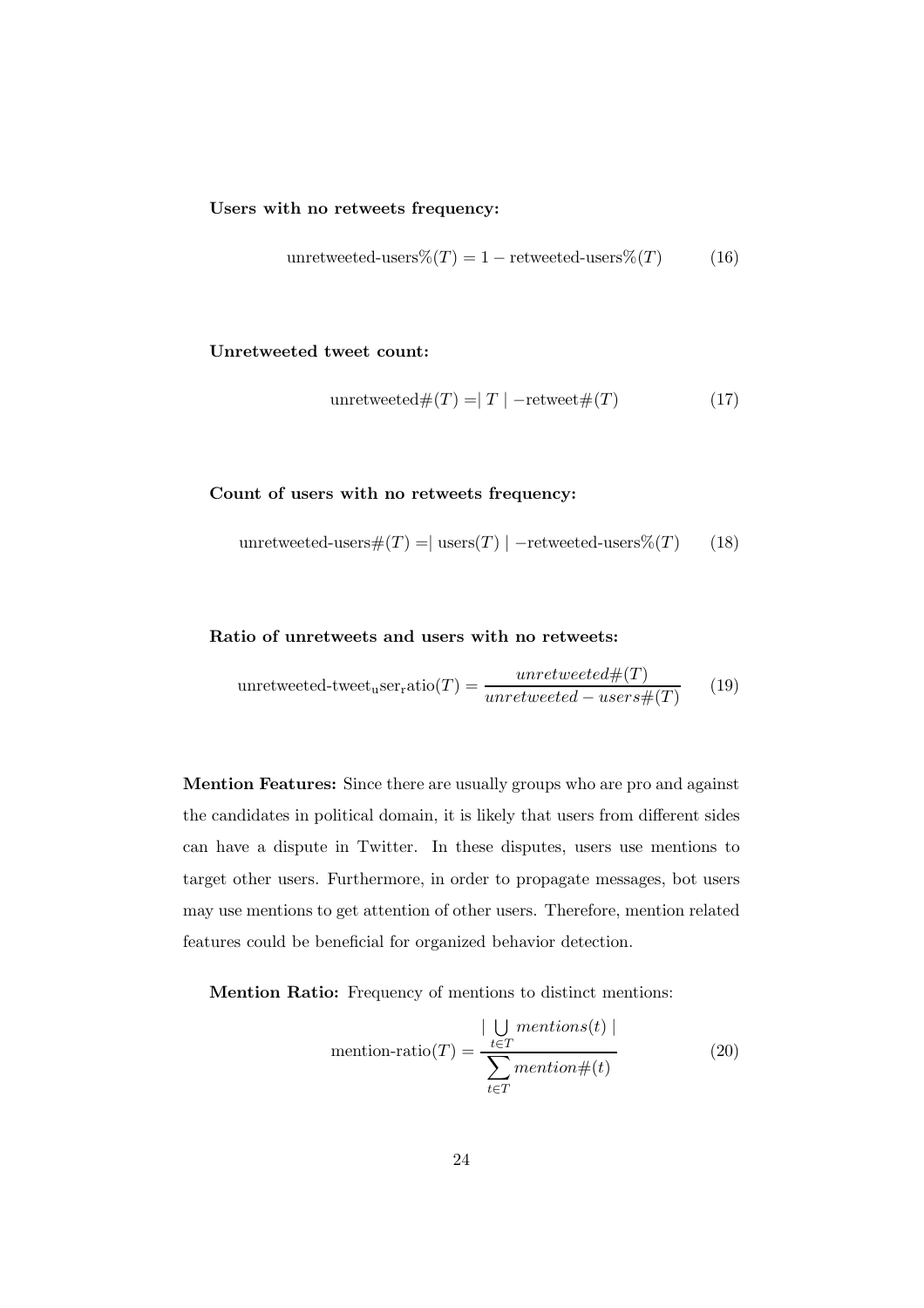Ratio of mentions in retweets: Frequency of mentions that occur in retweeted tweets.

$$
\text{ mention-RT}(T) = \frac{\bigcup_{t \in T} \text{ mentions}(t) \mid}{\sum_{t \in T} \text{mentioned}^2(t) = 1} \tag{21}
$$

Ratio of mentions in unretweeted tweets: Frequency of mentions in tweets that are not retweeted.

$$
\text{H}_{t=T} = \frac{|\bigcup_{t \in T} \text{mentions}(t)|}{\sum_{t \in T} \text{mention} \#(t) - \sum_{t \in T} \text{mention} \#(t) \text{retweeted?}(t)}
$$
\n
$$
(22)
$$

Sentiment Features Within the tweets that contains a mention, the percentage of tweets with the sentiments *VeryNegative*, *Negative*, *Neutral*, *Positive*, *VeryPositive* are computed. The sentiment analysis of tweets are determined using the Stanford Core  $NLP$  tool<sup>[39](#page-49-1)</sup>. In our study, tweet sentiments are only calculated for reply tweets because of the likelihood of disputes in political domain. In these disputes, large amount of negative tweets directed to a user may be sign of organized behavior.

$$
mentioned-sentiment\% (s,T) = \frac{|\{t | t \in T, \text{sentiment}(t) = s\}|}{|T|}
$$
 (23)

## <span id="page-24-0"></span>6.3 Collection Representation

To gain information about a collection its users and tweets (within a time interval) are characterized by numerous features extracted from data fetched from Twitter. This feature extraction phase yields a large set of features representing each user and temporal analysis. Any assessment about the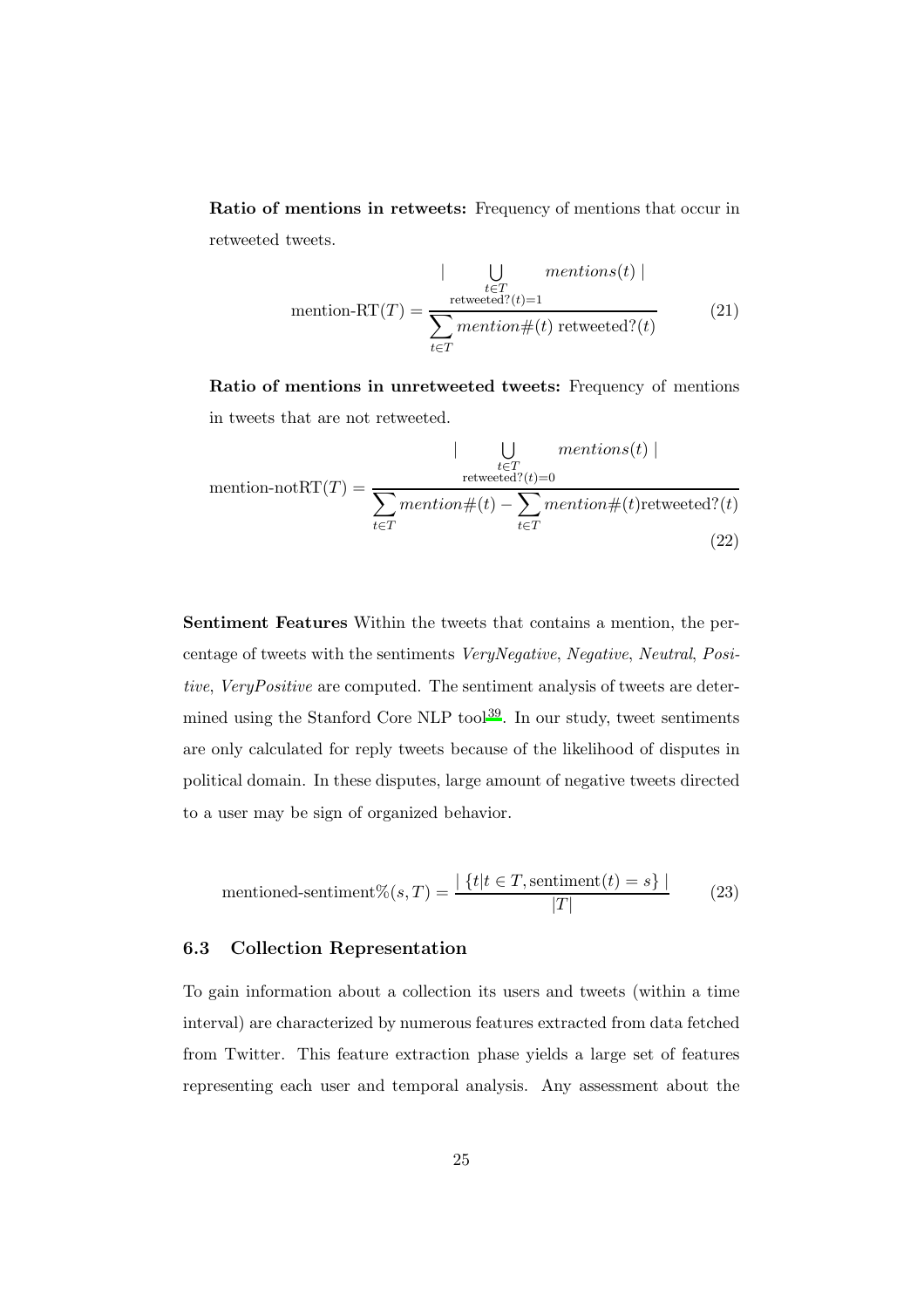collection requires the representation of the collection as a whole, which will be used in the training data set.

Collections are uniformly represented by distributing the extracted values for each user feature into buckets defined for each feature. Each feature value is placed in the bucket whose criteria it matches. As an example, consider Figure [2,](#page-26-0) which shows the hashtags posted by the users of the  $\#$ draintheswamp collection based on Equation [4.](#page-19-1) These values are summarized as follows: hashtagPostCount 1 : 12.2%, hashtagPostCount 2 : 6.9%,..., hashtagPostCount<sub>100</sub>-... : 3.44%. Note that, the buckets are defined based on the observations from inspecting many collections.

In addition to the feature buckets, the mean, variance, standard deviation, minimum and maximum values are computed for each feature. All these values associated with a collection are stored in the Feature Repository (Algorithm [1\)](#page-13-0).

On the other hand, in the summarization of temporal features, the values are not separated to the bucket values. For each temporal interval feature, statistical values(mean, variance, standard deviation, min & max values) are calculated. Figure [3](#page-26-1) and Figure [4](#page-27-0) illustrate the extracted temporal features (Equation [8](#page-21-0) - Equation [17,](#page-23-0)[18](#page-23-1) ) of  $\#$ draintheswamp collection.

<span id="page-25-0"></span>In the training data set, the resulting collection representation is used.

## 7 Experiments and Results

To assess the performance of the proposed approach, the classifier models are tested on the training data set using 10-fold cross validation. The results were promising for the organized behavior classification. This motivated us to proceed with the generation of two more classifiers that use the same features for two different classification problems: *political* vs. *non-political* and *pro-Trump* vs *pro-Hillary*. For each classification task, the training data set is labeled differently.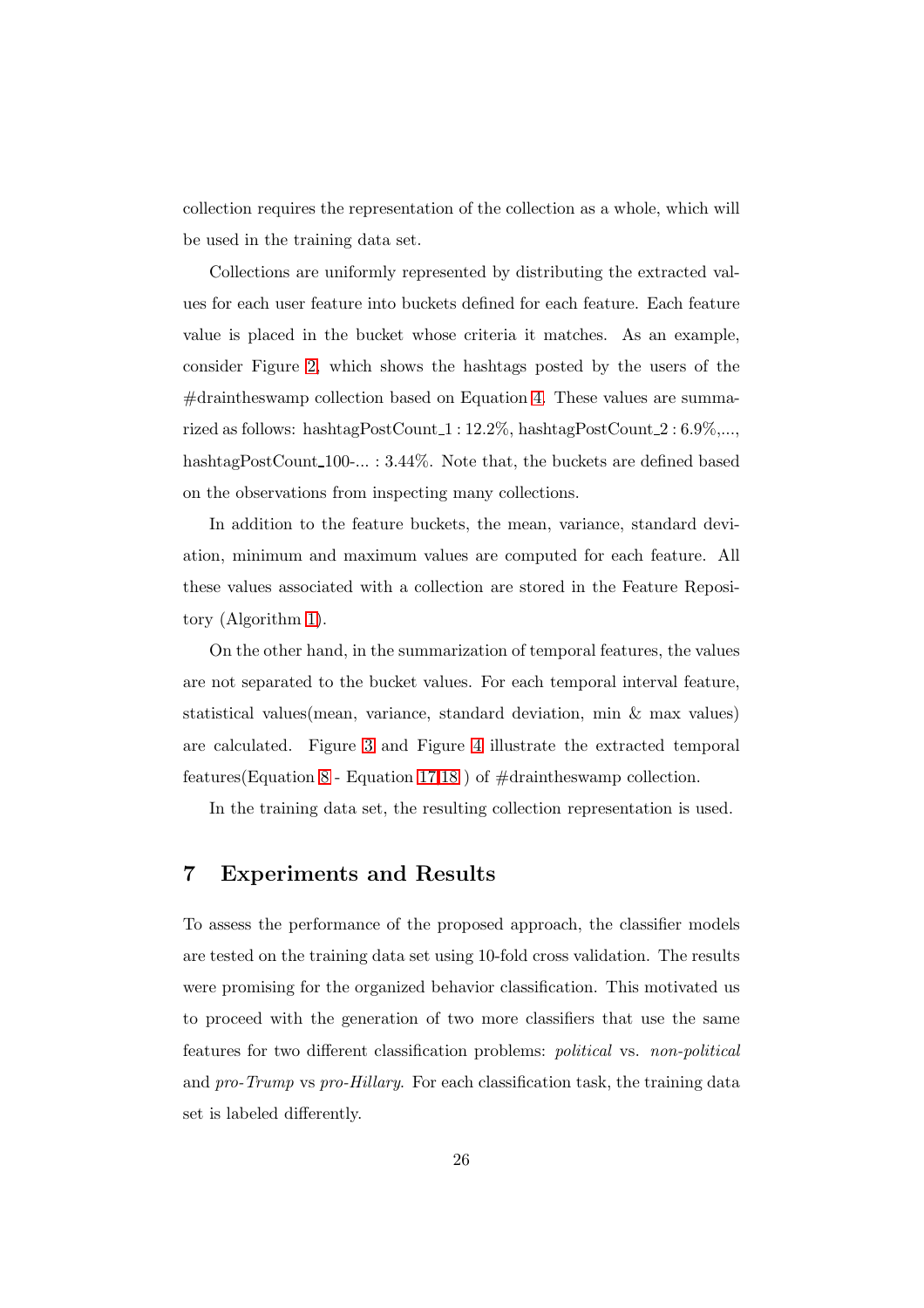

<span id="page-26-0"></span>Figure 2: Percentage of users based tweet counts with #draintheswamp hashtag (Equation [4\)](#page-19-1)



<span id="page-26-1"></span>Figure 3: Hourly entity ratios of #draintheswamp hashtag(Equation [8\)](#page-21-0)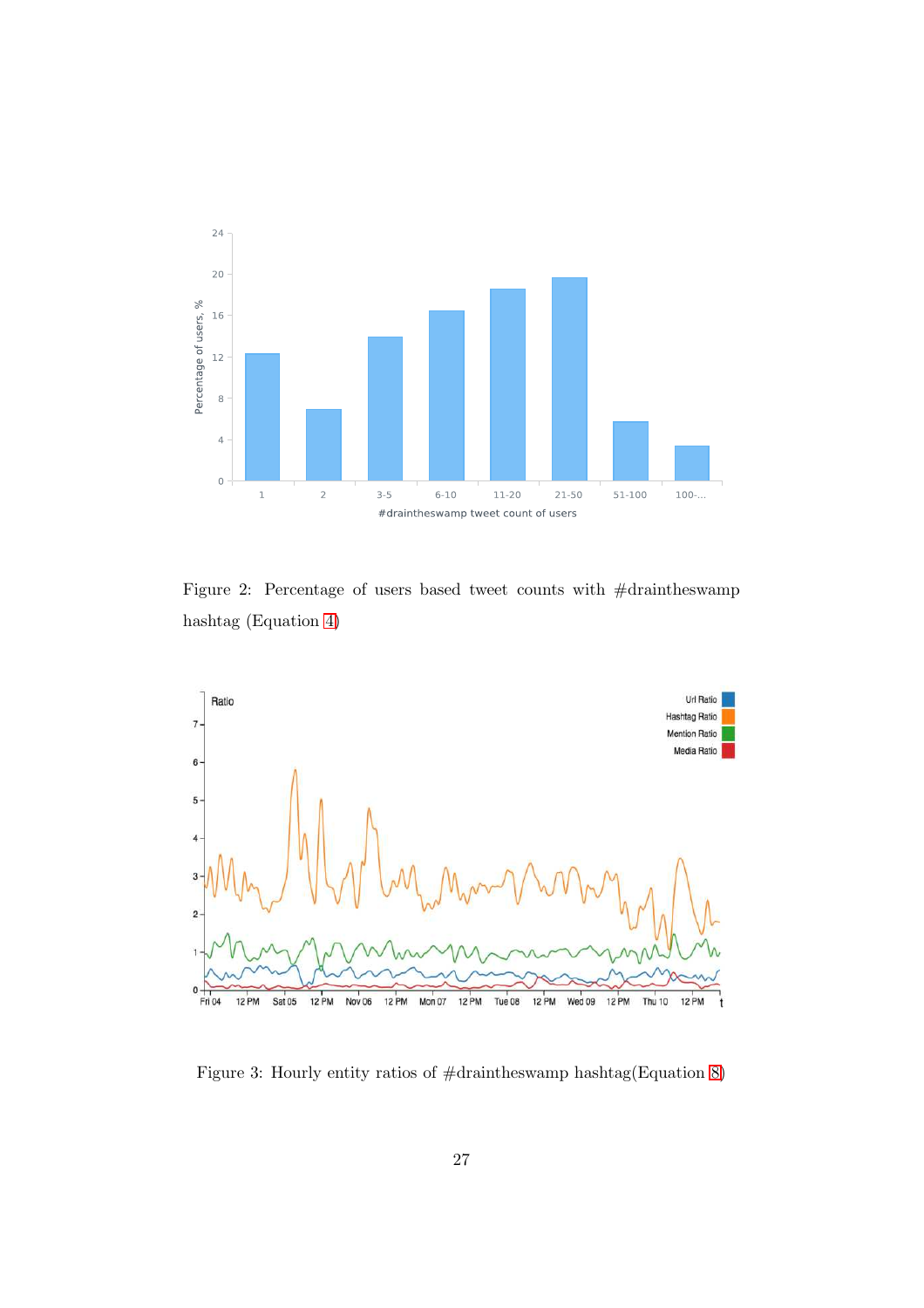

<span id="page-27-0"></span>Figure 4: Hourly Distribution of non-retweet count and distinct user count of  $\# \rm{draintheswamp}$  hashtag(Equation [17](#page-23-0)[,18](#page-23-1) )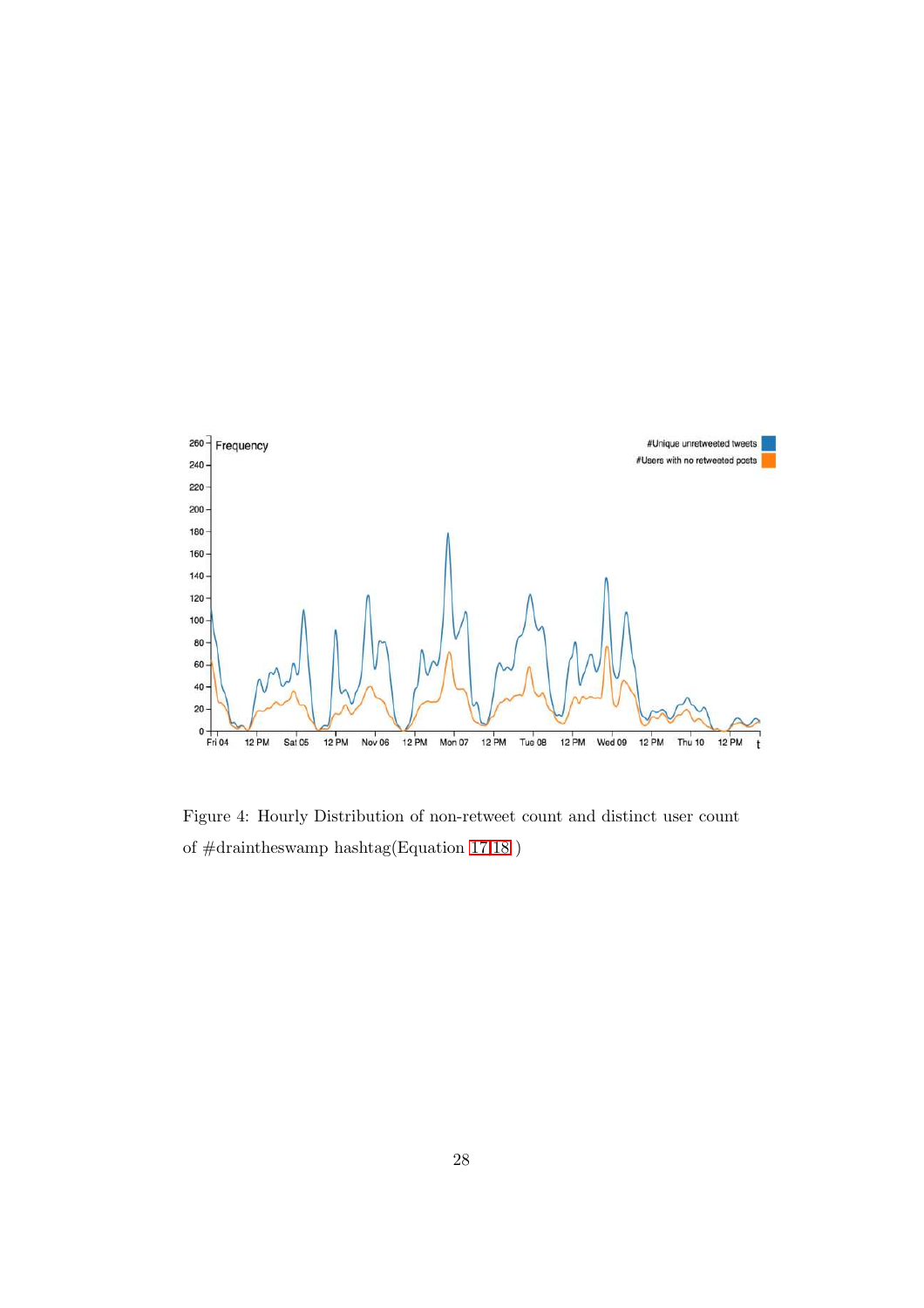## 7.1 Data: Tweet Sets

Training data sets are generated by using extracted features from expanded tweet sets(*ET*) In the training data set a row is labeled with the label of the collection it is generated from. Table [3](#page-28-0) show the sizes of *ST* (#*ST*), ET  $(\#ET)$ , the number of tweets used for temporal features extraction  $(\#TFT)$ and number of users  $(\text{\#Users})$  for some collections  $^{12}$  $^{12}$  $^{12}$ .

<span id="page-28-0"></span>Table 3: The number of tweets and users in various labeled collections. The expansion of the seed collections result in significant increases in number of tweets.

| Hashtag              | $\#\mathrm{ST}$ | $\#\mathrm{ET}$ | $\#\mathrm{TFT}$ | #Users | Label     |
|----------------------|-----------------|-----------------|------------------|--------|-----------|
| $\#\text{imwithher}$ | 35,362          | 4,411,703       | 75,681           | 15,792 | organized |
| $\#\text{maga}$      | 65,643          | 4, 193, 718     | 171,991          | 13,773 | organized |
| $\#$ crookedhillary  | 18,999          | 3,773,531       | 34,190           | 8,159  | organized |
| $\#\text{votetrump}$ | 40,282          | 3,058,863       | 60,934           | 10,810 | organized |
| #ladygaganewvideo    | 2,041           | 310,908         | 7,129            | 1,486  | organized |
| $\#\text{news}$      | 32,949          | 2,425,145       | 191,856          | 6,020  | organic   |
| $\#$ oscarfail       | 2,111           | 749,748         | 2,152            | 1,507  | organic   |
| $\#$ thanksgiving    | 4,575           | 539,081         | 4,461            | 2,367  | organic   |
| $#$ brangelina       | 2,288           | 347,596         | 2,961            | 1,676  | organic   |
| $\#$ unitedairlines  | 1,345           | 276,228         | 2,240            | 898    | organic   |

<span id="page-28-1"></span> $12$ Sizes of the all collections in data set: https://github.com/Meddre5911/DirenajToolkitService/blob/master/org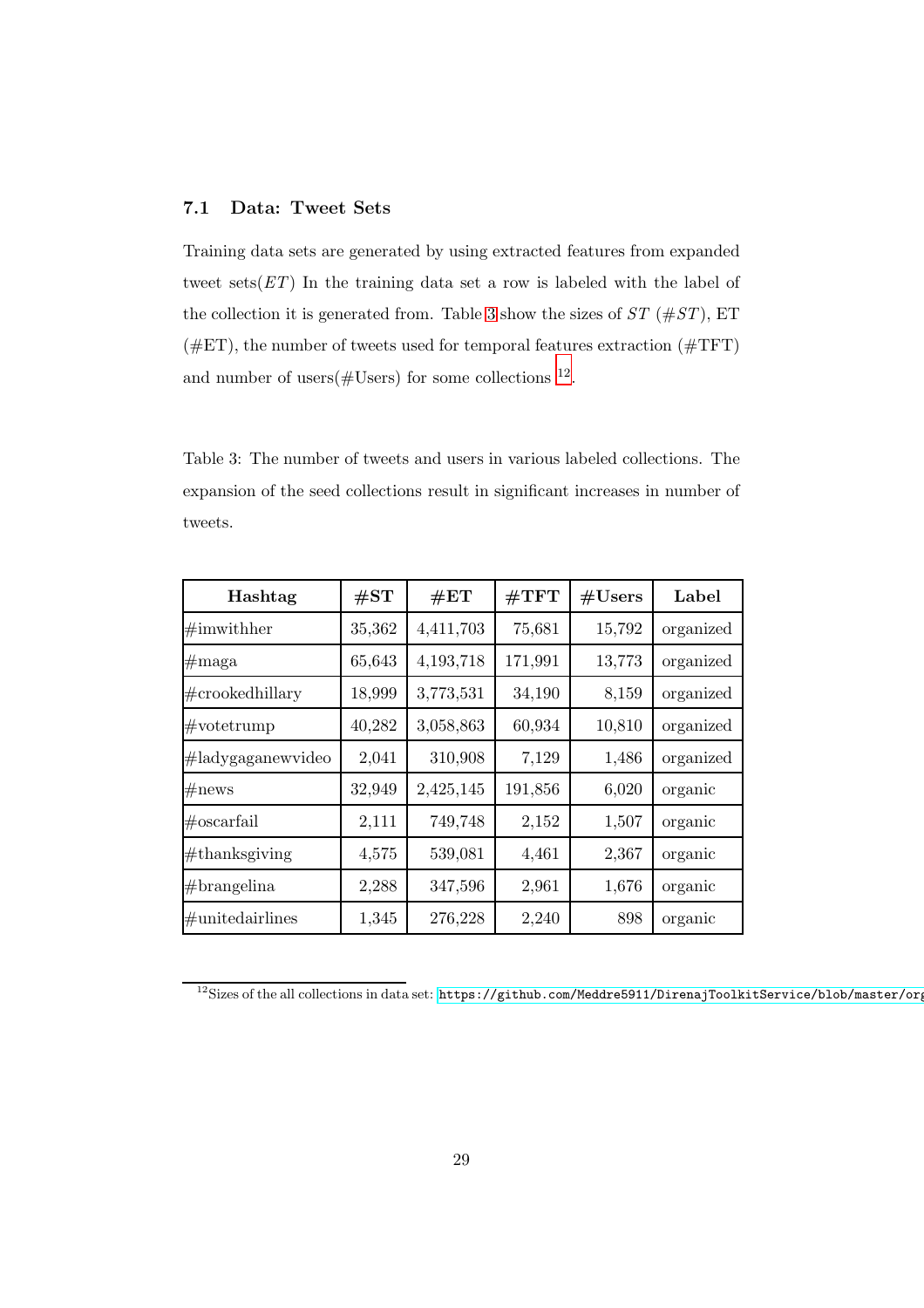#### 7.1.1 Organized Tweet Sets

To create a training data set, first *ST* consisting of tweets with a hashtag must be gathered. A hashtag is labeled as organized if the presence of organized behavior is observed within its tweets based on our manual inspection (i.e. #LadyGagaNewVideo, #podestaemails, #podestaemails13, #podestaemails20, #BoycottHamilton). Suitable hashtags reported the news or literature are also labeled organized (i.e. #tcot & #pjnet based on a study<sup>[14](#page-46-3)</sup>). Hashtags used by large amount of bots during the 2016 US election are also labeled as  $organized<sup>13</sup>$  $organized<sup>13</sup>$  $organized<sup>13</sup>$ . These hashtags are reported in studies regarding the prevalence of bot accounts during the  $2016$  US election<sup>[13](#page-46-2)[,4](#page-45-3)[,40](#page-49-2)</sup>. For externally discovered hashtags, if their bot based content generation is greater than 20%, a collection is created for them (i.e.  $\#\text{AmericaFirst},$ #MakeAmericaGreatAgain, #TrumpPence16, #NeverHillary, #VoteTrump, #CrookedHillary, #LoveTrumpsHate, #NeverTrump, #StrongerTogether,  $\#\text{ImWithHer}, \#\text{UnitedBlue}$ .)

When seeking for candidate hashtags, we create a backlog. The ones that are not yet manually inspected are compared with collections known to be organized. If there are significant number of overlapping users, the hashtag is considered as organized. This is due to the observation that colluding users are active over time and use several persisting hashtags to manipulate others. Table [4](#page-30-0) shows the users who participated in multiple pro-Trump hashtags in different times. Furthermore, the percentage of users who registered after July  $2015^{14}$  $2015^{14}$  $2015^{14}$  are in increasing trend (Figure [5\)](#page-31-0). A suspected hashtag is labeled as organized if at least 20 percent of its users participated in bot based collections. Some of the tweet sets labeled in this manner are based on hashtags of #benghazi, #obamacarefail, #imvotingbe-

<span id="page-29-0"></span> $13$ In the first presidential debate, 32.7 percent of pro-Trump hashtags and 22.3 percent of pro-Hillary hashtags were posted by bots <sup>13</sup>

<span id="page-29-1"></span><sup>&</sup>lt;sup>14</sup>The official nomination of Trump for presidency.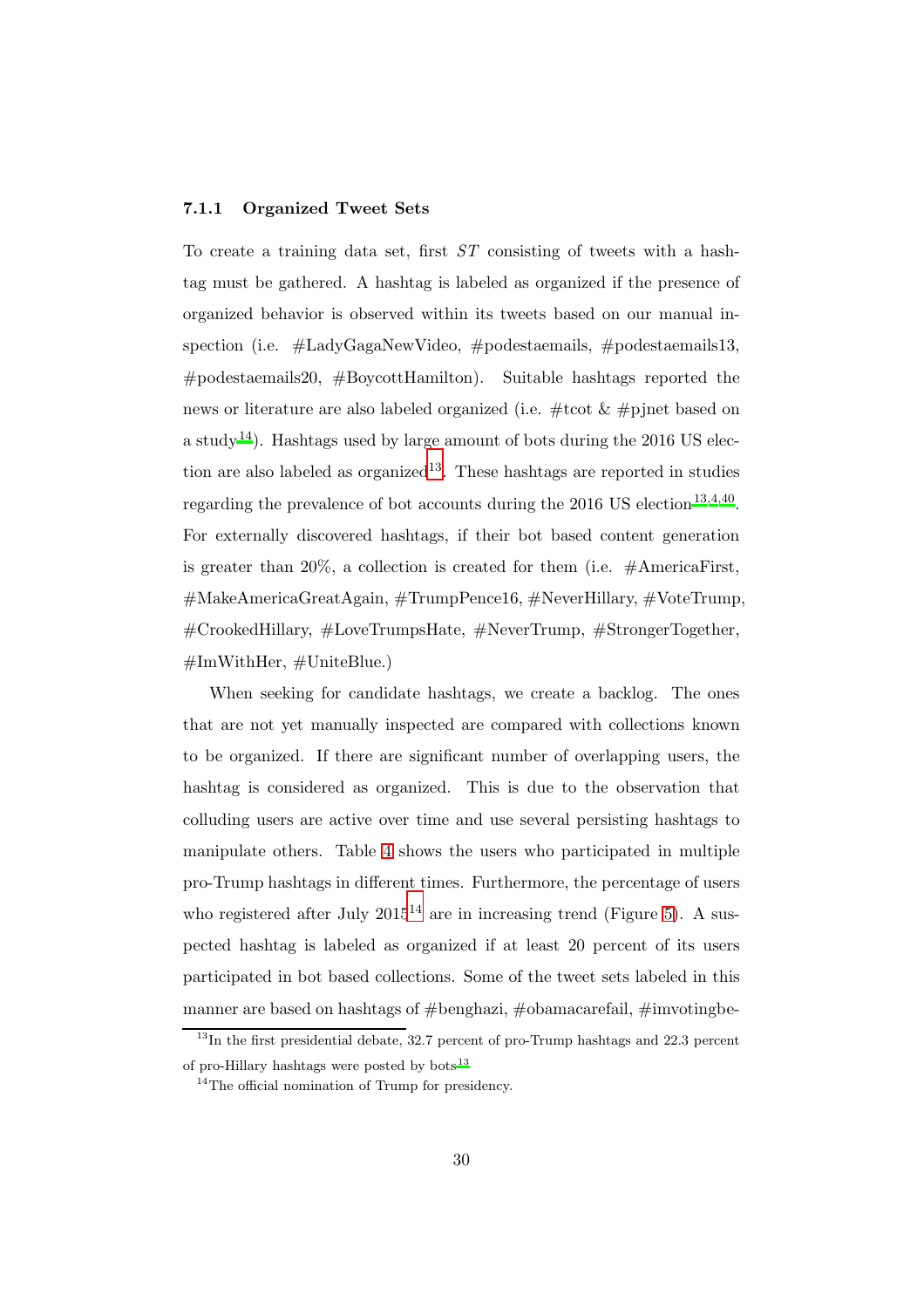cause, #draintheswamp, #trumpwon, #clintonemails, #auditthevote, and #hillaryemails.

In the tweet sets collected at different timess based on the bots cited in  $^{13}$  $^{13}$  $^{13}$ and<sup>[4](#page-45-3)</sup> numerous common hashtags were observed (i.e.  $\#$ election2016, $\#$ tcot, #imwithher, #nevertrump, #neverhillary, #trumppence 2016, #p2). This suggests that the use of some hashtags persist throughout a campaign, such as the observed in the US election 2016 campaign. This is not surprising, since hashtags serve as group specific identifiers that serve to unite messages and people.

| Traced hashtag                                   | $#$ benghazi                                                         |                     |        |       |  |  |
|--------------------------------------------------|----------------------------------------------------------------------|---------------------|--------|-------|--|--|
| Time Interval                                    |                                                                      | 24 Oct - 1 Nov 2016 |        |       |  |  |
| User#                                            | 7,854                                                                |                     |        |       |  |  |
| Collections with mutual users with $\#$ benghazi |                                                                      |                     |        |       |  |  |
| Traced Hashtag                                   | $\bigcap (\% )$<br>Interval<br>$\bigcap$ $(\#)$<br>$\mathrm{User}\#$ |                     |        |       |  |  |
| #podes <sup>trans</sup>                          | $17-24$ Oct                                                          | 32,794              | 3,232  | 41.15 |  |  |
| $\#\text{crookedhillary}$                        | $04-10$ Nov                                                          | 16,854              | 2, 291 | 29.17 |  |  |
| #makeamericagreatagain                           | $04-10$ Nov                                                          | 27,625              | 2,311  | 29.42 |  |  |
| $#$ boycotthamilton                              | $17-22$ Nov                                                          | 36,561              | 1,580  | 20.12 |  |  |
| $\#\text{maga}$                                  | $20-28$ Nov                                                          | 29, 130             | 3,063  | 39.00 |  |  |

<span id="page-30-0"></span>Table 4: An example organized collection (#benghazi) whose users are found in other trending collections.

## 7.1.2 Organic Tweet Sets

Hashtags are labeled as organic when they are deemed to be spontaneously posted. In case of trending topics, such hashtags emerge due to events like holidays, natural disaster, and news about popular people. For ex-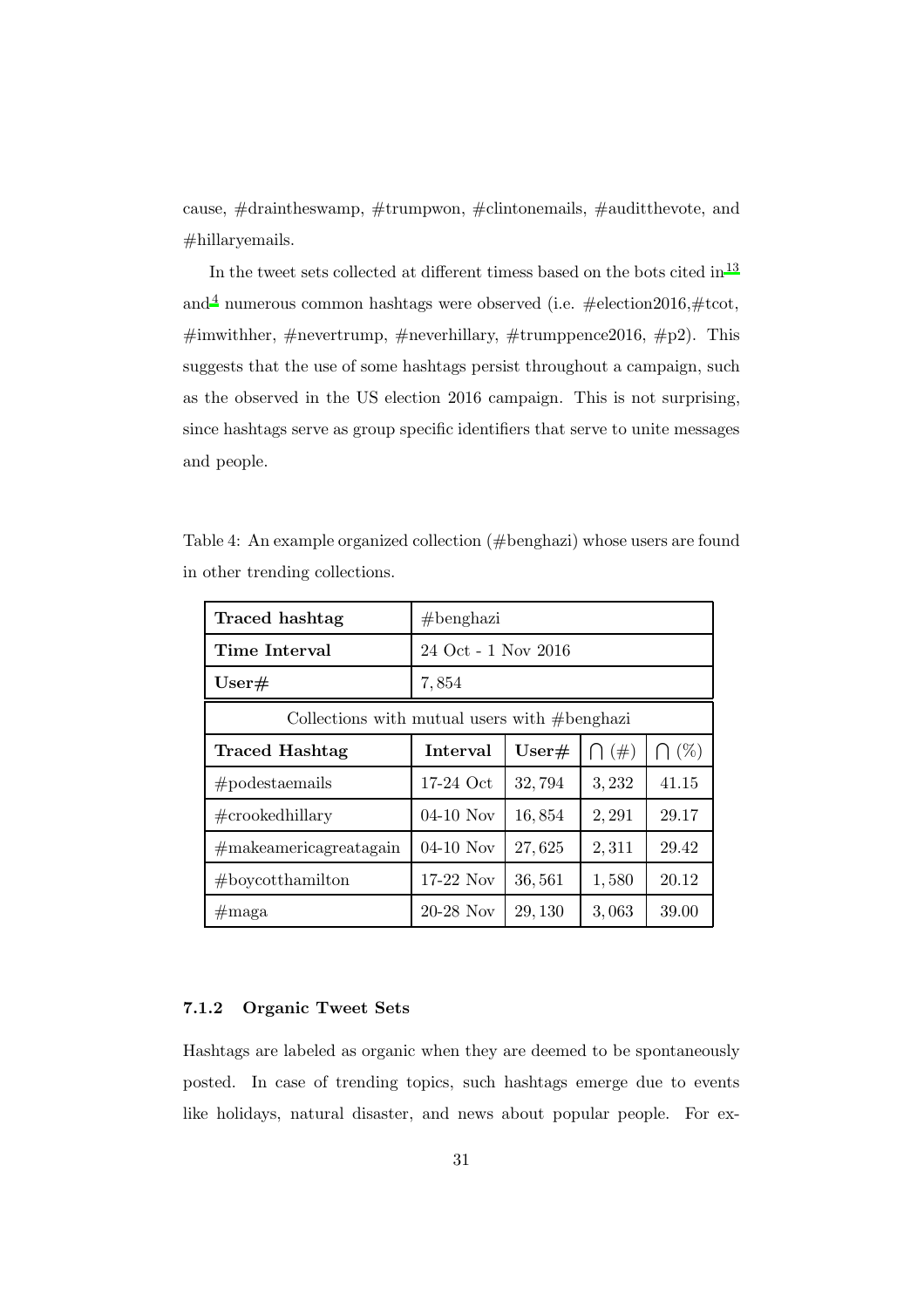

<span id="page-31-0"></span>Figure 5: Percentage of same users in Table [4](#page-30-0) (users in #benghazi  $\&$ #crookedHillary) based on Twitter registration date

ample, the hashtags related the United Airlines, such as #unitedairlines, #boycottUnitedAirlines, #newunitedairlinesmottos, instantly became popular after a video of passenger, who was forcibly removed from a plane due to over booking, went viral. Similarly, during the 2017 Oscars ceremony, the #oscarsfail hashtag became top trending after the best picture award was accidentally given to wrong movie.

Hashtags related to special days like #Thanksgiving, #LaborDay, #NationalSiblingsDay, and #WomansDay are also tagged as *organic*, since these hashtags are used by a large number of diverse people. Likewise, topic centric hashtags are widely used by diverse sets of users, such as  $\#news$ , #deeplearning, and #bigdata are labeled as organic.

However, recall that during the labelling of organized hashtags, we labelled hashtags as organized in case of considerable amount of their contents are created by automated bots. For the hashtags of  $#Thanks$ giving,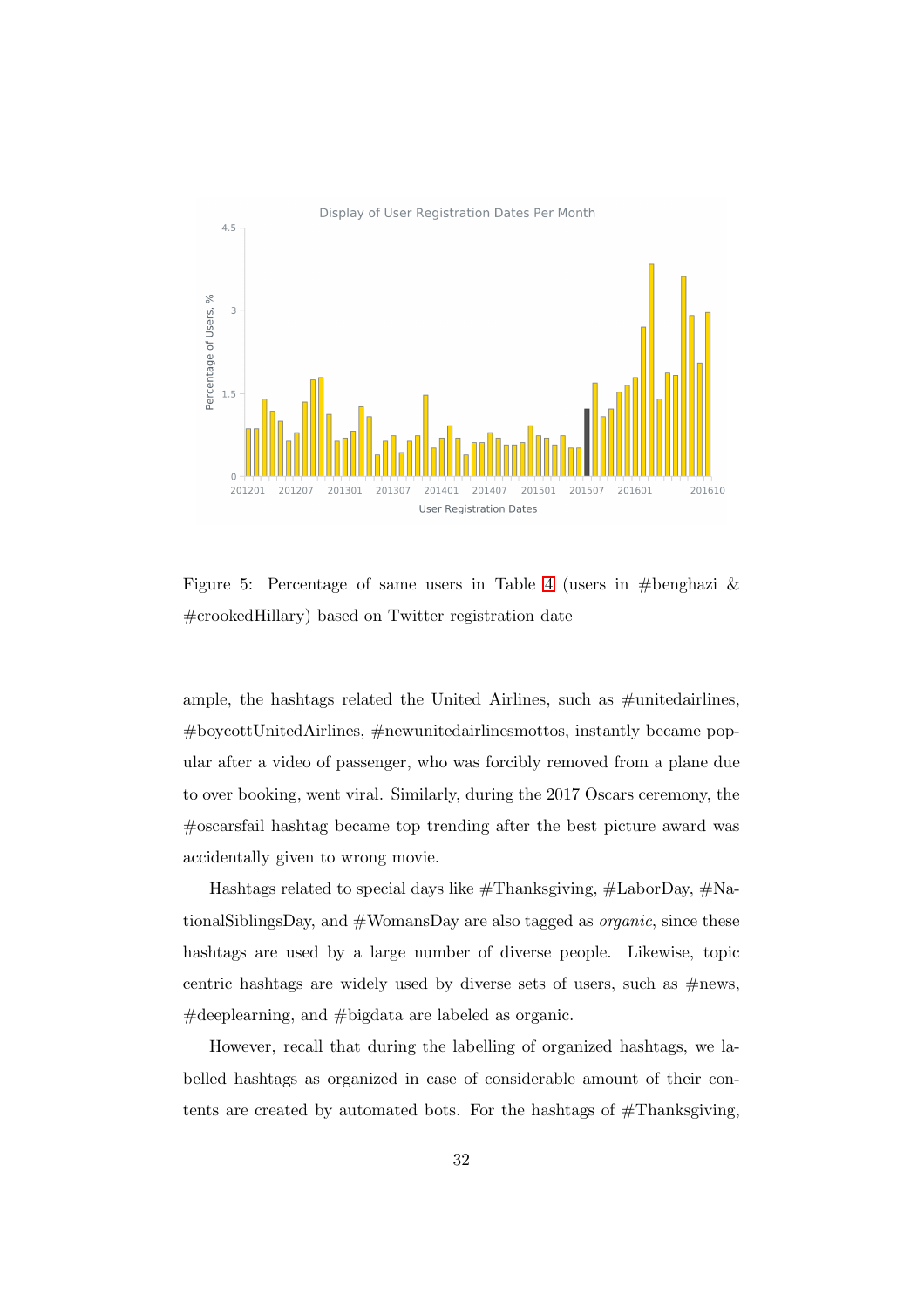$\#$ LaborDay,  $\#$ NationalSiblingsDay, and  $\#$ WomansDay, it is also possible that they may contain bot activity, especially when they are trending topics.

In order to understand the level of bot existence in these organic hashtags, we examined characteristics of their tweets by calculating statistical values of  $DW(\%), TPU(\mu), RT(\%), HT(\sigma^2),$  and  $HT(\sigma)$  (the metrics used during the manual inspection of tweets in Section [4\)](#page-9-0). As a result of these calculations, we conclude that these hashtags are used spontaneously.

For example, given the values for #womansDay shown in Table [1,](#page-11-0) higher value of  $DW(\%)$  indicates less similar messages, and lower value of  $TPU(\mu)$ shows less multiple posts by the same users. Likewise, lower values of  $HT(\sigma^2)$  &  $HT(\sigma)$  indicate less hashtag use in #womansDay tweets.

Furthermore, the overlapping users in organic hashtags inspected with the idea that if a user is present in numerous organic hashtags, it may be an incidence of bots hijacking trending hashtags. Table [4](#page-30-0) shows overlapping users in multiple hashtags regarding special days, however their percentage is very low compared to those in organized hashtags(see Table [4\)](#page-30-0).

#### 7.1.3 Political vs. Non-Political

The labeling of political and non-political hashtags are done by manual inspecting *ST*. The data set labeled as political is created from 2016 US election data. The determination of a label was fairly straightforward in comparison to organized behavior.

#### 7.1.4 Pro-Trump, Pro-Hillary, Neither

Specifically in political campaigns, there are strong groups who are pro and against certain candidates. Meticulous attention is given to reaching people and delivering propaganda that supports their candidate and damages other candidates. In the 2016 US election the political campaigns were fierce and quite different than earlier campaigns. Heavy use of social media was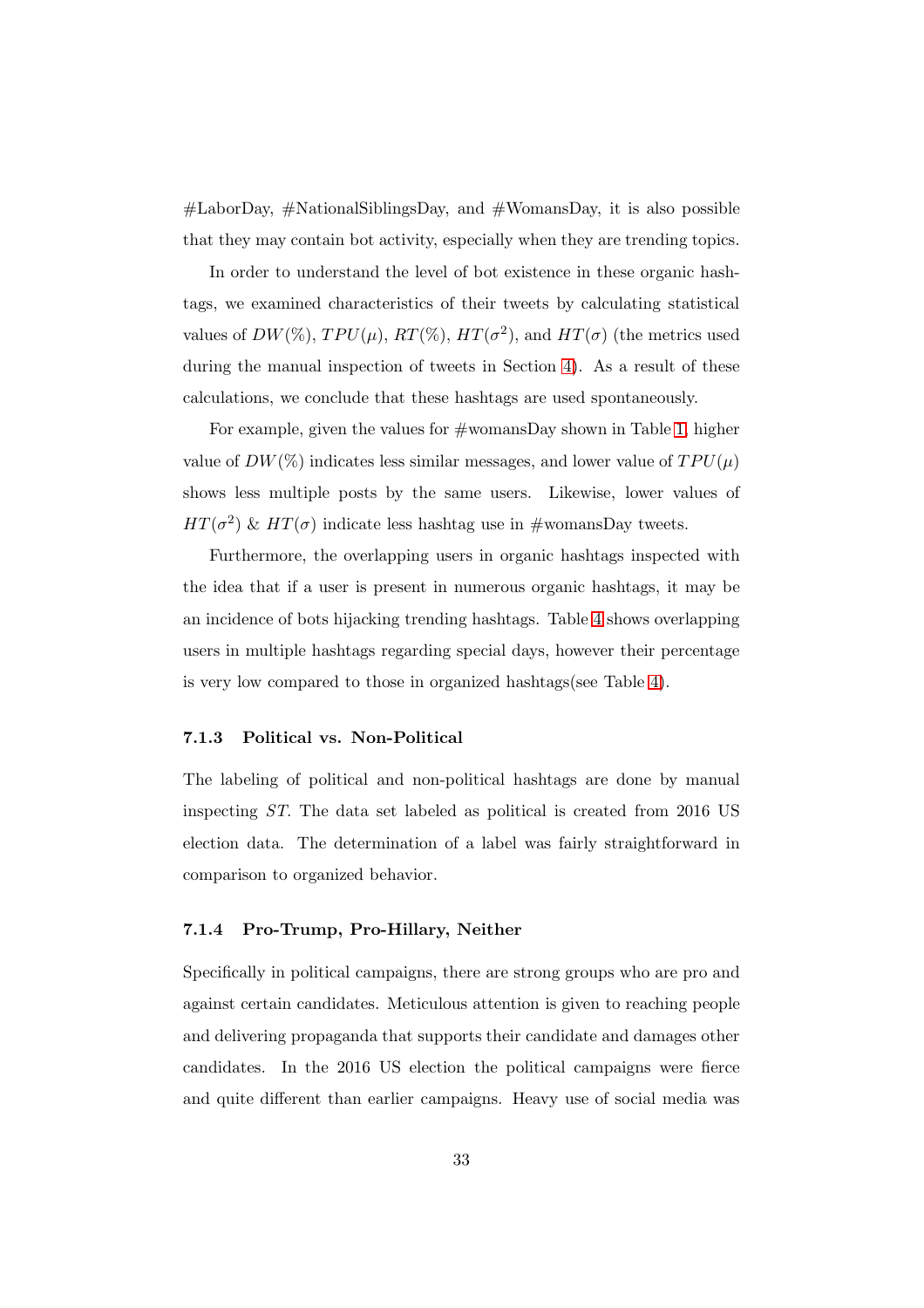<span id="page-33-0"></span>Table 5: An example organic collection (#internationalwomensday) whose users are found in other trending collections.

| Traced hashtag                                                  | $\#$ internationalwomensday                               |          |        |      |  |  |
|-----------------------------------------------------------------|-----------------------------------------------------------|----------|--------|------|--|--|
| Time Interval                                                   | $07 - 09$ March 2017                                      |          |        |      |  |  |
| $\mathrm{User}\#$                                               | 267,695                                                   |          |        |      |  |  |
| Collections with mutual users with $\#$ international womensday |                                                           |          |        |      |  |  |
| Traced Hashtag                                                  | $\bigcap$ $(\%)$<br>Interval<br>User#<br>$\bigcap$ $(\#)$ |          |        |      |  |  |
| $#Thanks$ giving                                                | $20-28$ . Nov. 16                                         | 104,060  | 6,247  | 6    |  |  |
| $\#\text{Oscars}$                                               | $25.Feb-01.Mar.17$                                        | 134,868  | 12,656 | 9.38 |  |  |
| #NationalPetDay                                                 | 09-14.Apr.2017                                            | 39,506   | 3,095  | 7.83 |  |  |
| #NationalSiblingSDay                                            | 09-14.Apr.2017                                            | 58,908   | 4,220  | 7.16 |  |  |
| #WorksDay                                                       | 30.Apr-02.May.2017                                        | 1,269    | 71     | 5.59 |  |  |
| $# \text{MothersDay}$                                           | 13-15. May . 2017                                         | 113, 225 | 8,207  | 7.25 |  |  |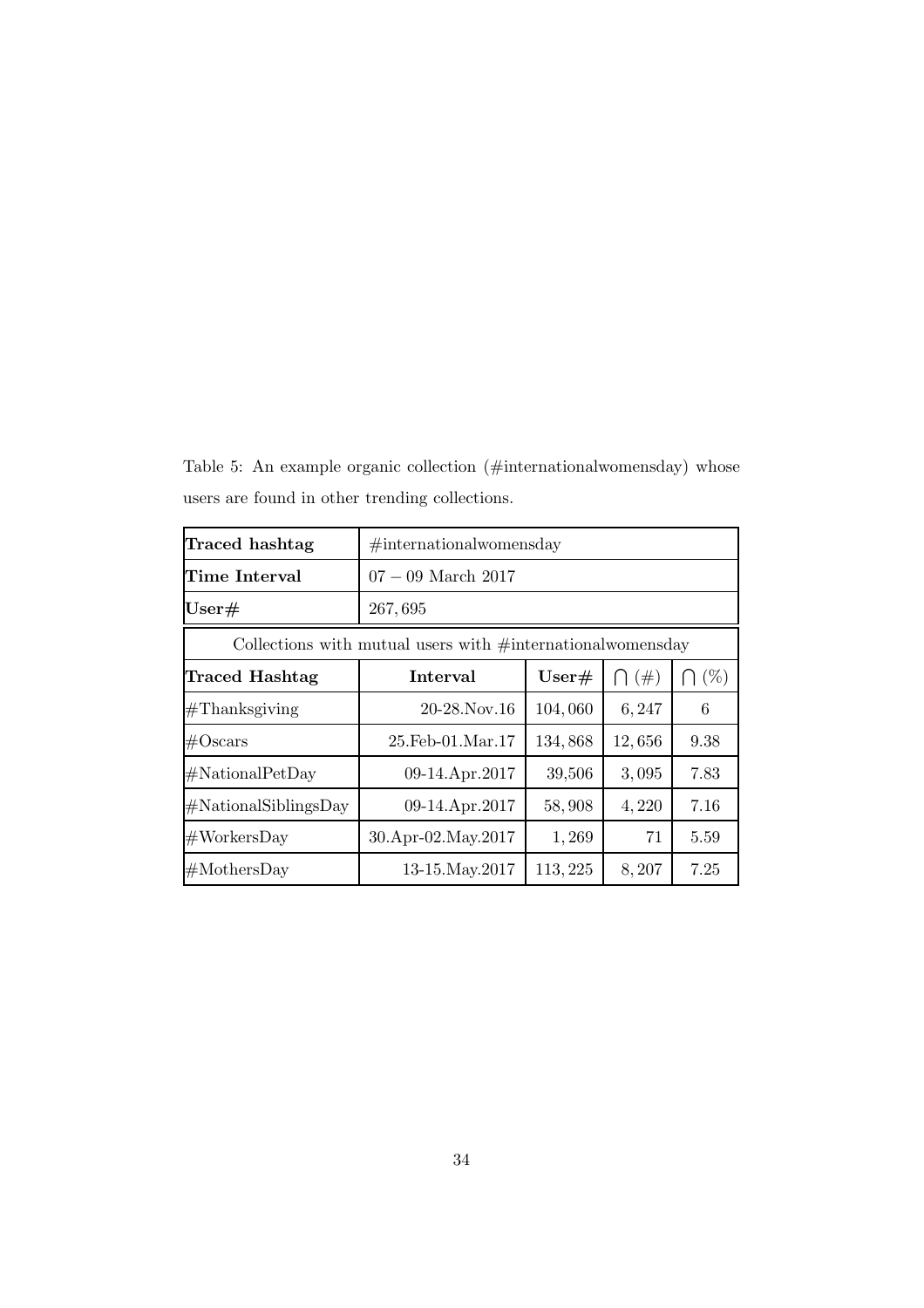deployed from within the country as well as from other countries. Just what happened during the campaign and elections has been a topic of heated debate that is unfolding at the time of writing this paper.

The hashtags are mainly selected and labeled based on given *pro-Trump* and *pro-Hillary* hashtags in the work on bots and automation in Twitter<sup>[13](#page-46-2)</sup>, The remaining hashtags are manually labeled as usual (with use of Table [4](#page-30-0) and Table [5\)](#page-33-0), except for hashtags that do not belong to either class that are labeled as *None*.

## <span id="page-34-1"></span>7.2 Training Data Sets

The labels of training data sets for each category are as follows<sup>[15](#page-34-0)</sup>:

organic vs organized : 851 records of which 625 are labeled as organized and 226 organic.

political vs non-political : 879 records of which 231 are labeled as non-political and 648 political.

pro-Trump vs pro-Hillary : 854 records of which 311 are labeled as pro-Trump, 171 pro-Hillary, and 371 None.

For each category, four different training data sets are generated based on the features of all collections: (1) all extracted features, (2) principal components of all extracted features obtained from PCA(see Section [2.2\)](#page-5-2), (3) all extracted features except user features based on *tracedHT* (see Equations [4](#page-19-1)[,5,](#page-19-2)[6\)](#page-20-1), and (4) principal components of the features in (3).

Data sets (3) and (4) ignore *tracedHT* related user features for the purpose of assessing how the model behaves when the features of the hashtag that were used to fetch the initial data are eliminated. Since hashtags are not the only mechanism for coordination on Twitter, one would expect the

<span id="page-34-0"></span> $^{15}$ Training data sets can be found in https://github.com/Meddre5911/DirenajToolkitService/tree/master/organ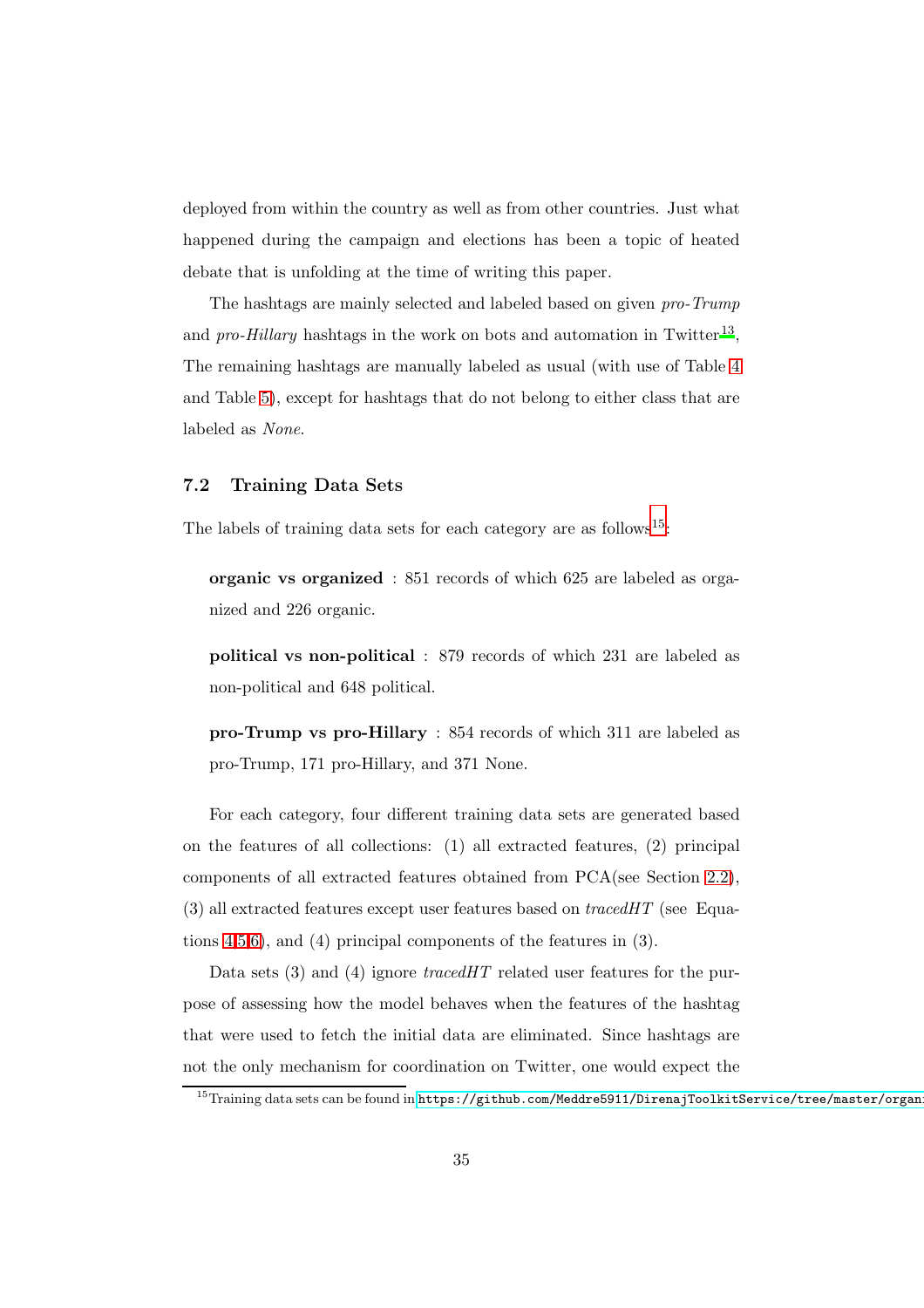method to remain successful. By removing the *tracedHT* related features in Equations [4,](#page-19-1)[5](#page-19-2)[,6,](#page-20-1) we can see how reliant the detection is to hashtags.

In the second and fourth data sets, PCA is used in order to examine impact of dimension reduction on the performance of the classification, with consideration of the need for real-time processing. Table [3](#page-28-0) provides information about the size of some collections in the collection repository. Even though the size of collections are highly limited by Twitter Search API,  $(\#ET)$  sizes are in the millions.

## <span id="page-35-0"></span>7.3 Results of three Classifers

The model is evaluated for each classifier and data set, using 10-fold cross validation. The organic vs organized and political vs non-political are binary classification models, whereas the pro-Trump vs pro-Hillary vs None classification is a multi-classification problem.

Results show that the random forest algorithm results in high scores with full features, while logistic regression and SVM algorithms give better results when PCA is applied.

Furthermore, the performance with Data Set 3 and 4 shows that the presence or absence of *tracedHT* is not essential to capture organized be-havior. Tables [6,](#page-36-0) [7,](#page-37-0) and [8](#page-37-1) show the results for each category. SVM results are not provided for pro-Trump vs pro-Hillary classification due to lack of support for multi-classification with SVM in Spark MlLib<sup>[23](#page-47-3)</sup>.

## 7.4 Top five features of classifications

Feature selection is important for improving accuracy and decreasing train-ing time. The following sections enumerate the top five features<sup>[16](#page-35-1)</sup> for each

<span id="page-35-1"></span><sup>&</sup>lt;sup>16</sup>Features are selected using the *ClassifierSubsetEval* attribute evaluator with the Random Forest classifier and the Best First search method in the Weka $^{24}$  by applying 10 fold cross validation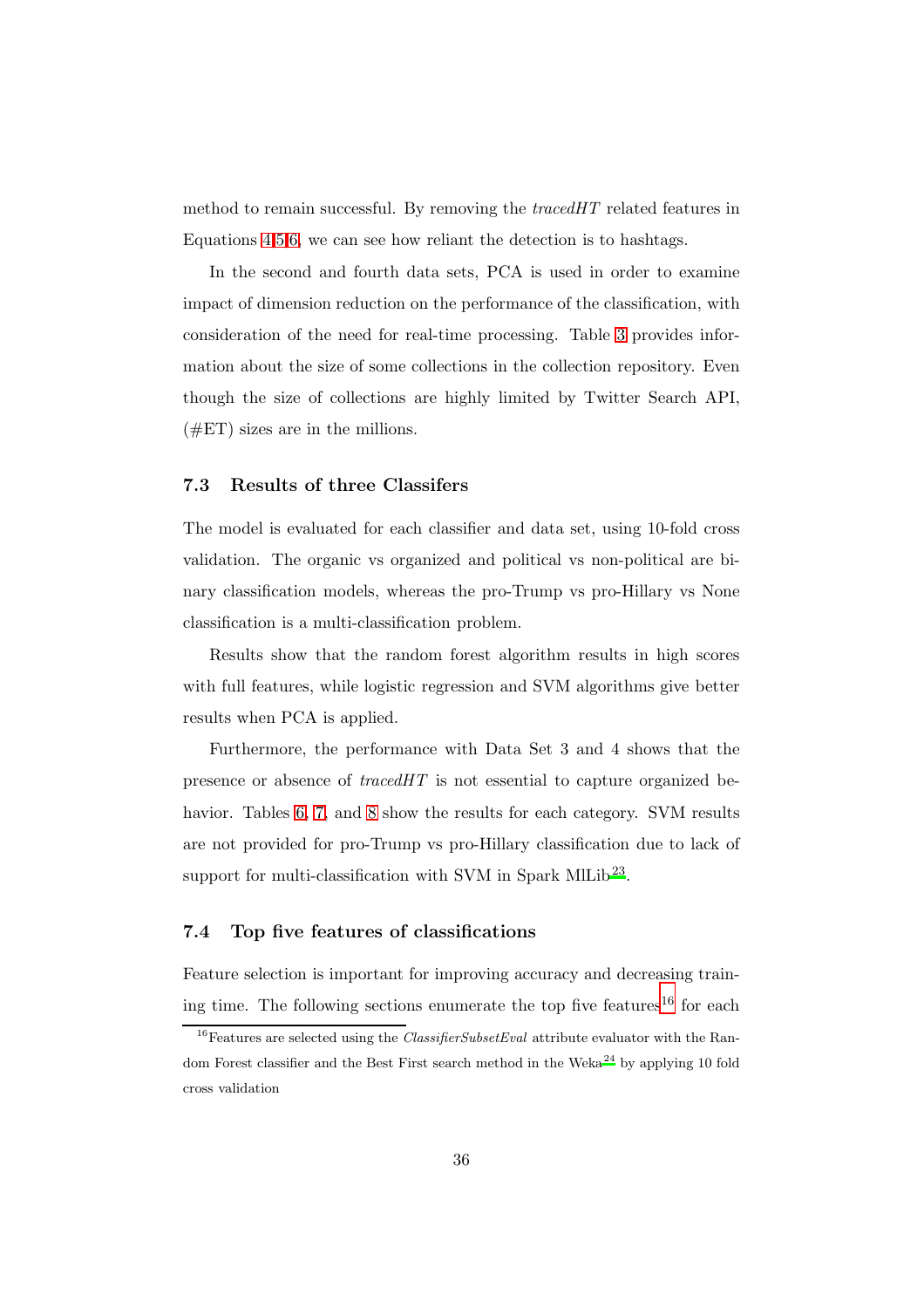<span id="page-36-0"></span>Table 6: Evaluation of alternative approaches for classifying organic vs. organized collections. F is F-Measure, A is Accuracy, and ROC is Receiver Operating Characteristic.

| <b>Features</b>     | Method               | $\mathbf{A}$ | F    | <b>ROC</b> |
|---------------------|----------------------|--------------|------|------------|
| All                 | Random Forest        | 0.99         | 0.99 | 0.99       |
| Features            | Logistic Regression  | 0.99         | 0.99 | 0.99       |
|                     | <b>SVM</b>           | 0.75         | 0.64 | 0.66       |
| <b>PCA</b>          | <b>Random Forest</b> | 0.98         | 0.97 | 0.96       |
| of all              | Logistic Regression  | 0.98         | 0.98 | 0.98       |
| Features            | $\mathbf{SVM}$       | 0.99         | 0.99 | 1.00       |
| All except          | Random Forest        | 0.99         | 0.99 | 0.99       |
| tracedHT            | Logistic Regression  | 0.99         | 0.98 | 0.97       |
| Features            | <b>SVM</b>           | 0.75         | 0.64 | 0.66       |
| PCA of all          | Random Forest        | 0.97         | 0.96 | 0.95       |
| $except\ trace dHT$ | Logistic Regression  | 0.98         | 0.98 | 0.97       |
| Features            | $\mathbf{SVM}$       | 0.99         | 0.99 | 0.99       |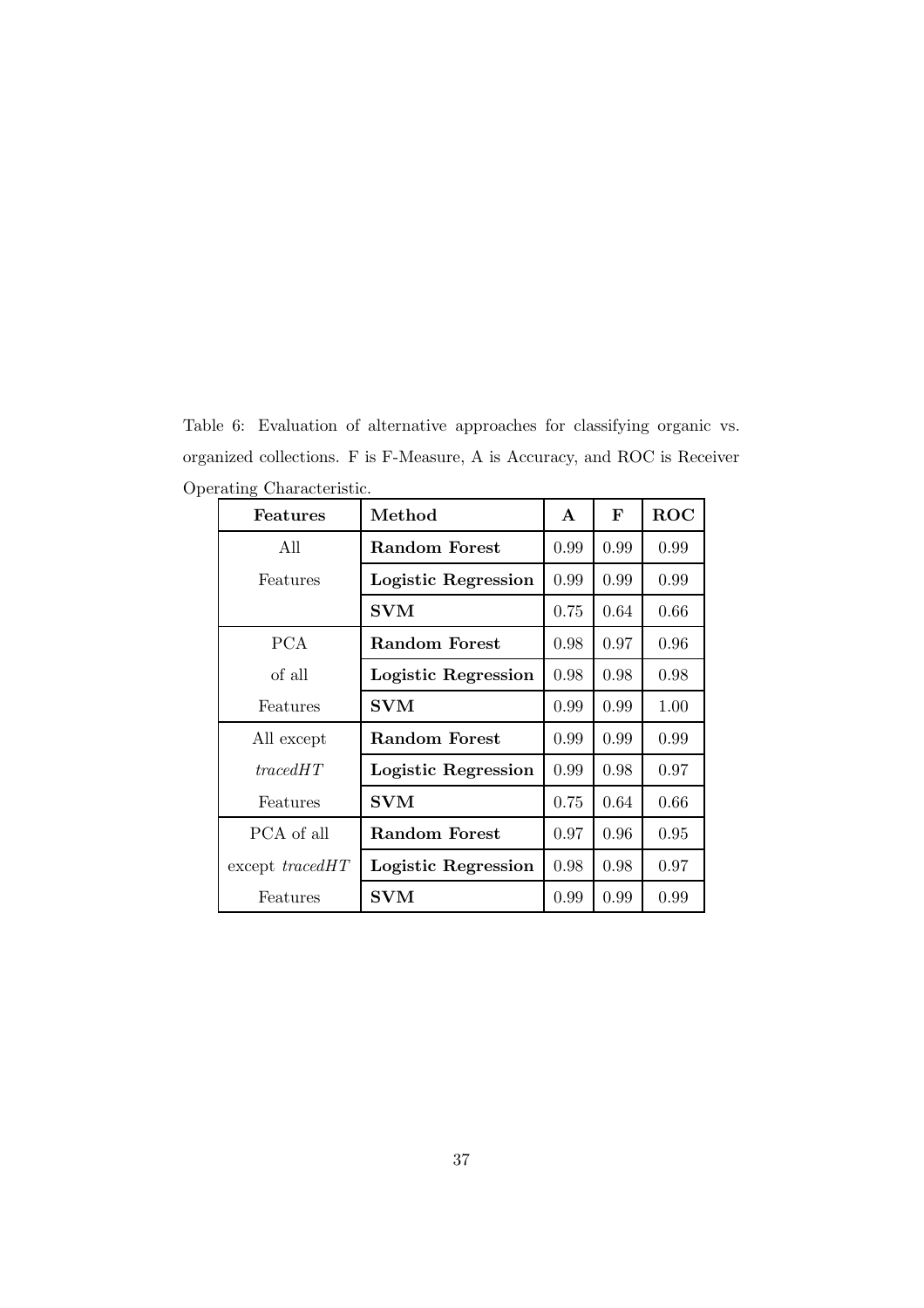<span id="page-37-0"></span>Table 7: Results of alternative approaches to classifying Political vs. Non-Political collections. F is F-Measure, A is Accuracy, and ROC is Receiver Operating Characteristic. ٦

| <b>Features</b>     | Method               | A    | F    | <b>ROC</b> |
|---------------------|----------------------|------|------|------------|
| All                 | Random Forest        | 0.99 | 0.99 | 0.99       |
| Features            | Logistic Regression  | 0.99 | 0.99 | 0.99       |
|                     | <b>SVM</b>           | 0.77 | 0.65 | 0.64       |
| <b>PCA</b>          | Random Forest        | 0.99 | 0.98 | 0.97       |
| of all              | Logistic Regression  | 0.98 | 0.98 | 0.98       |
| Features            | <b>SVM</b>           | 1.00 | 0.99 | 1.00       |
| All except          | Random Forest        | 0.99 | 0.99 | 0.99       |
| tracedHT            | Logistic Regression  | 0.99 | 0.99 | 0.99       |
| Features            | <b>SVM</b>           | 0.77 | 0.65 | 0.64       |
| PCA of all          | <b>Random Forest</b> | 0.98 | 0.98 | 0.98       |
| $except\ trace dHT$ | Logistic Regression  | 0.99 | 0.98 | 0.99       |
| Features            | <b>SVM</b>           | 1.00 | 0.99 | 1.00       |

<span id="page-37-1"></span>Table 8: Results of alternative approaches for classification of Pro-Hillary vs. Pro-Trump vs None collections. A is accuracy, F is F-measure, P is precision, and R is recall.

| Features                 | Method               | $\mathbf{A}$ | F    | P    | R.   |
|--------------------------|----------------------|--------------|------|------|------|
| All                      | Random Forest        | 0.97         | 0.96 | 0.97 | 0.96 |
| Features                 | Logistic Regression  | 0.44         | 0.20 | 0.15 | 0.33 |
| PCA of all               | <b>Random Forest</b> | 0.92         | 0.90 | 0.93 | 0.88 |
| Features                 | Logistic Regression  | 0.94         | 0.93 | 0.93 | 0.93 |
| All except               | <b>Random Forest</b> | 0.96         | 0.95 | 0.96 | 0.94 |
| <i>tracedHT</i> Features | Logistic Regression  | 0.44         | 0.20 | 0.15 | 0.33 |
| PCA of all except        | Random Forest        | 0.92         | 0.89 | 0.93 | 0.87 |
| <i>tracedHT</i> Features | Logistic Regression  | 0.93         | 0.91 | 0.92 | 0.91 |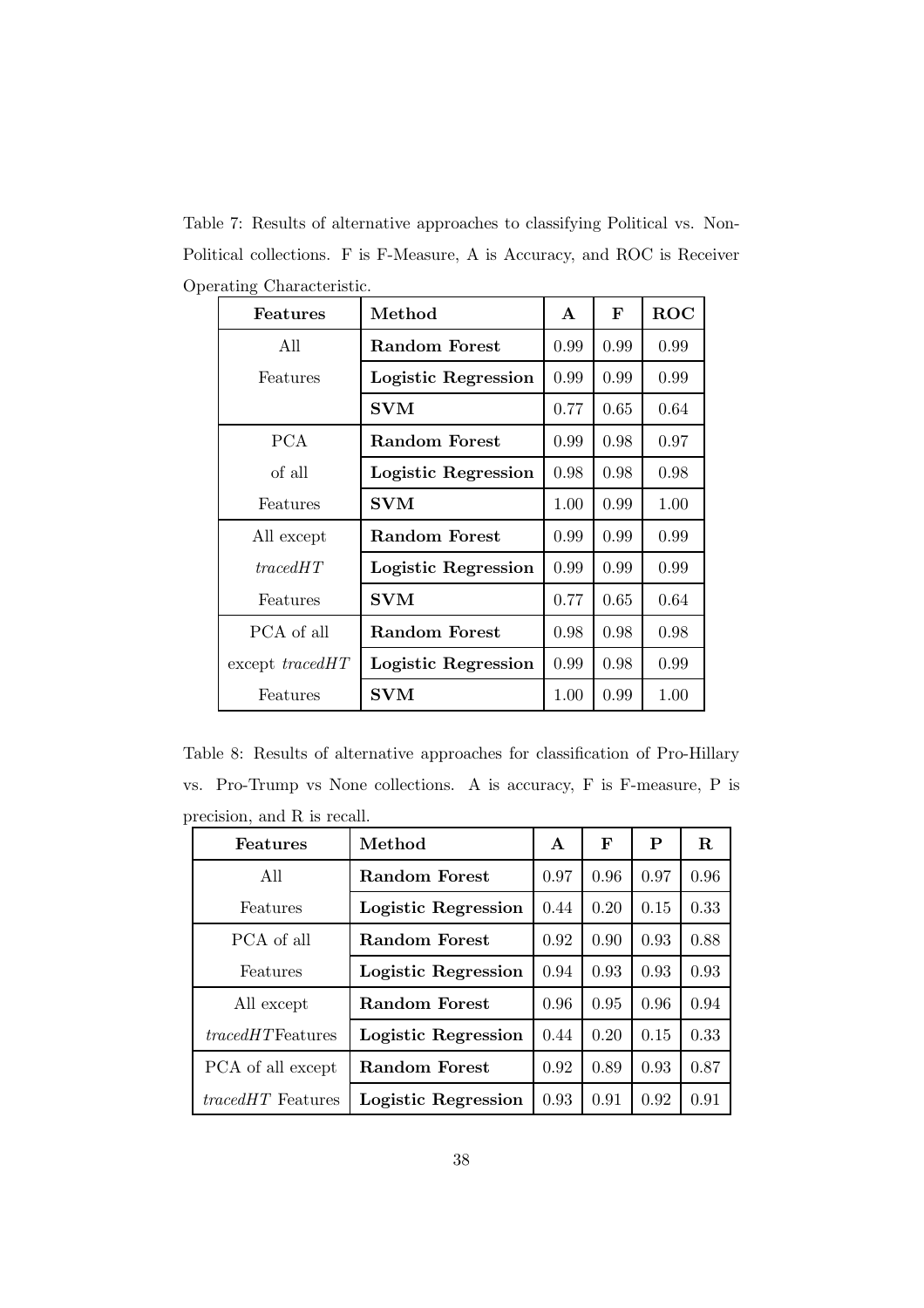classification.

References to related functions and feature equations are provided next to the features. C refers to a collection and  $U = users(C)$ . All features assume  $u \in U$ , additional constraints are expressed when relevant. Percentages, frequencies, maximum, minimum,  $\sigma^2$ , and  $\sigma$  values are computed over  $t \in C$  and  $u \in \mathit{tweets}(u, C)$ . For details regarding the functions and features see Section [6.](#page-15-0) The most important five features during classifications for each data set are :

#### Organic vs. Organized

All features:

- 1.  $\sigma^2$  of media-use $(u, C)$  [Eq. [3\]](#page-19-3)
- 2. % of users such that follower-degree $(u) > 1$  [Eq. [2\]](#page-18-1)
- 3. % of users such that  $1 \leq \text{favorite} \#(u) \leq 100$
- 4. Minimum of  $tweet\#(u)$
- 5. Maximum tweet-hashtag<br/># $_{\mu/d}(u,D,C)$  [Eq. [6](#page-20-1)

All features excluding the hashtags:

- 1. # of users such that  $0.6 \le \text{media-use}(u, C) \le 0.9$  [Eq. [3d\]](#page-19-4)
- 2. # of users such that hashtag-use $(u, C) = 7$  [Eq. [3a\]](#page-19-5)
- 3. # of users such that mention-use $(u, C) = 10$  [Eq. [3c\]](#page-19-6)
- 4. Minimum of follower-degree $(u)$  [Eq. [2\]](#page-18-1)
- 5. # of users such that  $1 \leq$  favorite# $(u) \leq 100$

## Political vs. Non-Political classification results

All features:

- 1.  $\sigma^2$  of media-use $(u, C)$  [Eq. [3d\]](#page-19-4)
- 2. Maximum of mention-use $(u, C)$  of all users [Eq. [3c\]](#page-19-6)
- 3.  $\mu$  of follower-degree(u) [Eq. [2\]](#page-18-1)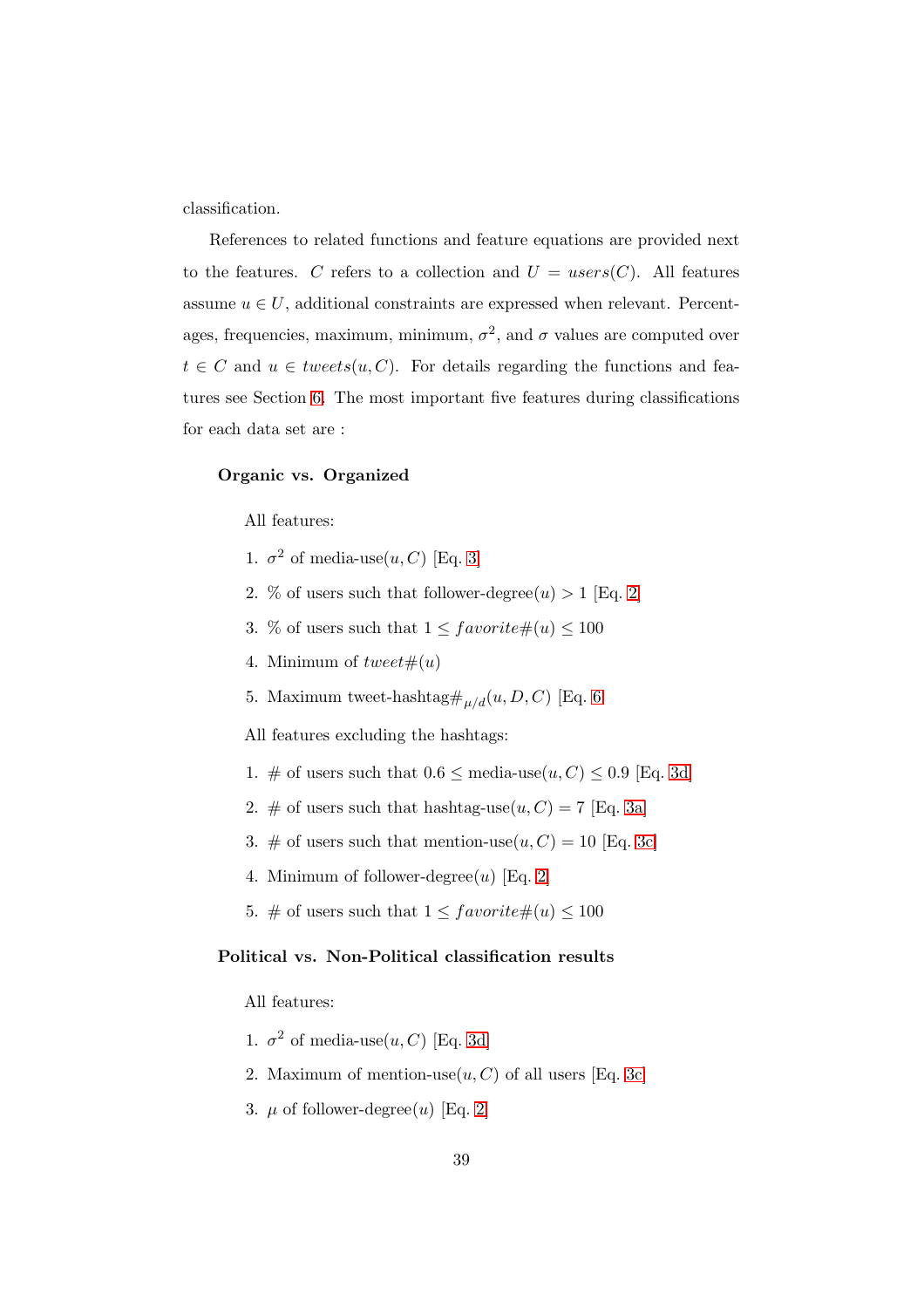- 4.  $\mu$  of  $10.001 \leq \text{favorite} \#(u) \leq 20.000$
- 5. Maximum of  $tweet\#(u)$

All features excluding the hashtags:

- 1.  $\sigma^2$  of media-use $(u, C)$  [Eq. [3d\]](#page-19-4)
- 2.  $\mu$  of follower-degree(u) [Eq. [2\]](#page-18-1)
- 3. % of users such that  $10.001 \leq \text{favorite} \#(u) \leq 20.000$
- 4. % of users such that  $10.001 \le \text{twect} \#(u) \le 20.000$
- 5. Maximum of  $tweet\#(u)$

## pro-Hillary vs. pro-Trump vs. None

All features:

- 1. % of users such that  $0.0001 \leq \text{media-use}(u, C) \leq 0.5$  [Eq. [3\]](#page-19-3)
- 2. % of users such that url-use $(u, C) = 1$  [Eq. [3b\]](#page-19-7)
- 3. % of users such that mention-use $(u, C) = 7$  [Eq. [3c\)](#page-19-6)
- 4.  $\sigma^2$  of url-use $(u, C)$  [Eq. [3b\]](#page-19-7)
- 5. % of users such that  $\frac{\text{motion-use}(u,C)}{\text{treet#}_{\mu/d}(u)} = 1$  [Eq. [6](#page-20-1) & Section [6.3\]](#page-24-0)

All features excluding the hashtags:

- 1. % of users such that mention-use $(u, C) = 0$  [Eq. [3c\]](#page-19-6)
- 2. % of users such that  $0.0001 \le \text{media-use}(u, C) = \le 0.5$  [Eq. [3a\]](#page-19-5)
- 3. % of users such that  $0.0001 \leq \text{mentioned}(u, C) \leq 0.5$  [Eq. [3c\]](#page-19-6)
- 4. % of users such that url-use $(u, C) = 1$  [Eq. [3\]](#page-19-3)
- 5. % of users such that  $1 \leq \text{favorite} \#(u) \leq 100$

It is surprising that none of the temporal features are in top five features, suggesting that organized behavior detection could be achieved by extracting user features only. One of the most common advise for increasing engagement is the timing of posts to increase likelihood of visibility. The top user-based are also reported in other studies<sup>[28](#page-47-8)[,16](#page-46-8)</sup>, which is encouraging.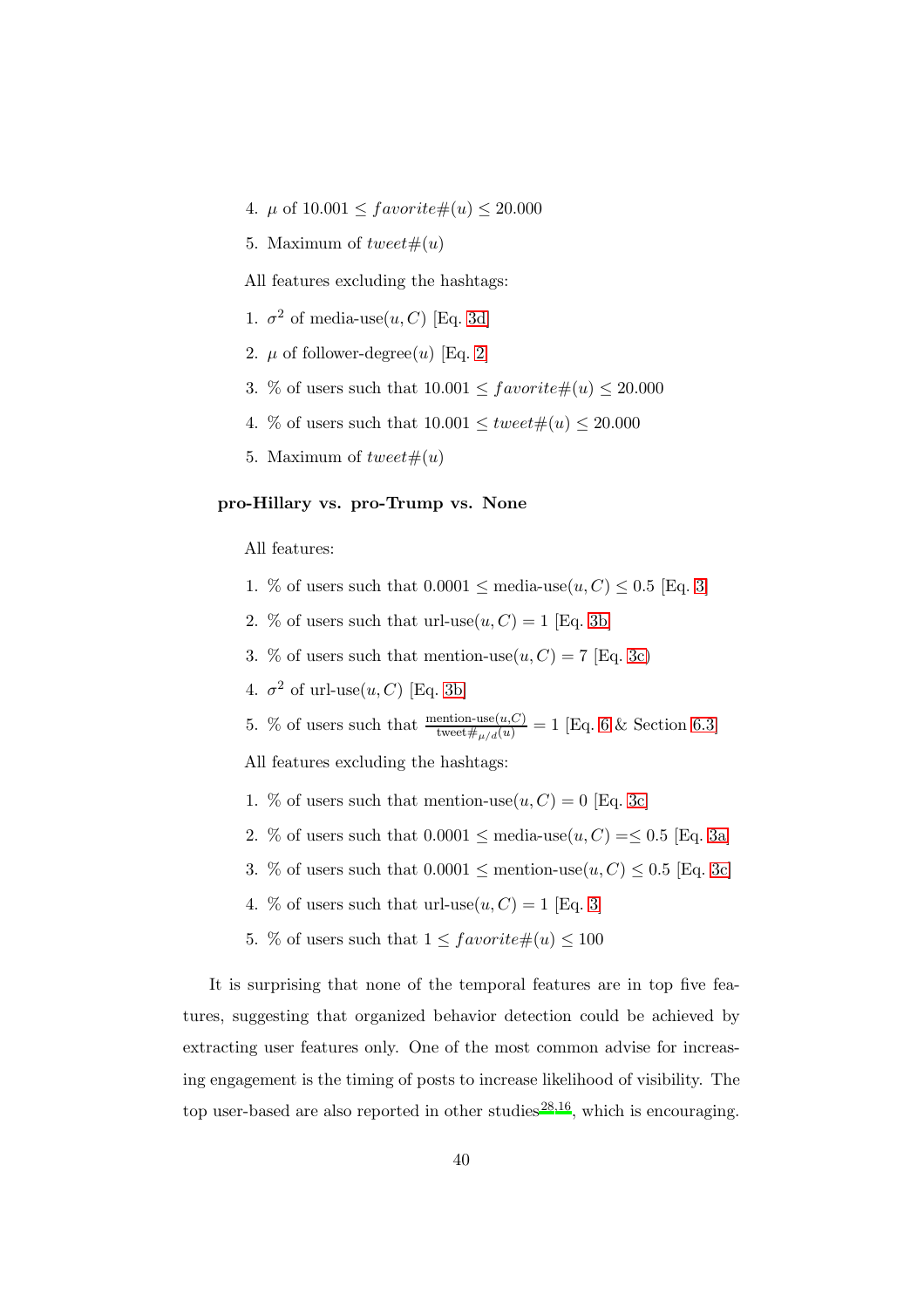Compared to temporal features, extracting user features is easier and more efficient. A classifier based only on user features might be useful.

The use of media stands out as an important factor, appearing in the top 5 of every classification. This is not surprising, since it is generally known that tweets with media are viewed the most. Bots and trolls use regularly use them. The consistent use of media entities can be observed from the variance. Furthermore, consistent use of media results in high media ratio for the user (Equation [2\)](#page-18-1), which may signal bots or users in some organized behavior.

A follower degree of 1 means that the user does not follow anyone. To be effective, organized users are expected to follow users. Therefore, a follower degree value 1 would likely identify an organic collection. On the contrary, a follower degree of 0 implies not being popular – having 0 followers. Newly deployed bots often have 0 followers<sup>[37](#page-48-8)</sup>.

Furthermore, a user's tweet  $\#$  and favorite  $\#$  are helpful in classification. When these values are in the thousands they are more likely to be associated to an automated user, whereas low values indicate regular users.

Very high URL, hashtag, and mention ratios imply the occurrence of multiple such entities in most of their tweets (Equation [3\)](#page-19-3). Dedicating the small space provided by a tweet to deliver several entities suggests an intent to become more visible. Mentions trigger notification to the mentioned and it may also noticed by the follower of the mentioned person. URLs extend the information that can be delivered by luring a user to an external site. Finally, a high mention rate points to interaction with other users.

The daily hashtag rate (Eq. [6\)](#page-20-1) shows the daily use of the *tracedHT* during the days that hashtag is used in Twitter. A higher frequency of tweets than typical on a given day compounded by the occurence of the *tracedHT* suggests an organized behavior.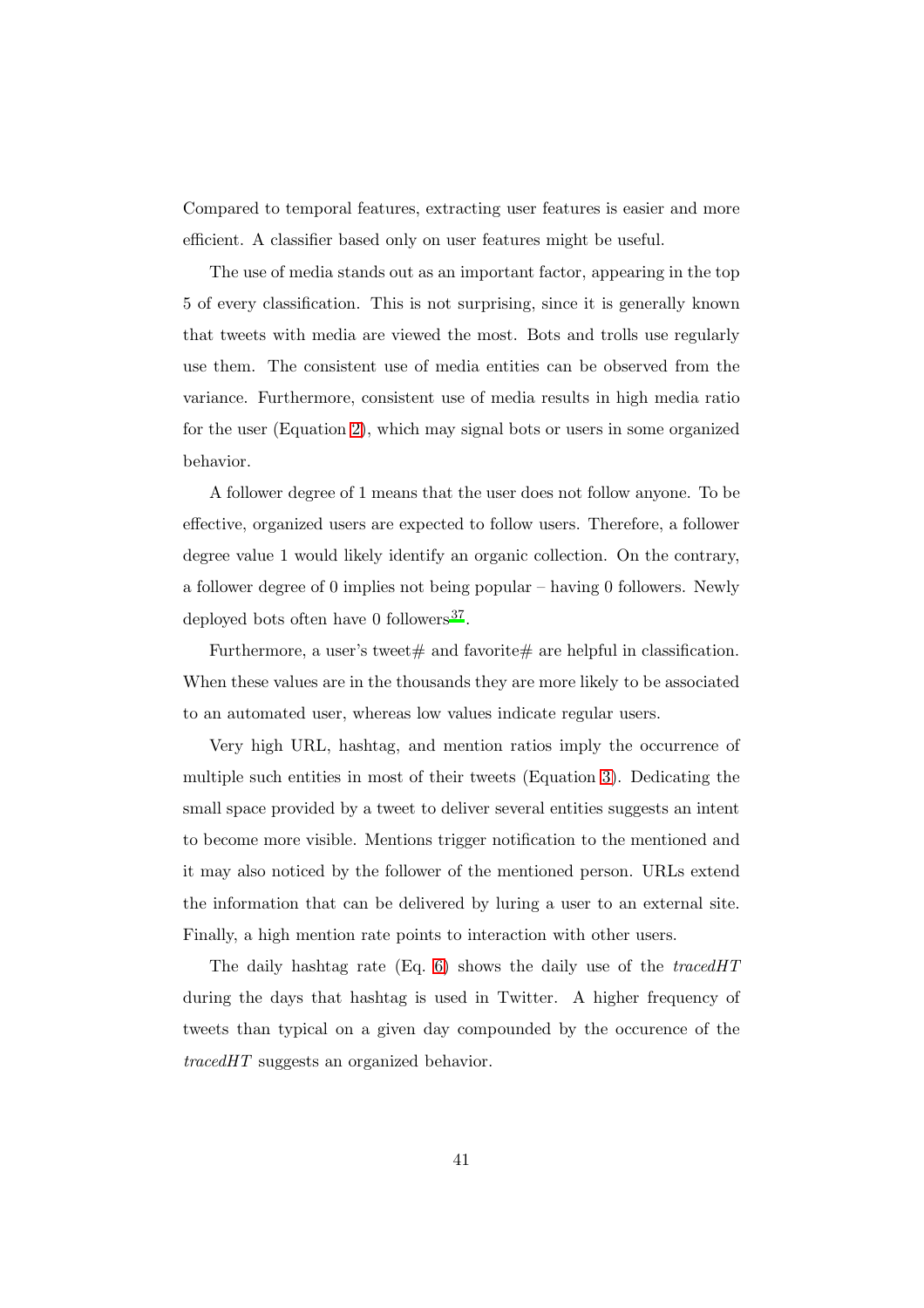## <span id="page-41-0"></span>8 Discussion

The results presented in Section [7](#page-25-0) are promising for detecting various kinds of organized behavior. There are numerous directions to pursue in terms of extending the model, implementation techniques, and data collection.

The three classification experiments (organized vs organic; political vs non-political; and pro-Trump vs pro-Hillary vs None) are somewhat different, focusing on the presence of any, topic-based, and group-based organization respectively. All three models are trained with the same features and all yield promising results. Based on these results we speculate that the proposed features may fingerprint tweet collections, at least in terms of their nature.

It could be that our data set is too small even though it contains millions of tweets<sup>[17](#page-41-1)</sup>. On the other hand, user features may indeed be most significant ones by shining light on the the characteristic of those who are in collusion. A classifier model generated solely based on user features may be worth developing, since it is fairly easy and cost effective, which would be beneficial for real-time classification.

Collection labeling is performed by manual inspection, which is enormously time consuming and error prone. While the visualization tools that we created to summarize collections help, the task remains difficult. We spent endless hours inspecting thousands of tweets and in deliberation. Better approaches for labeling training data sets should be explored.

The approach to constructing and processing collections must be systematically investigated to study the impact of various choices. While the use of hashtags is simple and powerful, they are not the only mechanism for coordination and organization on Twitter. During our experiments, by using data sets, which ignore *tracedHT* related features (Section [7.2\)](#page-34-1), we

<span id="page-41-1"></span> $17$ For details see: https://github.com/Meddre5911/DirenajToolkitService/blob/master/organizedBehaviorData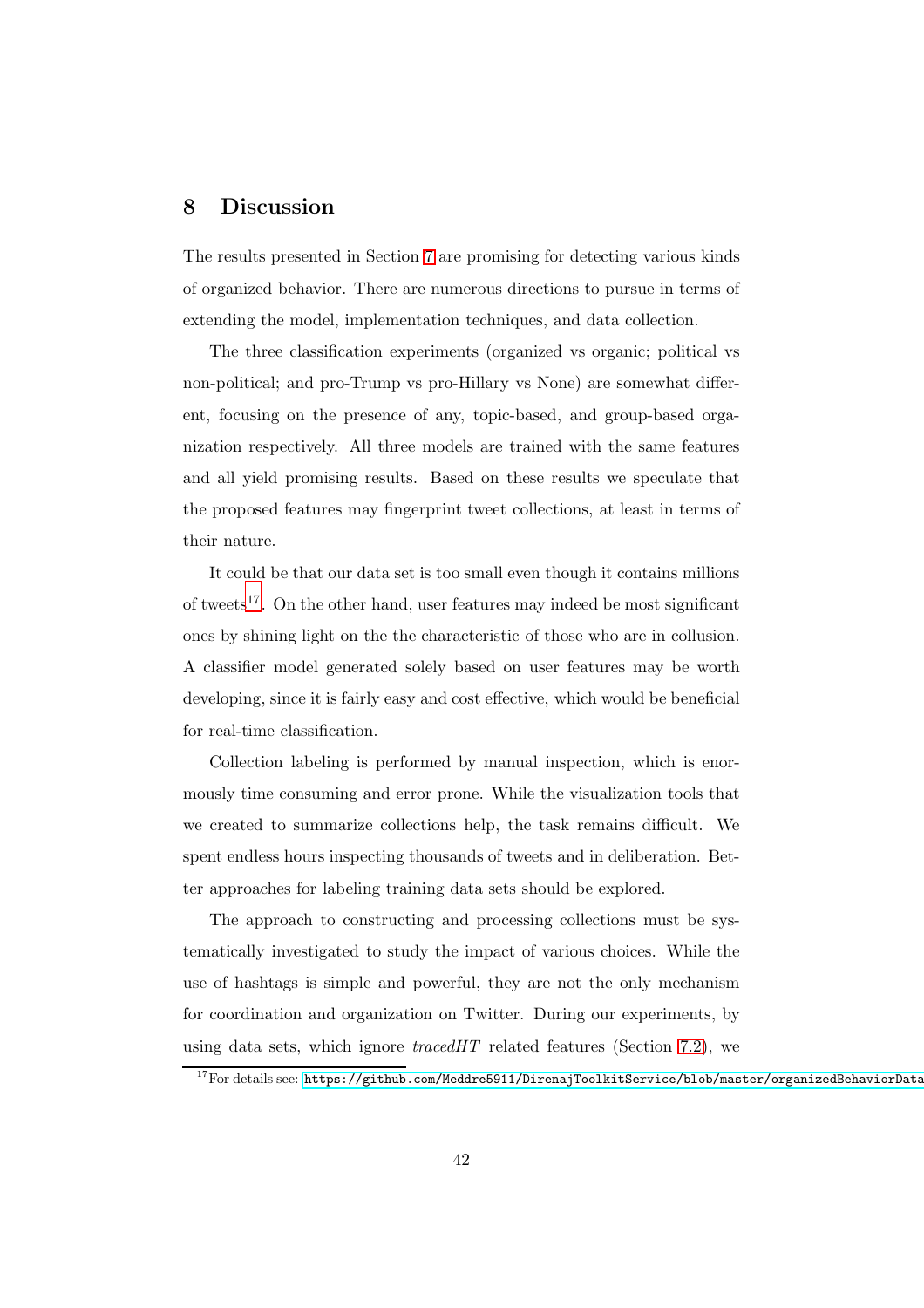aimed to test performance of our approach in case of tweets are collected based on other mechanisms such as community detection<sup>[41](#page-49-3)[,42](#page-49-4)</sup> algorithms or topic detection $43$  methods.

The aim of the present work was to develop a basic model for detecting patterns of organized behavior on Twitter. Limited resources also played a role in keeping it simple, however, it is interesting to learn how simple approaches perform. We examined many features that are not in the current model that are related to tweet content, users relations, and information flow patterns. We observed the presence of unusually similar content posted by the same persons or those connected to them during the same interval, presumably serving a shared agenda. Similarity computation among all tweets in a set is very costly (complexity of  $\mathcal{O}(n^2)$ ) a task that exhausted our resources. Efficient approaches to compare large sets of posts is an interesting research direction.

Tightly connected communities can be very effective in propagating information. In popular context, such as political campaigns, follow relations exceeding 50K are not uncommon. When the followers of followers of thousands of people are considered, the computation of closeness centrality becomes challenge. Limiting the number of hops to 2 nodes, the users stored in a Neo $4i^{18}$  $4i^{18}$  $4i^{18}$  graph database became overwhelming. Alternative approaches to address closeness centrality is an interesting direction.

Another observation is information flow patterns, for example recurring message paths, such as A tweets  $t_x$ , which is retweeted by B, which is retweeted by  $C$ . Here the users  $A, B, C$  remain the same, wheras the message  $t_i$  may vary. Such pattern suggests presence of coordination, quite possibly automated.

Although, the current model does not include many features we examined, they remain of great interest. The features we did include are those

<span id="page-42-0"></span><sup>18</sup>Neo4j version:2.1.2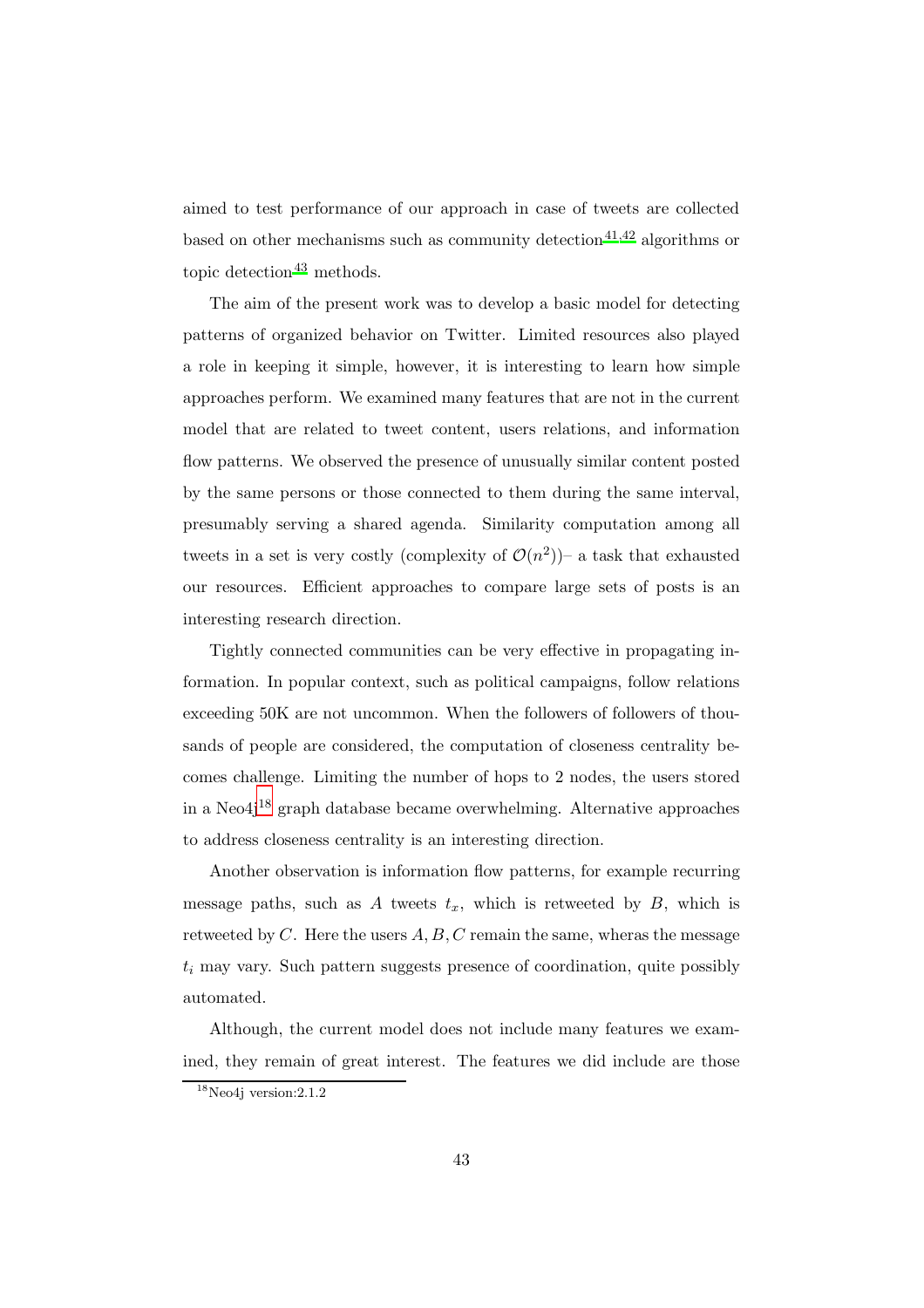we considered to be significant and whose computation was in the realm of our resources. Unfortunately, tweet sentiment detection, which is a highly explored area, has limited success due to the nature of tweets being short, messy, unconventional, and satirical. The performance of Stanford NLP tool[44](#page-49-6) used in this work is insufficient as of yet.

A great deal of effort went into developing the feature extraction system to produce the training data set. Many performance issues were experienced related to processing big data. Big Data systems used for real-time detection require high memory and high processing power (GPU) to run complex algorithms on very large data. To prevent excessive database I/O, in memory graph databases needs to be used. Big data frameworks and tools are appropriate for social media data, which is vast and created in a continuous flow.

Our prototype implementation uses MongoDB. As the table sizes and I/O requests increased the performance of queries dramatically decreases (in spite of index use). To prevent bottlenecks in one table, temporary tables were created with indexes to reduce the wait-time. Unfortunately, I/O bottlenecks persisted. For real time decision and detection systems there is a need for tools like Apache Spark $45$ , which supports terabyte-scale in-memory data processing. Our repository is more than 480 gigabytes with over 200 million tweets, summary tables, indexes. A Spark cluster can process all that data in memory. Also, the Spark GraphX API would increase the feature extraction performance, especially for graph based features.

Our observations have strengthened our belief in how relevant it is to detect misinformation and manipulation. With manipulators on social media getting more sophisticated, we expect that the detection of their activities will get more difficult.

To summarize, the results of this work are encouraging with many future directions to pursue. The main future directions are with respect to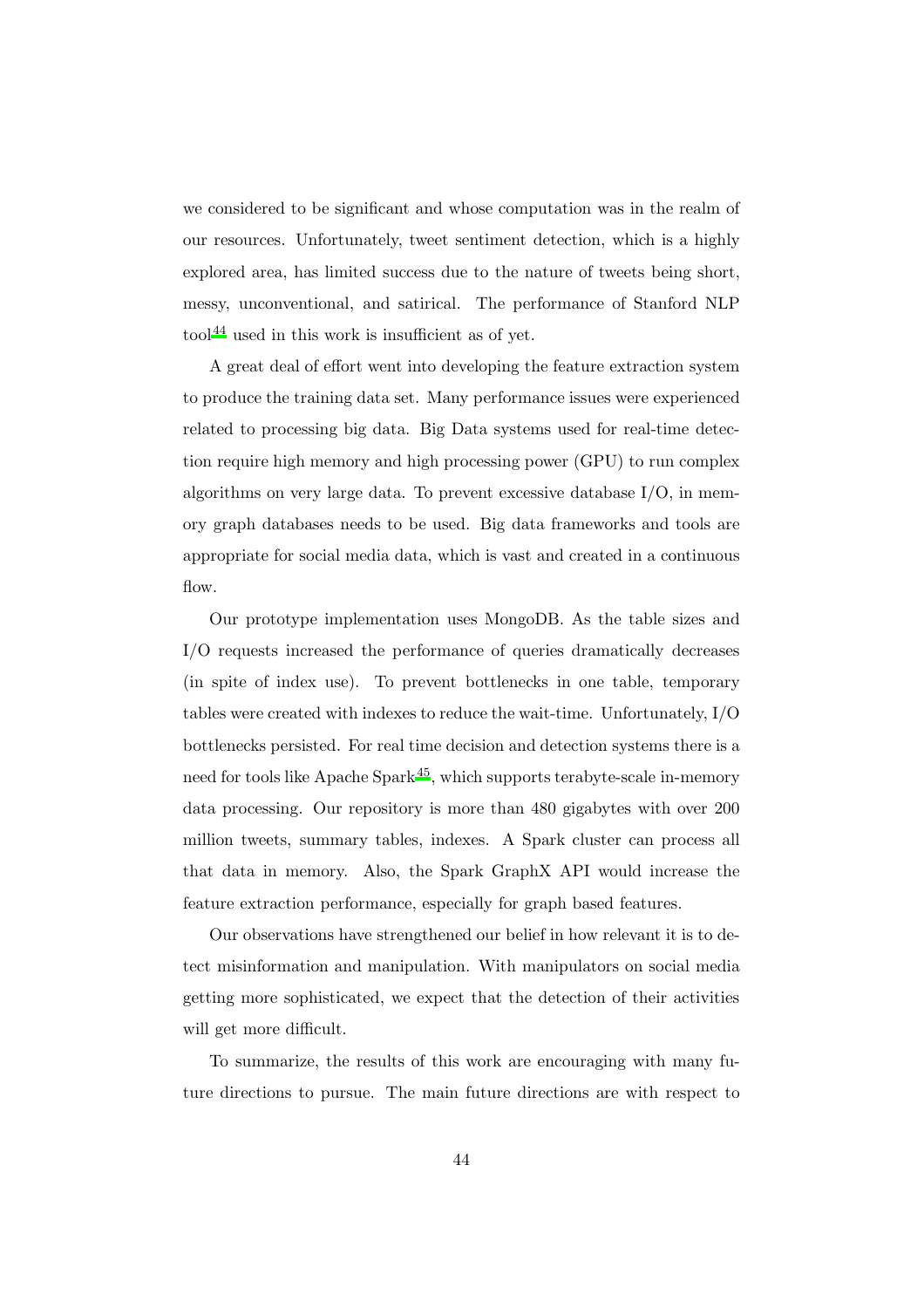<span id="page-44-0"></span>validation, improved features, performance, and domain specific detections.

# 9 Conclusions

This work proposes a supervised learning based model for automatically classifying tweet sets that exhibits organized behavior patterns. Towards this end models are trained with user and temporal features extracted from over 200 million tweets that were mostly gathered during the 2016 US presidential election.

Three types of classifications were performed among the categories: [organic,organized], [political, non-political], and [pro-Trump,pro-Hillary,None]. In each case, the random forest algorithm consistently resulted in high accuracy and f-measure scores with an average of 0.95.

The results of classifying tweet sets suggest that neither content nor user relation features are required to successfully classify them. Furthermore, that user features are the most significant regarding our classification tasks. Further investigated with larger training data sets should be perform to further validate. Features like the closeness centrality and tweet similarity are very costly, therefore it is encouraging that the detection of organized behavior can be achieved without them. Organized vs organic behavior classification is well suited for politics and campaigns, as the organizing efforts carried out in Twitter are well captured in the model and features. The results are encouraging and we intend to pursue this work and its domain specific applications.

## 10 Acknowledgment

This work is partially supported by the Turkish State Planning Organization (DPT) under the TAM Project, number 2007K120610. We thank the members of the Complex Systems Lab (SosLab) at the Computer En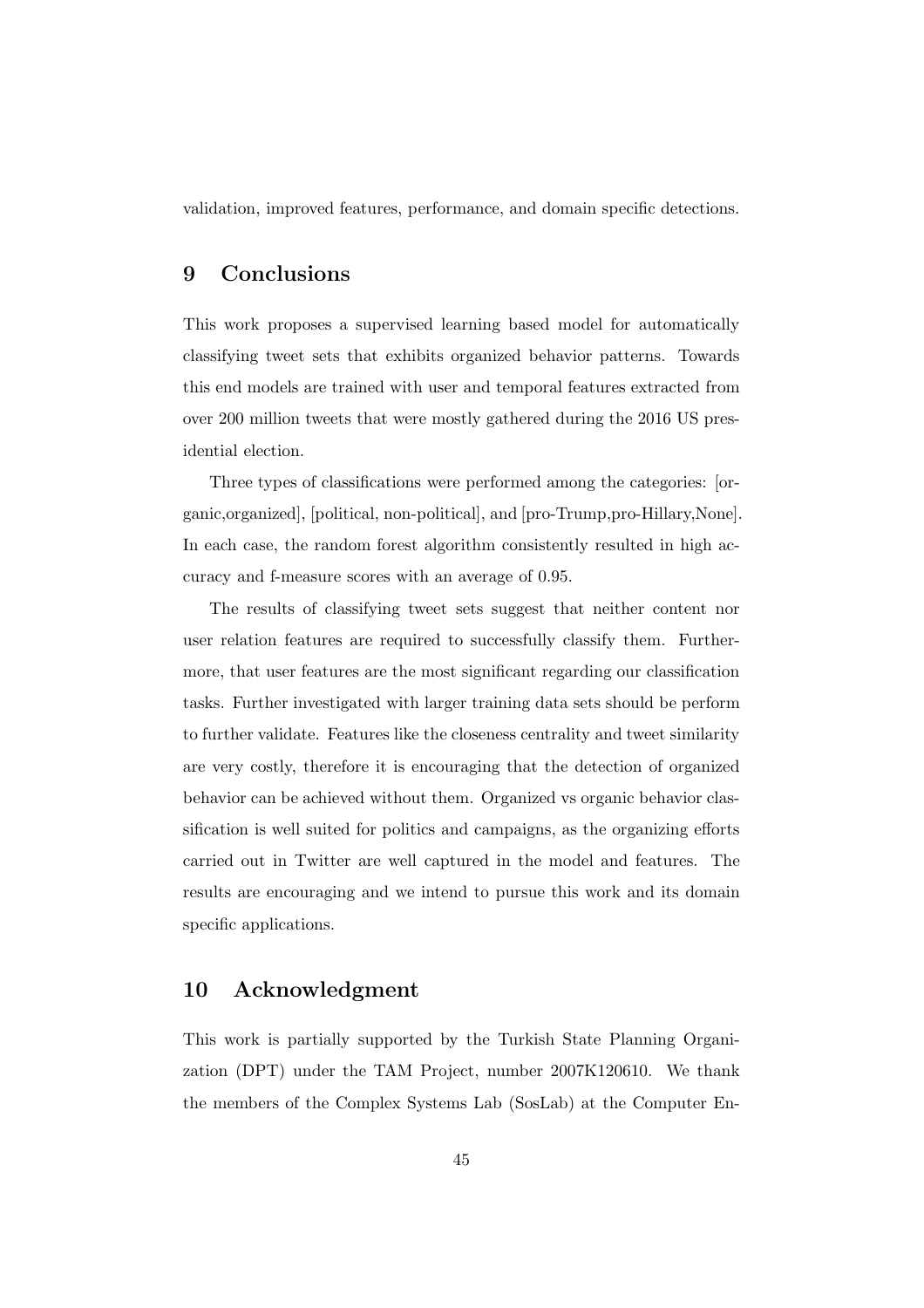gineering Department of Bogazici Universitysupport for their support and constructive comments.

# References

- <span id="page-45-0"></span>1. Fou, A. Cross Channel Media Costs Comparison CPM Basis. https://www.slideshare.net/augustinefou/cross-channel-media-costs-comparison-cpm 2014.
- <span id="page-45-1"></span>2. Bessi, A.; Ferrara, E. *First Monday* 2016, *21*, fm.v21i11.7090.
- <span id="page-45-2"></span>3. Ferrara, E.; Varol, O.; Davis, C.; Menczer, F.; Flammini, A. *Commun. ACM* 2016, *59*, 96–104, 10.1145/2818717.
- <span id="page-45-3"></span>4. Bessi, A.; Ferrara, E. Social bots distort the 2016 US Presidential election online discussion. 2016; Available at SSRN: <https://ssrn.com/abstract=2982233>.
- <span id="page-45-4"></span>5. Allcott, H.; Gentzkow, M. *Social media and fake news in the 2016 election*; 2017.
- <span id="page-45-5"></span>6. Kevin Bohn, D. A.; Clary, G. Gun-brandishing man sought to investigate fake news story site, police say. 2016.
- <span id="page-45-6"></span>7. Samuelson, K. What to Know About Pizzagate, the Fake News Story With Real Consequences. 2016.
- <span id="page-45-7"></span>8. Stelter, B. The plague of fake news is getting worse – here's how to protect yourself. 2016.
- <span id="page-45-8"></span>9. Howard, P. N.; Kollanyi, B. 2016,
- <span id="page-45-9"></span>10. Silverman, C.; Alexander, L. How Teens In The Balkans Are Duping Trump Supporters With Fake News.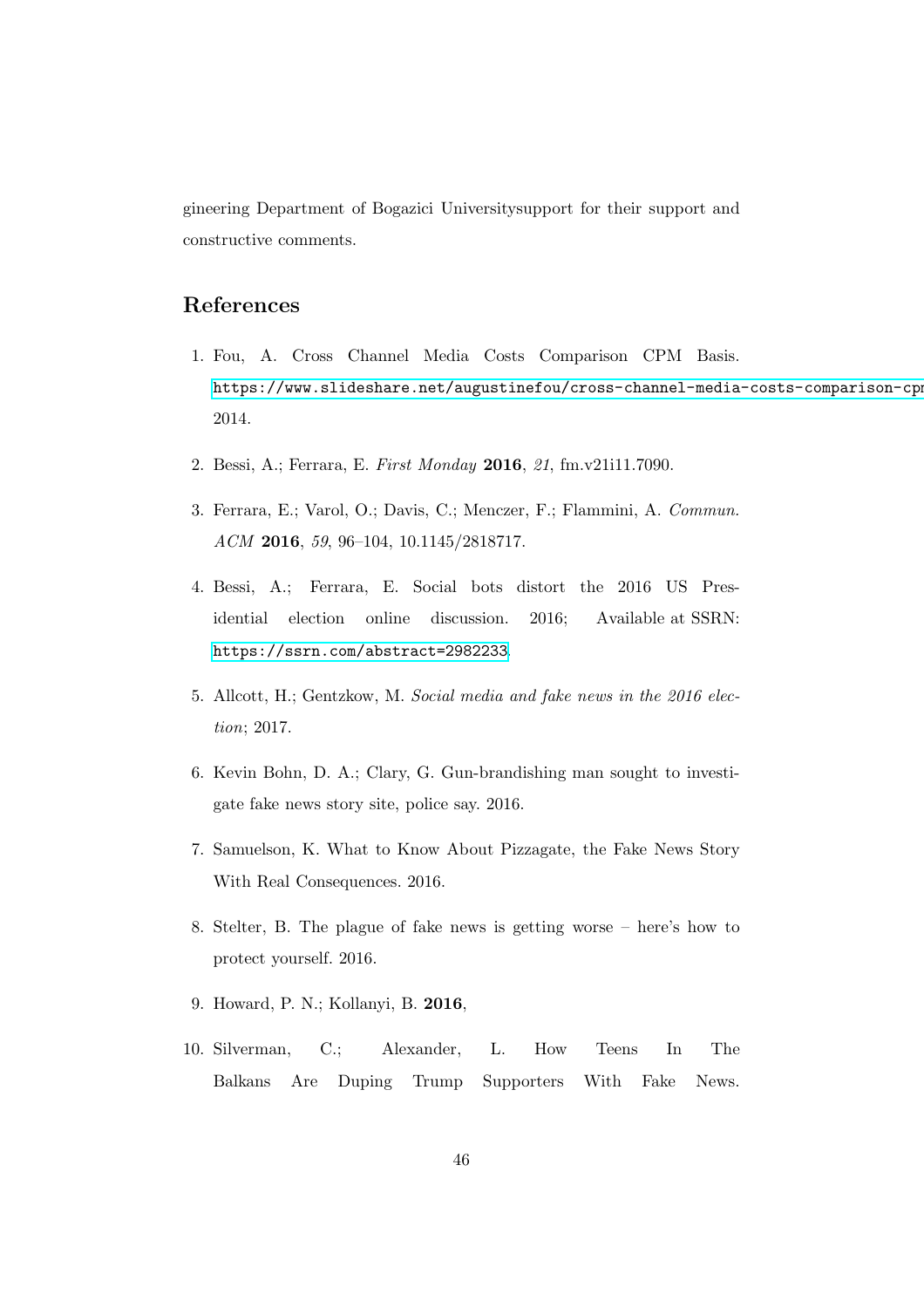https://www.buzzfeed.com/craigsilverman/how-macedonia-became-a-global-hub-for-p 2016; Accessed: 2017-09-22.

- <span id="page-46-0"></span>11. Kirby, E. J. The city getting rich from fake news. <http://www.bbc.com/news/magazine-38168281>, 2016; Accessed: 2017-09-22.
- <span id="page-46-1"></span>12. Subramanian, S. Inside The Macedonian Fake-News Complex. <https://www.wired.com/2017/02/veles-macedonia-fake-news/>, 2017; Accessed: 2017-09-22.
- <span id="page-46-2"></span>13. Kollanyi, B.; Howard, P. N.; Wooley, S. C. Bots and Automation over Twitter during the First U.S. Presidential Debate. 2016; https://www.oii.ox.ac.uk/blog/bots-and-automation-over-twitter-during-the-first
- <span id="page-46-3"></span>14. Berger, J. Nazis vs. ISIS on Twitter: A Comparative Study of White Nationalist and ISIS Online Social Media Networks. 2016.
- <span id="page-46-4"></span>15. Berger, J.; Morgan, J. The ISIS Twitter Census, Defining and describing the population of ISIS supporters on Twitter. 2015; https://www.brookings.edu/wp-content/uploads/2016/06/isis\_twitter\_census\_berger\_
- <span id="page-46-8"></span>16. Cao, C.; Caverlee, J.; Lee, K.; Ge, H.; Chung, J. Organic or Organized?: Exploring URL Sharing Behavior. Proceedings of the 24th ACM International on Conference on Information and Knowledge Management. New York, NY, USA, 2015; pp 513–522.
- <span id="page-46-5"></span>17. Twitter, The Twitter glossary. urlhttps://support.twitter.com/articles/166337, Accessed: 2017-09-28.
- <span id="page-46-6"></span>18. Alpaydin, E. *Introduction to Machine Learning*, 2nd ed.; The MIT Press, 2010.
- <span id="page-46-7"></span>19. Zumel, N.; Mount, J. *Practical Data Science with R*, 1st ed.; Manning Publications Co.: Greenwich, CT, USA, 2014.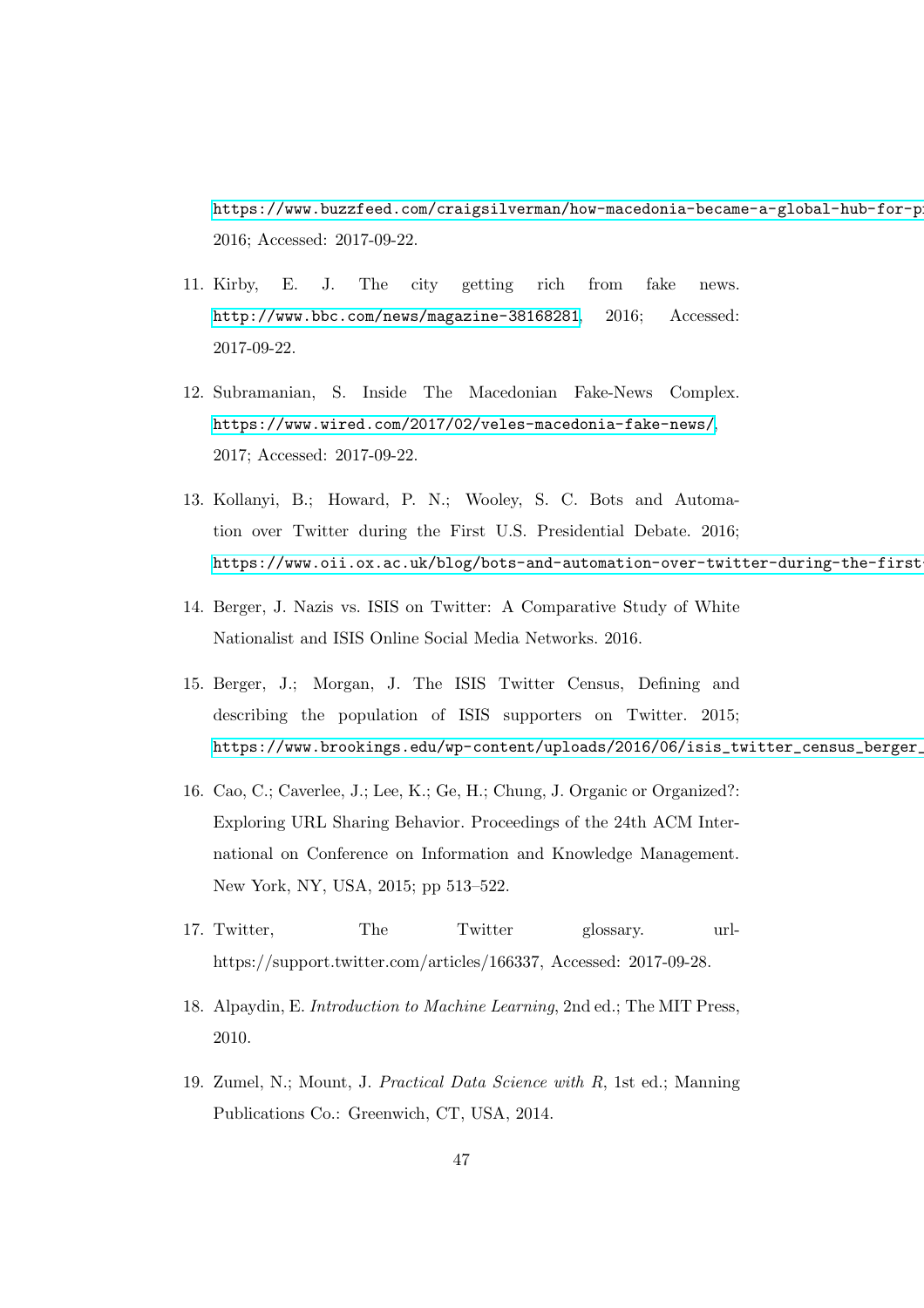- <span id="page-47-0"></span>20. Burges, C. J. *Data Mining and Knowledge Discovery* 1998, *2*, 121–167, A:1009715923555.
- <span id="page-47-1"></span>21. Adèr, H. J.; Mellenbergh, G. J.; Hand, D. J. *Advising on research methods : a consultant's companion*; Johannes van Kessel Pub., 2008.
- <span id="page-47-2"></span>22. Kohavi, R. A Study of Cross-validation and Bootstrap for Accuracy Estimation and Model Selection. Proceedings of the 14th International Joint Conference on Artificial Intelligence - Volume 2. San Francisco, CA, USA, 1995; pp 1137–1143.
- <span id="page-47-3"></span>23. Spark, A. Machine Learning Library (MLlib). <https://spark.apache.org/docs/1.1.0/mllib-guide.html>, Accessed: 2017-09-17.
- <span id="page-47-4"></span>24. Weka Description. <http://www.cs.waikato.ac.nz/ml/weka/>, Accessed: 2017-11-17.
- <span id="page-47-5"></span>25. Blondel, V. D.; Guillaume, J.-L.; Lambiotte, R.; Lefebvre, E. *Journal of Statistical Mechanics: Theory and Experiment* 2008, *2008*, P10008, 10.1088/1742-5468/2008/10/P10008.
- <span id="page-47-6"></span>26. Ratkiewicz, J.; Conover, M.; Meiss, M. R.; Goncalves, B.; Flammini, A.; Menczer, F. *ICWSM* 2011, *11*, 297–304.
- <span id="page-47-7"></span>27. Levchuk, G.; Getoor, L.; Smith, M. Classification of group behaviors in social media via social behavior grammars. SPIE Defense+ Security. 2014; pp 909707–909707, 12.2050823.
- <span id="page-47-8"></span>28. Cao, C.; Caverlee, J. *Advances in Information Retrieval: 37th European Conference on IR Research, ECIR 2015, Vienna, Austria, March 29 - April 2, 2015. Proceedings*; Springer International Publishing, 2015; pp 703–714.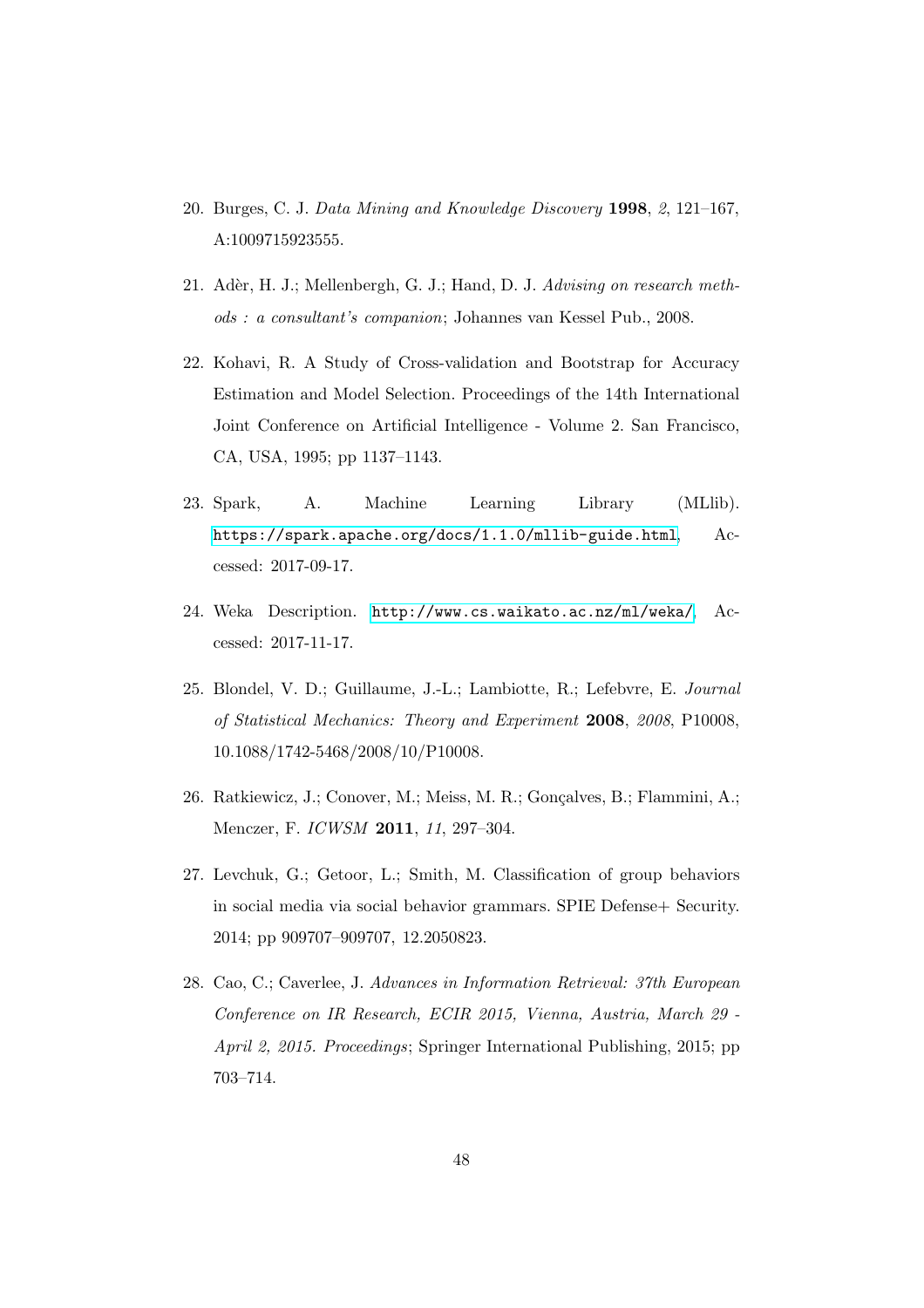- <span id="page-48-0"></span>29. Vijayaraghavan, P.; Vosoughi, S.; Roy, D. Automatic Detection and Categorization of Election-Related Tweets. Tenth International AAAI Conference on Web and Social Media. 2016.
- <span id="page-48-1"></span>30. Ashcroft, M.; Fisher, A.; Kaati, L.; Omer, E.; Prucha, N. Detecting Jihadist Messages on Twitter. Proceedings of the 2015 European Intelligence and Security Informatics Conference (EISIC). Washington, DC, USA, 2015; pp 161–164.
- <span id="page-48-2"></span>31. Foucault, N.; Courtin, A. Automatic Classification of Tweets for Analyzing Communication Behavior of Museums. Proceedings of the Tenth International Conference on Language Resources and Evaluation (LREC 2016). Paris, France, 2016.
- <span id="page-48-3"></span>32. Obar, J. A. Canadian Advocacy 2.0: An Analysis of Social Media Adoption and Perceived Affordances by Advocacy Groups Looking to Advance Activism in Canada. 2013; Available at SSRN: <https://ssrn.com/abstract=2254742>.
- <span id="page-48-4"></span>33. Ghobadi, S.; Clegg, S. *Inf. Organ.* 2015, *25*, j.infoandorg.2014.12.002.
- <span id="page-48-5"></span>34. Edwards, F.; Howard, P. N. J. Digital Activism and Non Violent Conflict. 2013; Available at SSRN: <https://ssrn.com/abstract=2595115>.
- <span id="page-48-6"></span>35. Grossman, S. Here's the Origin Story of Bernie Sanders' 'Feel the Bern' Hashtag. 2016.
- <span id="page-48-7"></span>36. Silva, S. Trump´s Twitter debate lead was 'swelled by bots'. <http://www.bbc.com/news/technology-37684418>, 2016; Accessed: 2017-05-29.
- <span id="page-48-8"></span>37. Resnick, G. How Pro-Trump Twitter Bots Spread Fake News.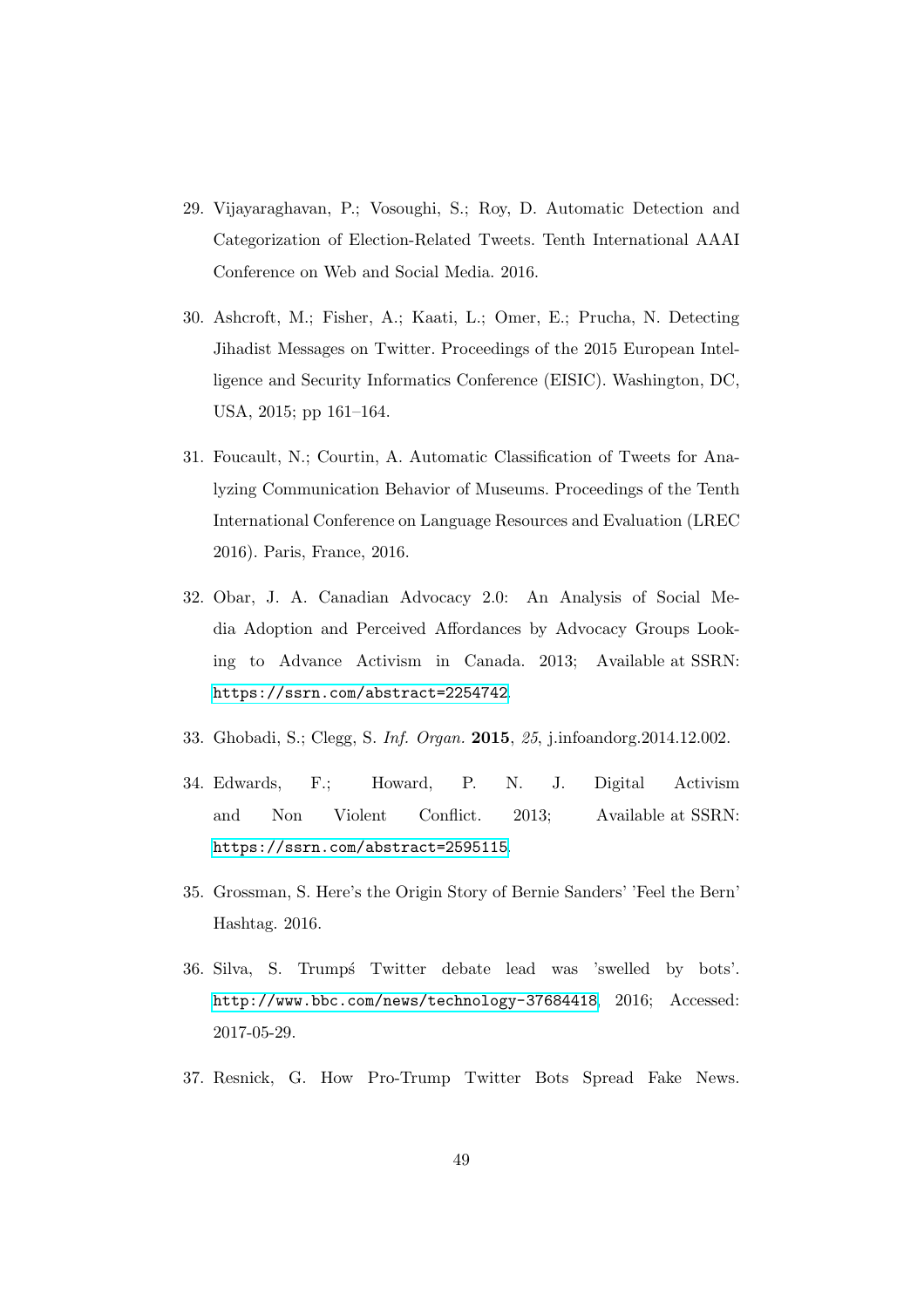http://www.thedailybeast.com/articles/2016/11/17/how-pro-trump-twitter-bots-spre 2016; Accessed: 2017-05-29.

- <span id="page-49-0"></span>38. Bello-Orgaz, G.; Jung, J. J.; Camacho, D. *Information Fusion* 2016, *28*, 45 – 59, j.inffus.2015.08.005.
- <span id="page-49-1"></span>39. Manning, C. D.; Surdeanu, M.; Bauer, J.; Finkel, J.; Bethard, S. J.; McClosky, D. The Stanford CoreNLP Natural Language Processing Toolkit. Association for Computational Linguistics (ACL) System Demonstrations. 2014; pp 55–60.
- <span id="page-49-2"></span>40. Kollanyi, B.; Howard, P. N. Bots and Automation over Twitter during the Second U.S. Presidential Debate. 2016; http://politicalbots.org/wp-content/uploads/2016/10/Data-Memo-Second-Presidentia
- <span id="page-49-3"></span>41. Ozer, M.; Kim, N.; Davulcu, H. Community detection in political Twitter networks using Nonnegative Matrix Factorization methods. Advances in Social Networks Analysis and Mining (ASONAM), 2016 IEEE/ACM International Conference on. 2016; pp 81–88.
- <span id="page-49-4"></span>42. Bakillah, M.; Li, R.-Y.; Liang, S. H. *International Journal of Geographical Information Science* 2015, *29*, 258–279.
- <span id="page-49-5"></span>43. Yıldırım, A.; Üsküdarlı, S.; Özgür, A. PloS one **2016**, 11, e0151885, journal.pone.0151885.
- <span id="page-49-6"></span>44. Manning, C. D.; Surdeanu, M.; Bauer, J.; Finkel, J.; Bethard, S. J.; McClosky, D. The Stanford CoreNLP Natural Language Processing Toolkit. Association for Computational Linguistics (ACL) System Demonstrations. 2014; pp 55–60.
- <span id="page-49-7"></span>45. Zaharia, M.; Xin, R. S.; Wendell, P.; Das, T.; Armbrust, M.; Dave, A.; Meng, X.; Rosen, J.; Venkataraman, S.; Franklin, M. J.; Ghodsi, A.;